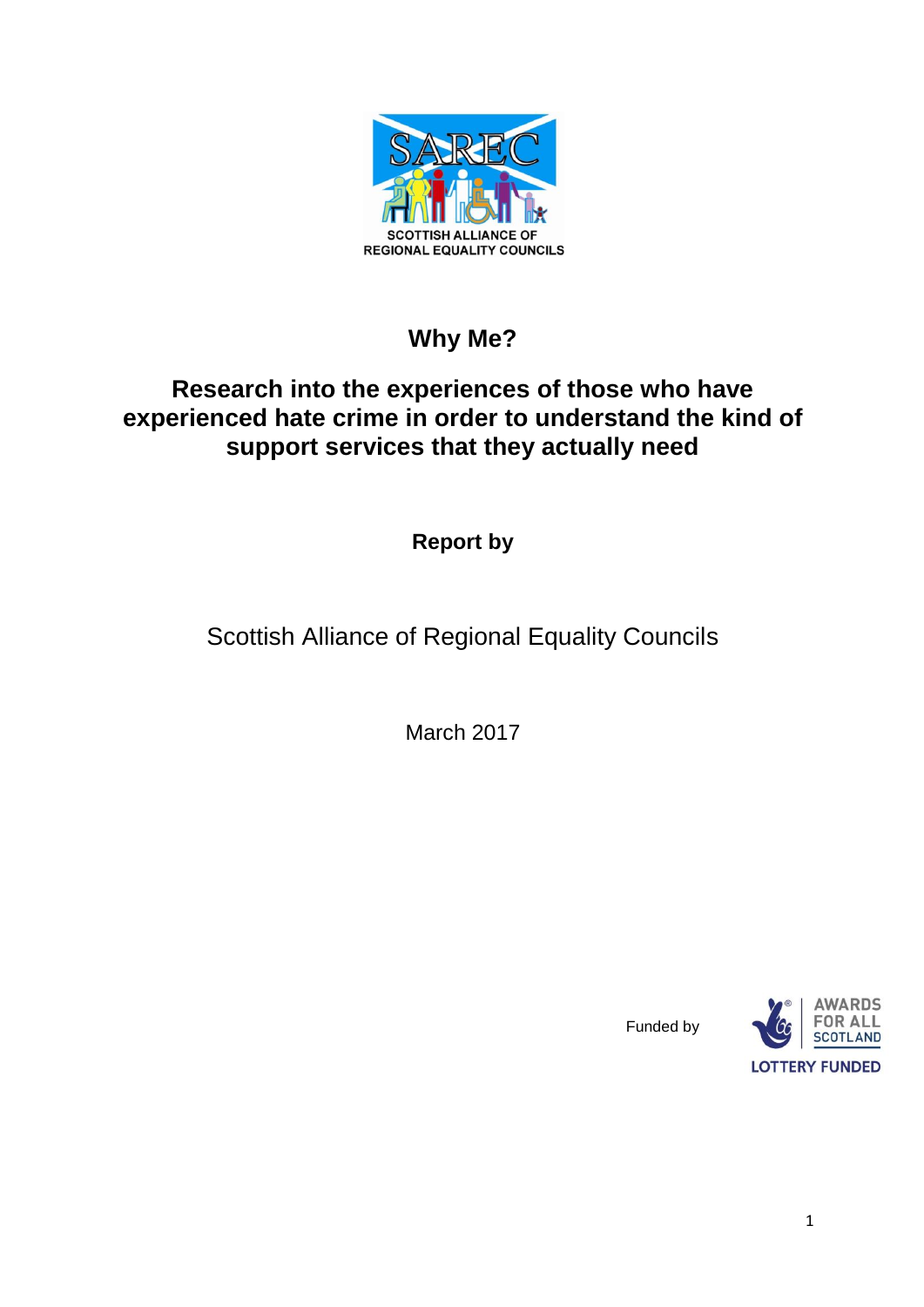# **FOREWORD**

Hate Crime is a particularly insidious form of violence against the person. Its spectrum runs from deliberately offensive body language through, verbal abuse to physical attack. It targets people, not for anything they have done but for who they are. It can be difficult to substantiate afterwards and sometimes even to elicit sympathy. Public bodies find it hard to give it priority.

Nonetheless, the consequences for an individual victim can be horrendous. The stories contained in this report illustrate graphically the impairment of quality of life that can easily result from hate crime attack and the lack of adequate support to the sufferer. Psychological damage can often be more profound and last longer than material hurt.

The law and policies widely adopted by public bodies and places of work now forbid discrimination on grounds of race, religion, disability and sexual orientation, but more needs to be done. The Scottish Alliance of Regional Equality Councils (SAREC), which brings together Scotland's four Regional Equality Councils (RECs), has welcomed the legislative trend of recent years, has embraced the wider definition of equality and for some years now has focused its attention on how well or otherwise the law is achieving its objectives.

Following a successful conference in May 2014, which brought together a wide range of representative stakeholders, public and voluntary, active in the equalities area, SAREC was successful in obtaining funding to carry out a survey to establish a victims' perspective on Hate Crime, its nature, its consequences for them and, especially, the support they received. All public bodies now have a duty to report on their implementation of Equalities legislation. Victims of Hate Crime, however, are individual; they are not organised and their perspective can easily be missed. SAREC wishes to correct this imbalance.

In this report there is described the methodology we used to identify as the broadest range as possible of those who had experienced Hate Crime, to catalogue their experience of reporting it and to draw conclusions for improving the support they received. We recognise that such improvement will be an evolutionary process, precisely because there is no one agency that holds the key to success. Politicians at all levels need to guard against rhetoric which implies that immigrants are a problem, educators and faith communities need to emphasise that a society's duty of care knows no boundaries, police and judicial investigators should develop a more sympathetic response. Fundamentally though, this report is addressed to all of us. Hate Crime most often occurs in public, in places where we are and where we may be the first line of assistance when abuse takes place. A civilised society is one in which all of us accept a degree of responsibility for what takes place in our neighbourhood. This report is a call to each one of us to live up to that ideal.

**Malcolm Green** *Chair, Scottish Alliance of Regional Equality Councils*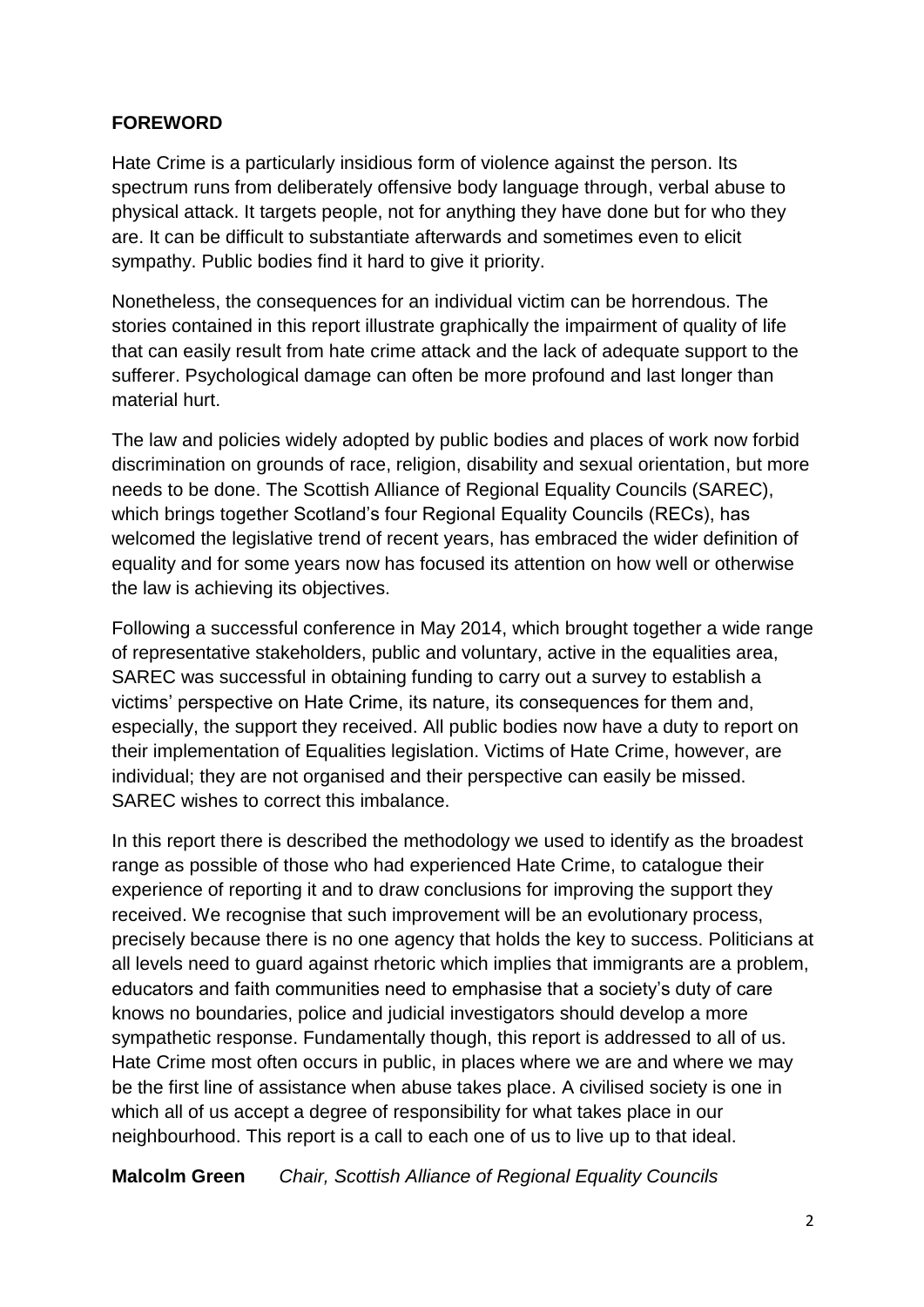# **Acknowledgements and contributions**

This report including the analysis of the data has been prepared by Dr. Karla Perez Portilla from the West of Scotland Regional Equality Council. The empirical data was gathered by staff from the four Regional Equality Councils: ELREC, Dr. Elisabetta Spano and Cristiana Nicoletti; CSREC, Arun Gopinath, Daniel David Jones; GREC, Dave Black, Piotr Teodorowski; and WSREC, Mohammed Razaq, Monique Campbell and Karla Perez Portilla.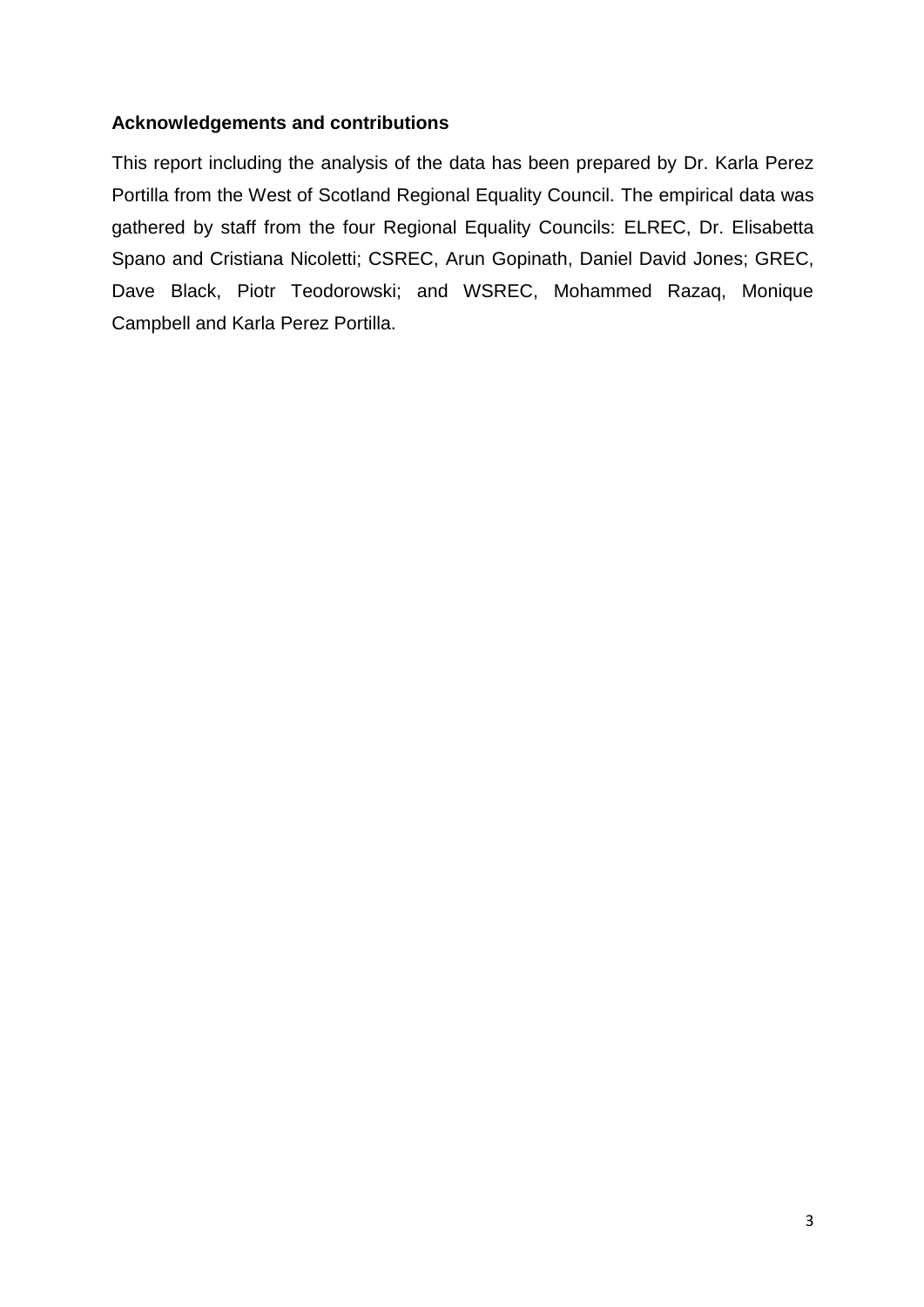# **Contents**

Annex 20, police hate crime report form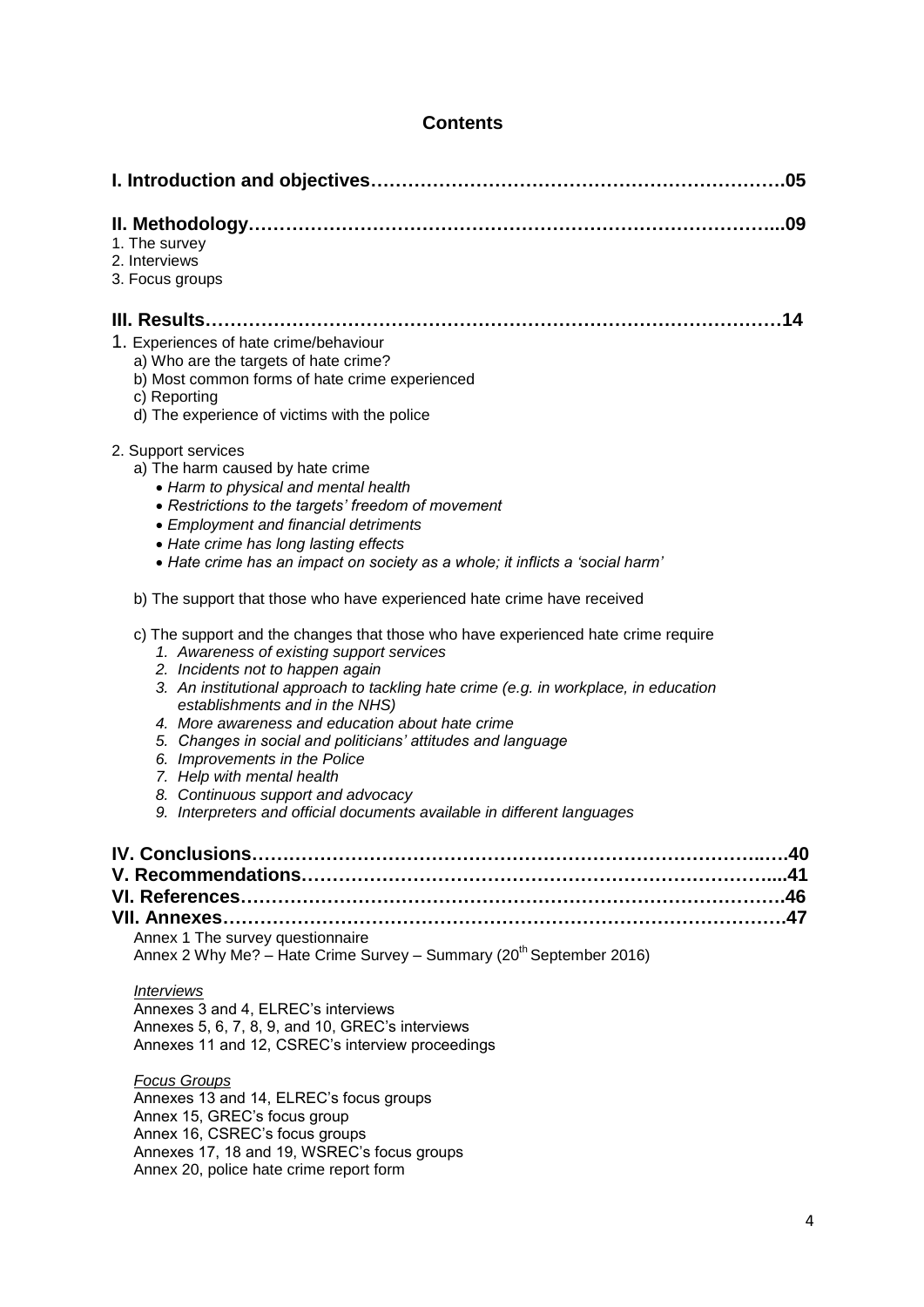# **I. Introduction and objectives**

This research report is derived from a project undertaken by SAREC, the Scottish Alliance of Regional Equality Councils and funded by the Big Lottery, Investing in Ideas. The research was initiated due to SAREC's concern about the increasing levels of hate crime across Scotland and about the ways in which those who have experienced hate behaviour are supported both following an incident and in any subsequent investigation.<sup>1</sup>

# Official definitions of hate crime:

- *"An offence that is motivated by malice or ill will toward a social group".* Scottish Government Working Group on Hate Crime.
- *"Any incident, which constitutes a criminal offence, which is perceived by the victim or any other person as being motivated by prejudice or hate".* UK Home Office.
- For the purpose of investigation *"an incident is aggravated by prejudice if it is perceived to be aggravated by prejudice by the victim or any other person".* Lord advocate's Guidelines on Offences Aggravated by Prejudice.

The fundamental objectives of the research were to consider and report on:

a) people's experiences of hate crime; and b) the range of services that such people believed could be of benefit to them.

As an umbrella organisation bringing together Scotland's four Regional Equality Councils (RECs), SAREC considered it crucial to investigate the scale and diversity of hate crime across Scotland and also, whether and how those who have experienced hate behaviour have or have not been supported both before and after investigations by the police.

 $\overline{\phantom{a}}$  $<sup>1</sup>$  Hate crime and hate behaviour have been used interchangeably in this study in order to make</sup> reference to a key characteristic of hate crime, which is that it invariably involves behaviour, be it physical or psychological.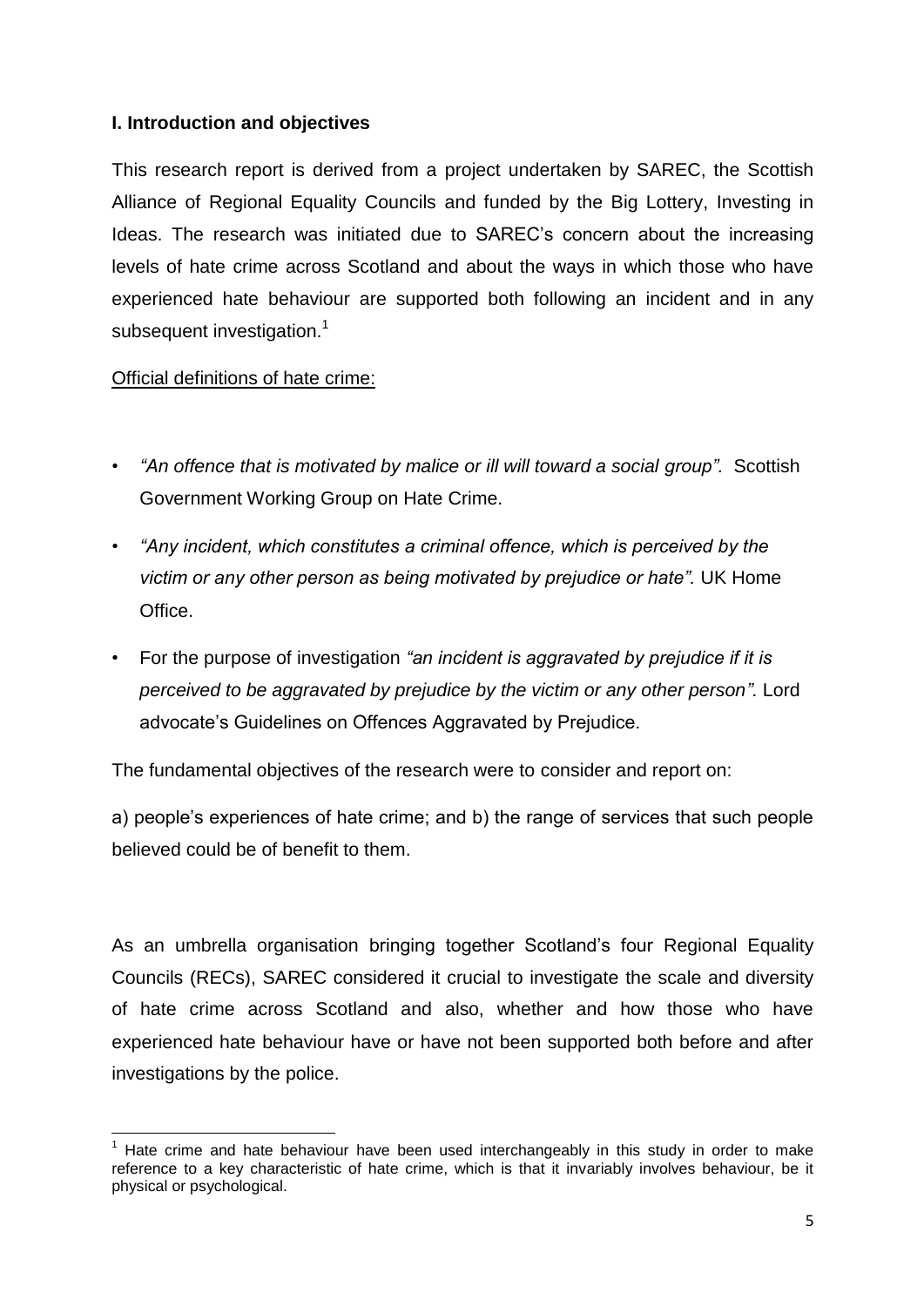In other words, to understand how the victims and others from protected characteristics perceive the support (or lack of) available to them when a hate crime has been reported.

The research was born out of discussions between operational staff from the four RECs - Central Scotland, Edinburgh and Lothians, Grampian and West of Scotland. These discussions included the RECs common experiences, shared concerns and their desire to work together in order to support those who have experienced hate crime more effectively.

Indeed, given the experiences of all four organisations working with victims of hate crime together with the agencies who both investigate these crimes and monitor statistics, it was agreed that there was a sufficient knowledge base drawn from shared intelligence from which meaningful research could be conducted.

This shared intelligence revealed that there is a dearth of support services for people who have experienced hate crime. Where they do exist, the services are generalised and not specialised. As a collective, SAREC concluded that it was necessary to gather and analyse a strong body of evidence that might suggest the need for the establishment of a shared support service for people who have experienced hate crime across Scotland. This support service would be one which could take into account the statistical scale of hate crime and the advisory and emotional support which is needed for people to deal with it, whilst also being able to move on from the experience. Indeed, as highlighted above, SAREC's experience and shared intelligence have already identified a lack of specialised practical and emotional support services for victims of hate crime in Scotland.

Alongside SAREC's organisational intelligence gathered through their four member organisations, it is known from statistics released by the Procurator Fiscal Service in 2015/16 that there were 5600 reported incidents of hate crime. The vast majority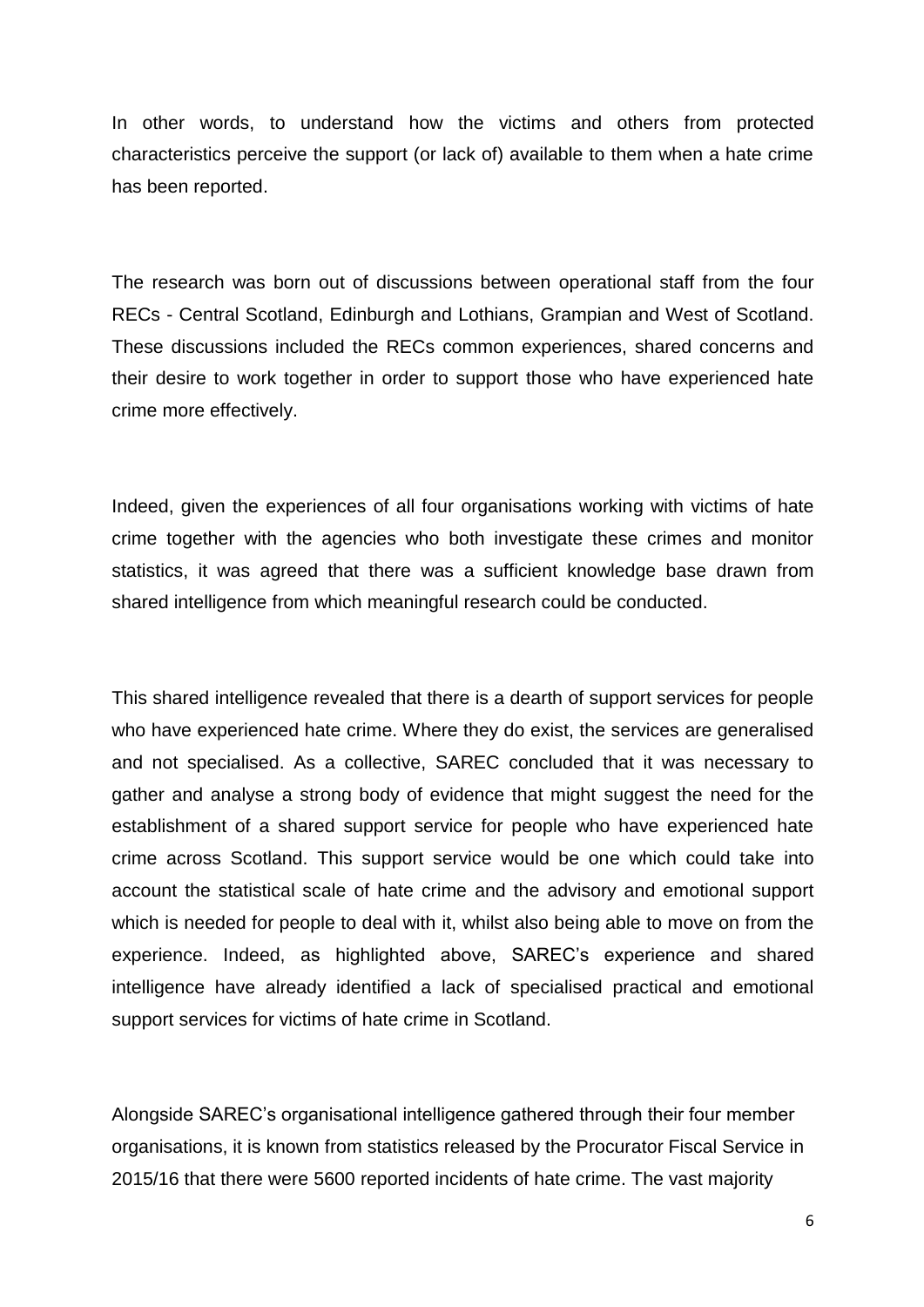being racially motivated and that the growing numbers reported were motivated by and related to disability. The Scottish Government's Independent Advisory Group on Hate Crime, Prejudice and Community Cohesion report released on 23<sup>rd</sup> September 2016, *reported that* "*it was clear to the Advisory Group that much of this experience remains hidden to the general public. Only those acts that are serious enough as to warrant criminal prosecution and with sufficient evidence ever reach the courts"*. Appointing Lord Bracadale to review Hate Crime legislation Annabelle Ewing, Scottish Parliaments Minister for Community safety said, "*This review will help ensure we have the right legislative protection in place to tackle hate crime wherever and whenever it happens…".* With crime in these areas consistent with 2014/15 it appears to be the case that hate crime is a persistent issue in Scotland, which may have been exacerbated in the current context of 'Brexit'.

Although statistics regarding the rise in hate crime in Scotland are not available, except on a yearly basis, international, regional and local agencies such as the United Nations High Commissioner for Refugees; the European Commission against Racism and Intolerance; and, indeed, the Equality and Human Rights Commission in the UK, have all expressed their concern about the under-reporting and rise in hate crime, as a result of the media coverage of the migrant crises that peaked in 2015 and the language used by some politicians.

For example, in its latest report from October 2016, ECRI, the European Commission against Racism and Intolerance, says that 'certain tabloid newspapers, which are the most widely read national dailies, are responsible for most of the offensive, discriminatory and provocative terminology'. The Sun, for instance, published an article in April 2015 entitled "Rescue boats? I'd use gunships to stop migrants"<sup>2</sup> Moreover, Chris Ahlund, the ECRI Chair, has said that 'it is not a coincidence that racist behaviour is on the rise in the UK at the same time as we see worrying

 2 ECRI Report on the United Kingdom (fifth monitoring cycle), ECRI(2016)38, 4th October 2016, p. 18.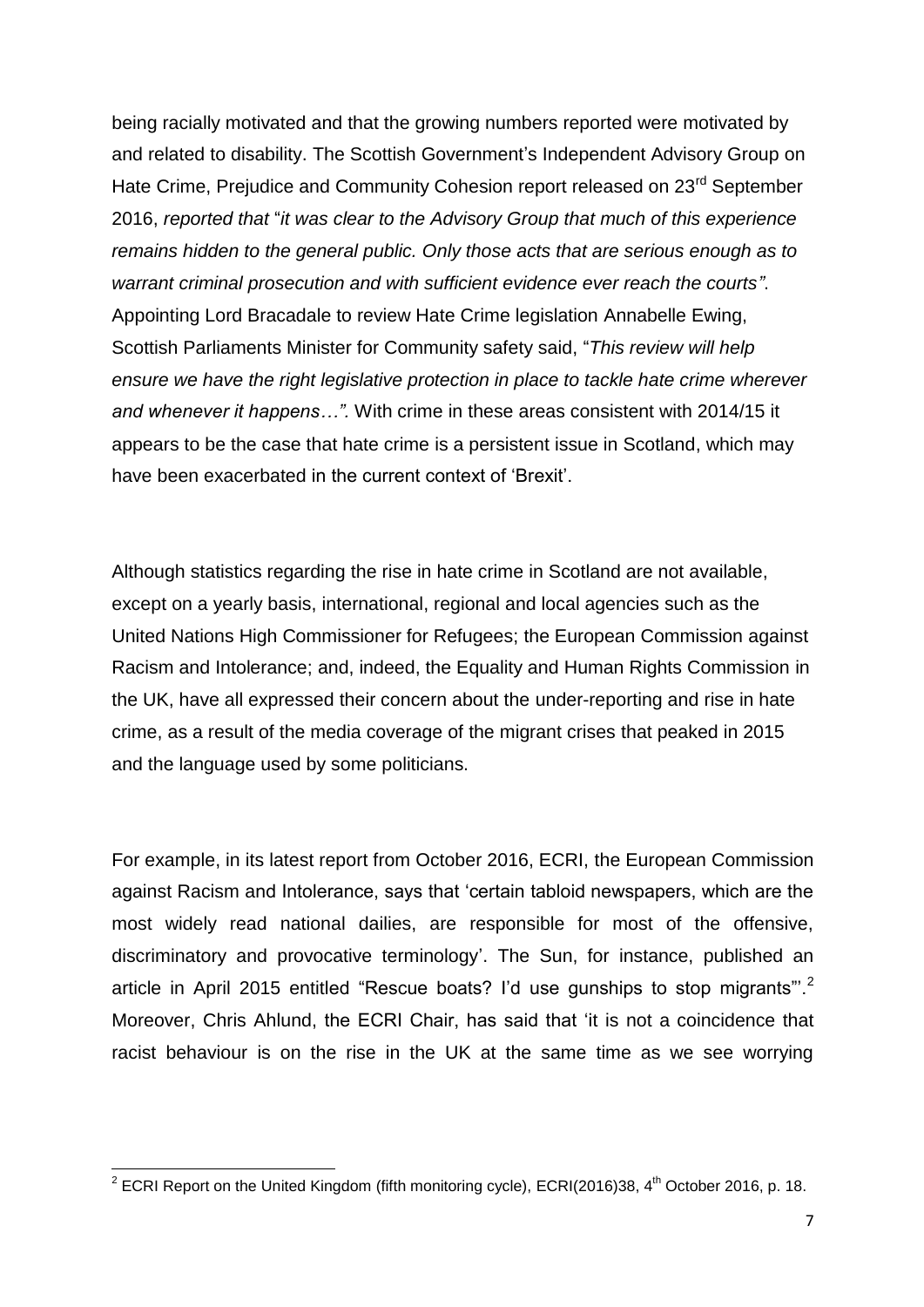examples of intolerance and hate speech in the newspapers, online and even amongst politicians'.<sup>3</sup>

The Equality and Human Rights Commission (EHRC) has suggested that politicians have legitimised hate after the Brexit vote and that they must avoid polarising language. In fact, its Chair, on behalf of the EHRC, published his letter to the UK political parties asking them to tone down their Brexit rhetoric and stated that 'racist, anti-Semitic and homophobic attacks have taken place in the aftermath of the referendum' and are 'all stains on our society'.<sup>4</sup>

At the international level, the United Nations High Commissioner for Refugees, UNHCR, commissioned the Cardiff University School of Journalism, Media and Cultural Studies to undertake a study which would explore media coverage on the refugee crisis that peaked in 2014. The countries surveyed were the UK, Germany, Sweden, Spain and Italy. Amongst all of them, the study found that Britain's rightwing media was uniquely aggressive in its campaign against refugees and migrants.<sup>5</sup>

According to the evidence presented above, it can be suggested that hate crime is to a large extent, fueled by hostile political environments and has peaked in the last few years. Hate crime has indeed been amongst SAREC's top concerns since May 2014, when it ran a National Conference on Hate Crime in Scotland. Key outcomes of this conference were: a) that there needs to be a greater partnership between support services offering specialist support for victims; and b) that people reporting hate

4 The letter was published on 25<sup>th</sup> November 2016. Available at <https://www.equalityhumanrights.com/en/our-work/news/letter-all-political-parties-westminster> (accessed 12.01.17). Moreover, David Isaac (Chair) has expressed his concern with the rise in hate crime in various of his blogs available at the EHRC website. See for example <https://www.equalityhumanrights.com/en/our-work/blogs/standing-against-race-hate> (accessed 12.01.17).

 $\overline{\phantom{a}}$  $3$  ECRI, Press Release, 'Anti-racism experts highlight increasing hate speech and racist behaviour in the UK,  $4<sup>th</sup>$  October 2016.

<sup>5</sup> See [Berry, M.,](http://orca.cf.ac.uk/view/cardiffauthors/A464167V.html) [Garcia-Blanco, I.](http://orca.cf.ac.uk/view/cardiffauthors/A130303A.html), and [Moore, K.](http://orca.cf.ac.uk/view/cardiffauthors/A061736N.html) (2016). *Press coverage of the refugee and migrant crisis in the EU: a content analysis of five European countries.* [Project Report]. Geneva: United Nations High Commissioner for Refugees. Available at:<http://www.unhcr.org/56bb369c9.html> (accessed 12.01.17).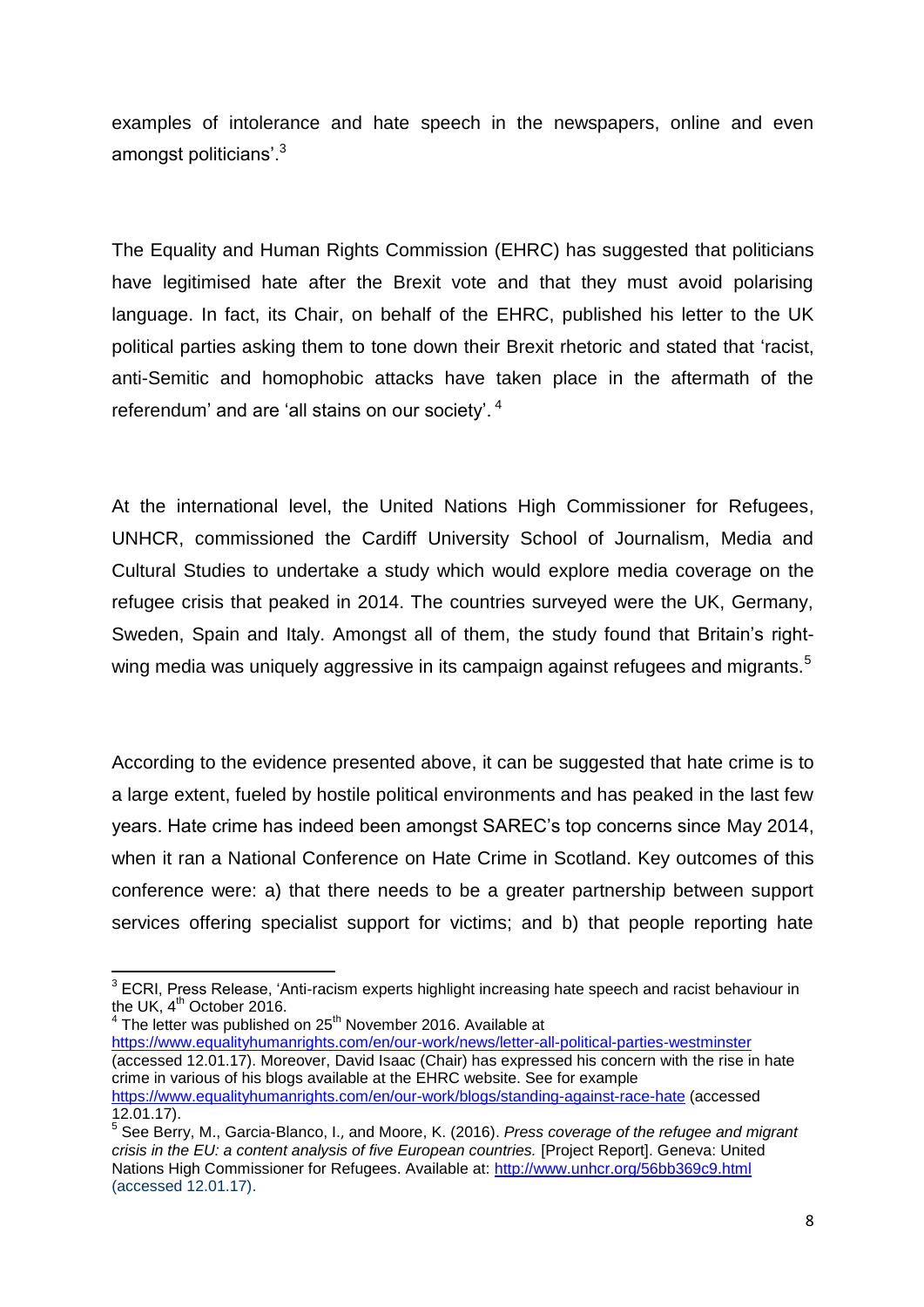crime may also require ongoing support through counselling and practical legal support.

Drawing together both quantitative and qualitative evidence assembled from the Conference, SAREC concluded that it was necessary to gather the actual experiences of people who have been victims of hate crime in order to fully understand their needs. SAREC has now accomplished this goal through the research it has undertaken over the past year analysed and reported in this study.

## **II. Methodology**

This research project includes the analysis of empirical data gathered through both quantitative and qualitative methods. As indicated at the outset, its objectives are to consider and report on: a) people's experiences of hate crime; and b) the range of services that such people believed could be of benefit to them. Three methods of gathering relevant data for the study were utilised: a survey, a series of focus groups and one to one interviews (headings 1, 2 and 3 below). For ethical reasons, the people who took part in the survey, interviews and focus groups were all guaranteed anonymity and confidentiality. The research covered people with experiences of hate crime from across Scotland including: Glasgow, Edinburgh, Falkirk, Stirling, Clackmannanshire, Aberdeen, Kirkcaldy, Motherwell, Paisley, Inverness and Dundee. No names or any other means with which to identify individuals are included in this report.

Over a period of six months, from the  $1<sup>st</sup>$  of June 2016, SAREC:

- Brought the operational teams of the four RECs together in order to build a survey questionnaire (Annex 1)
- Organised 10 one to one interviews
- Delivered 7 focus groups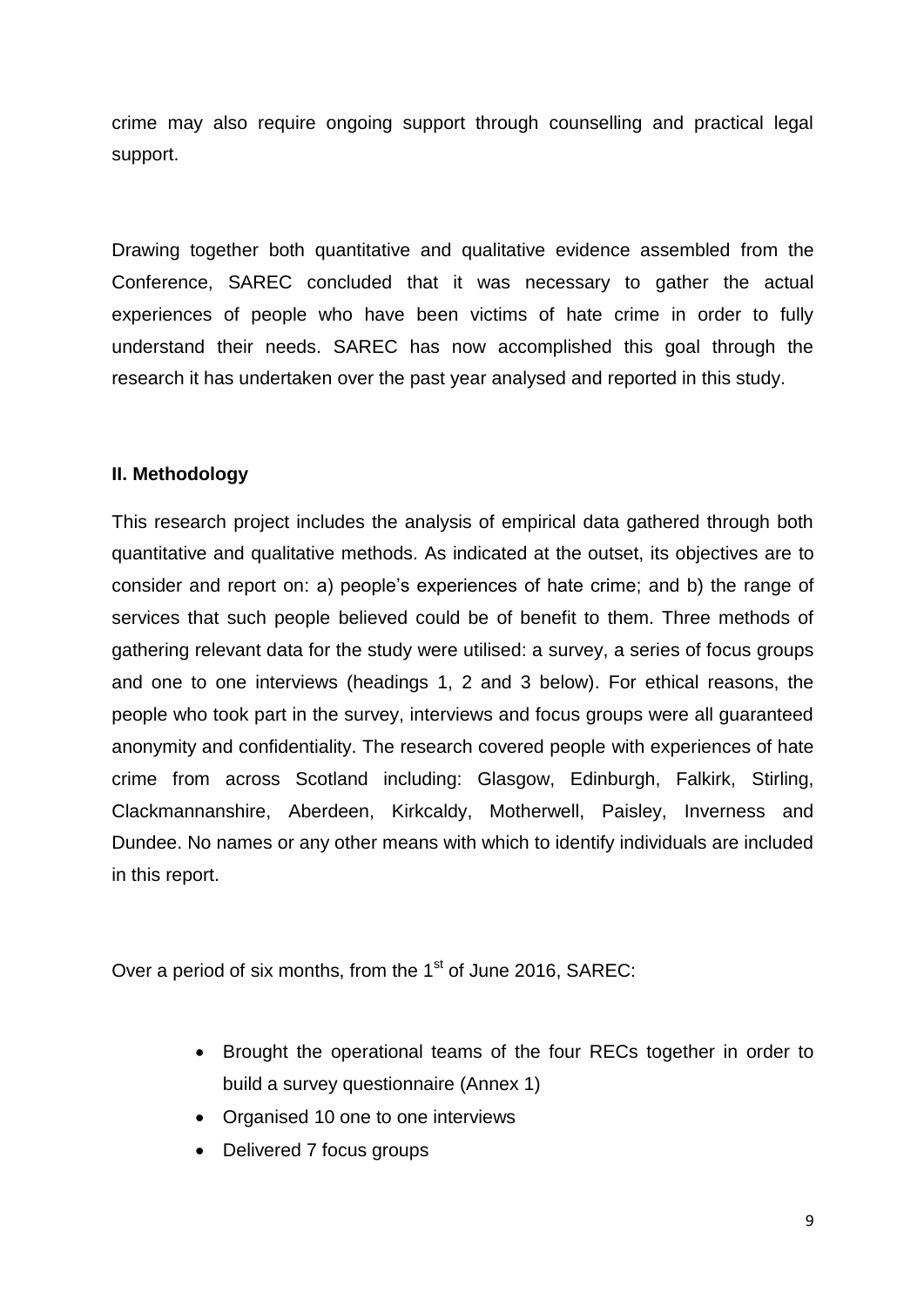The statistics/data reveals that 348 people took part in a survey on 'hate crime'. However, of those 348, only 146 were certain that they had been victims of hate crime in the previous five years. In their experience as Third Party Reporting Centres, the RECs know that hate crime is a difficult concept to grasp and that many people are unaware of what constitutes hate crime. Moreover, whether an incident motivated by prejudice constitutes a hate crime or not, is ultimately for the police to investigate and for the courts to decide. Therefore, many people may, without being aware of it, be the victims of crimes motivated by prejudice. Lack of reporting is a known concern and campaigns, such as 'Hate Crime Awareness Week', take place on a yearly basis in order to encourage people to speak out. However, there are clear barriers to reporting, including: a) lack of awareness; b) lack of evidence or witnesses; c) lack of trust in the police; d) the belief that there is no point in reporting because nothing will change; and e) fear of retributions.

The authors of this study believe, then, that given this context, the number of people with whom we have engaged through the survey, interviews and focus groups is sufficient (more than  $350)^6$  and the substantial amount of information gathered builds and justifies a picture of the: a) experiences of hate crime; and b) the support that people actually need. Given the RECs reputation and their known community work for a number of years, it is possible to suggest that the people we have reached through this research were responsive because they trust the RECs and the people that work for them. Speaking about experiences of hate crime is certainly a very personal matter that is often only shared with people one trusts. Indeed, organising interviews and focus groups is a complex and time-consuming endeavour in its own right and even more so when the research questions relate to negative experiences. The survey was advertised widely by the four RECs through their partner organisations and client groups. Participants for the interviews and focus groups were also identified by the different RECs making use of their own resources and

1

 $6$  Given the confidentiality quaranteed to all our respondents, we cannot establish a number with certainty because some of the people who completed the survey also took part in either the one to one interviews or in the focus groups organised by the different RECs; and some people who did not complete the survey, took part in either interviews or focus groups.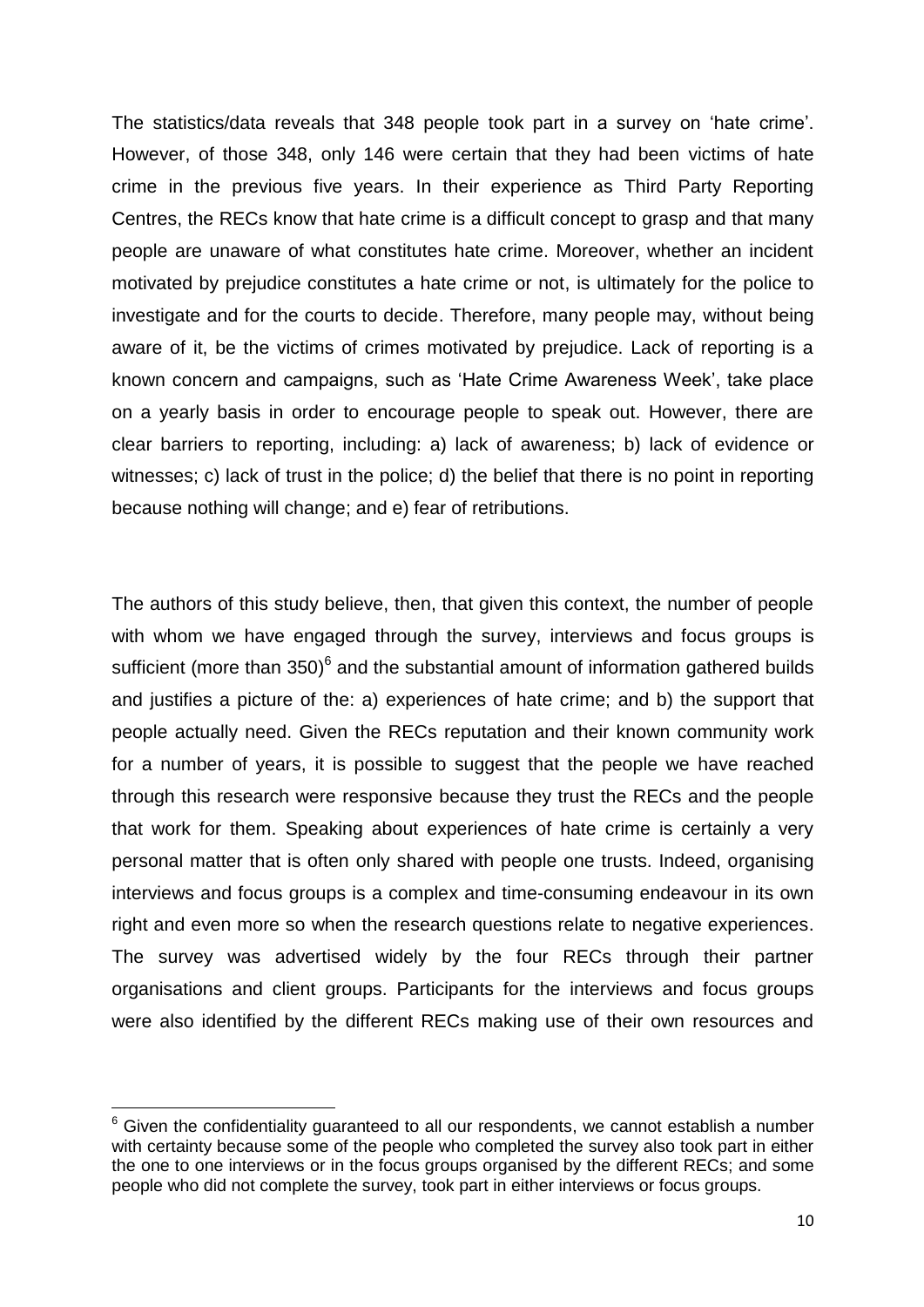networks, which included, to a large extent, inviting existing and former clients who have experienced hate crime.

The data we have gathered through the surveys, interviews and focus groups covers: a) as suggested above, a significant socio-geographical area across Scotland; b) participants from all protected characteristics covered by hate speech legislation, and c) a substantial variety of themes which have helped us to answer our research questions. Our research produced a considerable amount of data. Indeed, the themes we identified in each empirical exercise (our coding) started replicating themselves. In this regard, particularly in relation to focus groups, we agree with the view of Calder (1977), according to whom, 'when the moderator reaches the point that he or she is able to anticipate fairly accurately what the next group is going to say, then, there are probably enough groups already'.<sup>7</sup> Indeed, as stated above, we found that the views of our participants were replicating and, therefore, themes identified through coding, appeared to fit the data saturation criterion. $8$ 

## **1. The survey**

SAREC brought together the operational teams of the four RECs in order to build a survey questionnaire (Annex 1). In consultation with the four RECs, SAREC appointed a Working Group for the research, which included both Directors of SAREC and members of the staff of the four RECs. Together, this group with the assistance of CSREC created the survey along with coding analyses on survey monkey and agreed its content. The survey was available online and in paper format. It sought to gather the experience of individuals across all protected characteristics who have experienced hate crime. Crucially, the survey was aimed at gathering: the extent to which participants perceived that they had been victims of hate crime; and

**<sup>.</sup>** <sup>7</sup> Bryman, A. (2016), *Social Research Methods*, 5<sup>th</sup> ed., OUP, p. 505; the work by Calder, B.J. is, 'Focus groups and the nature of qualitative marketing research', *Journal of Marketing Research,* 14, 353-364.

 $8$  Saturation does not mean, as is sometimes suggested, that the researcher develops a sense of déjà vu when listening to what people say in interviews but that new data no longer suggest new theoretical insights or no longer suggest new dimensions of theoretical categories, Bryman, A. (2016), *op. cit.*, p. 412.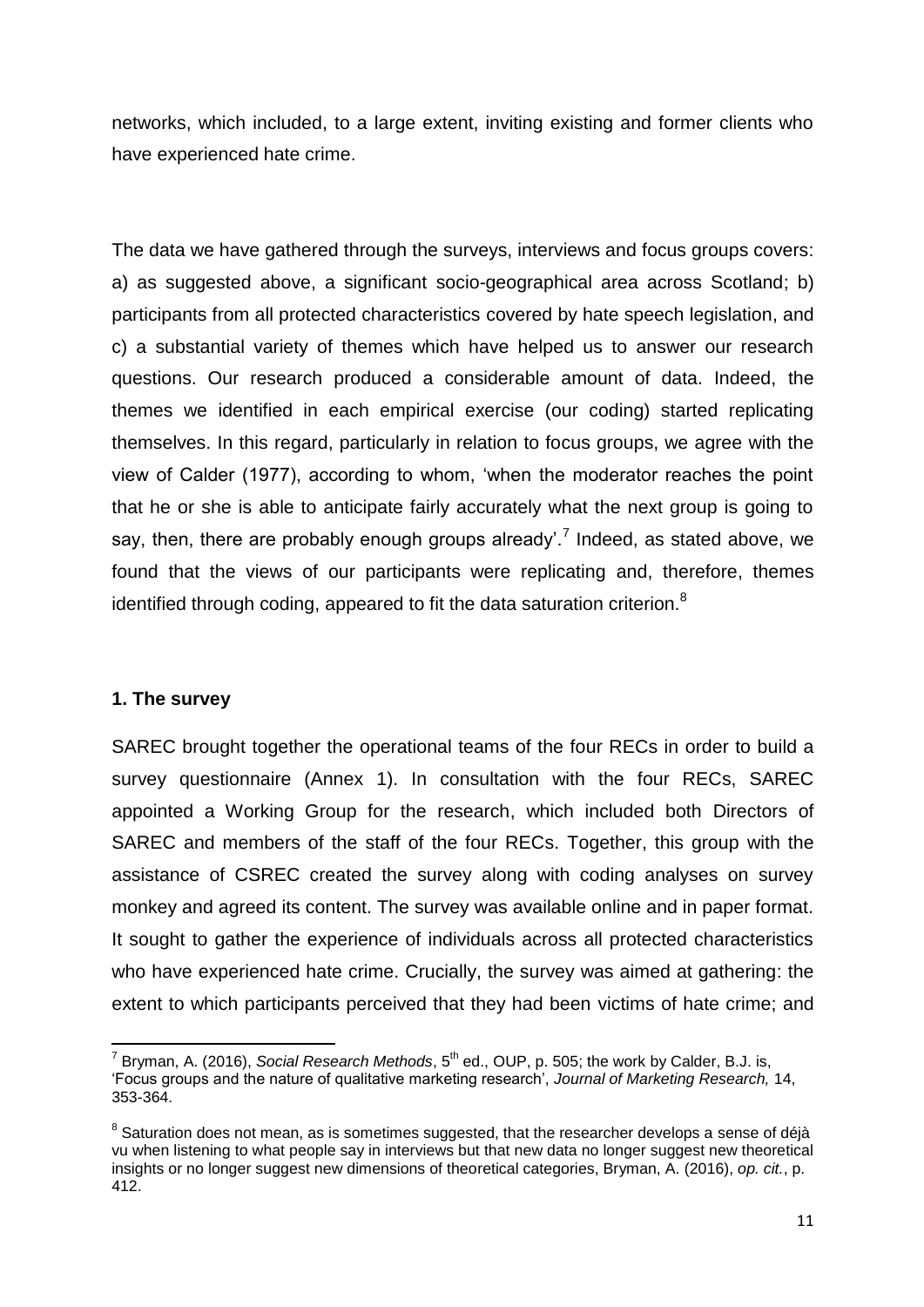information about the way they felt about both: the support they were given; and about other kinds of support that would have been beneficial.

The Working Group appreciated that some people would not be able to complete questionnaires online and, therefore, it was decided that they would conduct telephone surveys where necessary for individuals who indicated their wish to participate.

The survey was live over a period of 6 weeks, starting 1<sup>st</sup> of August 2016 to 16<sup>th</sup> September. The Survey data analysis was made through coding and thematic analysis.<sup>9</sup> We understand the disadvantages of data fragmentation, however, for analytical purposes, coding themes allowed us to identify key concepts and ideas, which, in turn, have led us to make substantial recommendations. These things said, however, in order not to lose the narrative flow of the views expressed; and in order to provide the context in which such views were expressed, a full account of the survey responses has been included in Annex 2, Why Me? – Hate Crime Survey – Summary.

## **2. Interviews**

Three of the four RECs organised one to one interviews (10 in total). The Edinburgh and Lothians Regional Equality Council (ELREC) conducted two; the Grampian Regional Equality Council (GREC) conducted six; and the Central Scotland Regional Equality Council (CSREC) conducted 2. In the interest of preserving the narrative value of the views expressed in these interviews, a full account of them, as submitted by SAREC, has been attached to this report (any data that may serve to identify those interviewed has been deleted and/or made anonymous). See Annexes 3 and

**<sup>.</sup>** <sup>9</sup> Coding is one of the most central processes in grounded theory. It entails reviewing transcripts and/or field notes, and giving labels (names) to component parts that seem to be of potential theoretical significance and/or hat appear to be particularly salient within the social worlds of those being studied. See, Bryman, A, (2016), *op., cit.,* p. 573.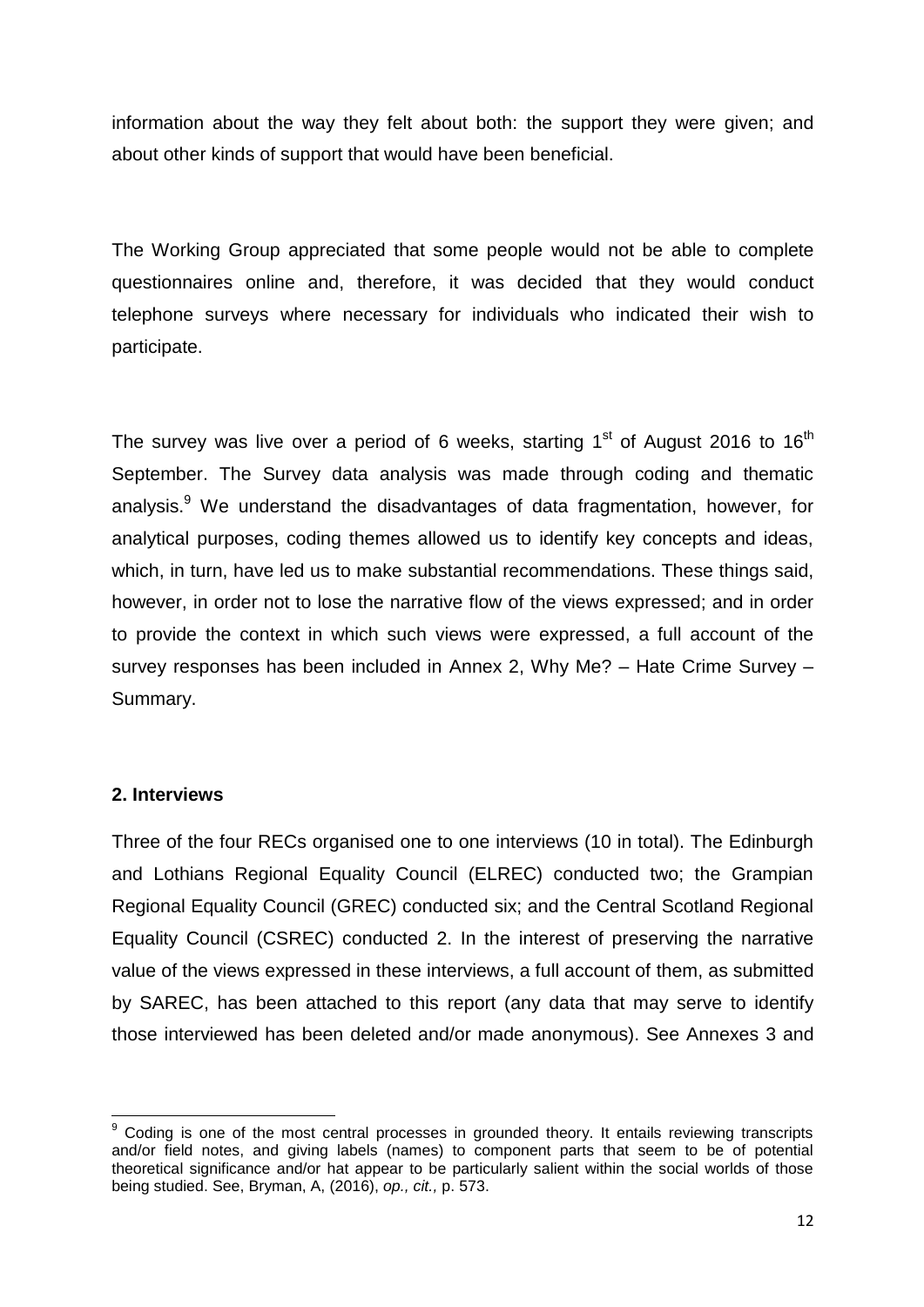4, for ELREC's interviews; Annexes 5, 6, 7, 8, 9, and 10 for GREC's interviews; and Annexes 11 and 12 for CSREC's interview proceedings.

## **3. Focus groups**

The results of the survey provided a baseline for the focus groups to be conducted. We delivered seven focus groups in total. WSREC conducted three, ELREC conducted two; GREC conducted one; and CSREC conducted one. The focus groups were convened between October and December 2016, at different locations and covering experiences of hate crime across the five protected characteristics: race, religion, sexual orientation, disability and transgender identity.

A focus group format was developed which would serve as guidance for SAREC. The overall purpose of the focus groups, consistent with the second main objective of the study (the range of services that could benefit those who have experienced hate crime), was to: empower the victims of hate crime through translating their negative experiences into a series of proposals for improved service provision - a series of recommendations for progression towards developing a national service for victims of hate crime in Scotland.

At the core of the focus groups was the provision of a safe and empathetic environment facilitated by convenors that possessed knowledge and expertise in dealing with hate crime. Given that all four RECs are Third Party Reporting Centres, the focus group convenors (and interviewers) were able to explain and clarify issues around hate crime, hate incidents, reporting mechanisms and prosecution procedures.

Each REC, then, had enough experience and expertise to allow them the flexibility with which to conduct both interviews and focus groups according to the specific individual needs of their participants and any group needs that arose during the focus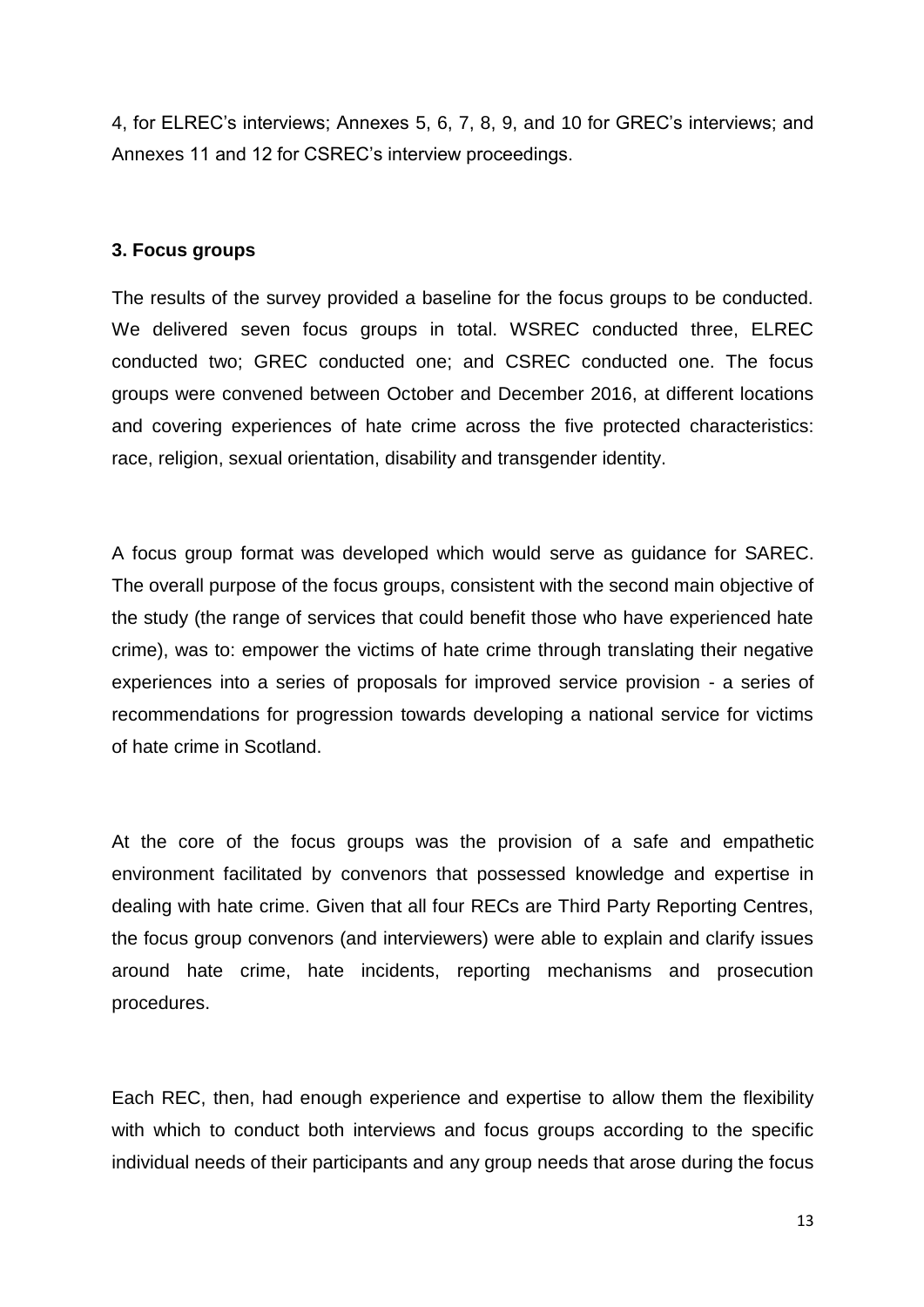group sessions. Therefore, although a focus group format was suggested, the different RECs made the necessary changes and adjustments they considered appropriate. The format included an exploration of the hopes and worries of the participants in relation to the focus group; and the reading of a short hate crime dramatisation to which participants in the focus groups might relate.<sup>10</sup> This strategy was suggested in order to 'trigger' the conversation allowing participants to talk about their own experiences in their own time. Two crucial questions were asked in all the focus groups: 1. What went right or wrong during and after the hate crime/incident? and 2. What would have helped? These questions addressed issues around the reporting process, liaison with the police, the potential involvement of other agencies, the kind of support that would have been beneficial and ways in which hate crime could be prevented. Confidentiality was guaranteed from the outset and the full objective of the focus groups and overall research was explained to the participants. A summary of the results of each one of the seven focus groups has been attached to this report (Annexes 13 and 14 for ELREC; Annex15 for GREC; Annex 16 for CSREC; and Annexes 17, 18 and 19 for WSREC).

#### **III. Results**

**.** 

This section includes and brings together an analysis and discussion of the empirical data gathered through the survey, interviews and focus groups. The full nature and detail of the data collected cannot, for reasons of space, be replicated here but can be seen in the Annexes. Nevertheless we have tried to faithfully capture the essence and force of everything that was said and reported by all of the respondents in the survey, interviews and focus groups. In order to do this, we conducted a coding exercise that helped us identify the key themes set out in the results and which would allow us to present and comment on our objectives:

<sup>&</sup>lt;sup>10</sup> The dramatisation 'Harry's story' was taken from, Stop Hate Crime, Learning together training pack, available at

<http://arcuk.org.uk/safetynet/files/2012/08/Hate-Crime-Learning-Together-Training-Pack.pdf> (accessed 14.09.16). The focus groups format was developed by Karla Perez Portilla from WSREC.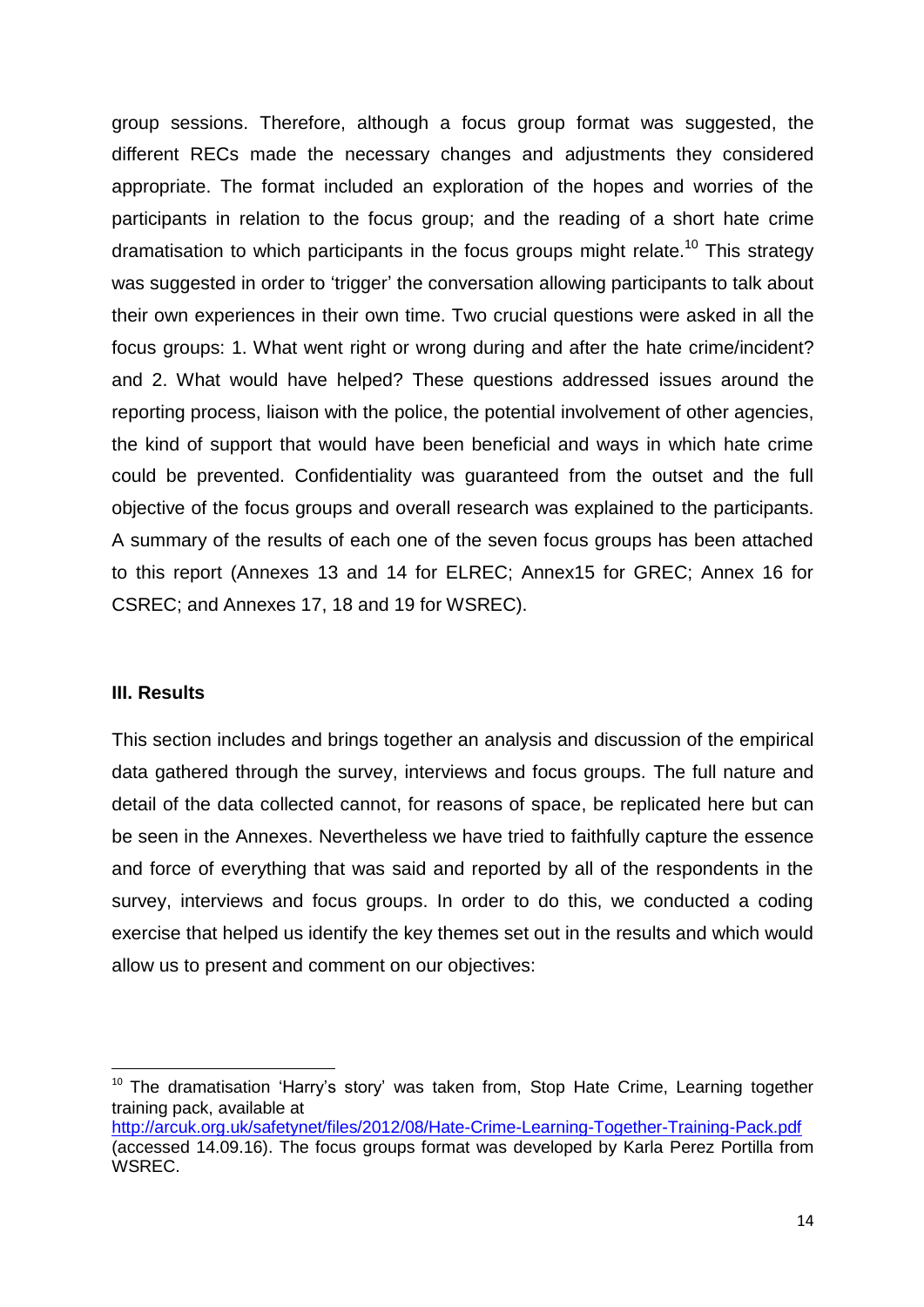- Participants' experiences of hate behaviour
- The services that those who have experienced hate crime thought would be beneficial

## **1. Experiences of hate crime/behaviour**

## **a) Who are the targets of hate crime?**

Most of the participants in the survey, 53.5%, said that in their opinion, the motivation behind the hate crime was Race, which includes skin colour, ethnic origin, nationality or national origin. Hate crime in relation to religion or faith represented 26.7%; disability 20.9%; and sexual orientation 12.8%. The survey also showed that 9.23% of the respondents did not know what motivated the crime; 262 people skipped the question and 7 people answered 'other' (Annex 2, p. 3).

In one of the focus groups, when we asked participants about the traits they thought could put people at a higher risk of being the targets of hate crime, one of the participants said that 'anything that makes the person stand out as different, whatever made the person noticeable'. This participant then said, for example, 'Muslim women are an easy target when they use head scarf, people with dark skin colour and so on' (Annex 19). This answer, we believe, reveals a key characteristic of hate crime, which is hatred of the 'Other', of people who 'deviate' from a 'norm' in a general sense; of individuals within groups, which are irrationally feared or despised.

Other participants in our focus groups said that gender, age, and political opinion should also be covered by hate crime legislation. This was because, in relation to the latter in particular, there are situations when people target specific groups, such as during election campaigns – the Scottish Independence Referendum (2014) for example (Annex 18).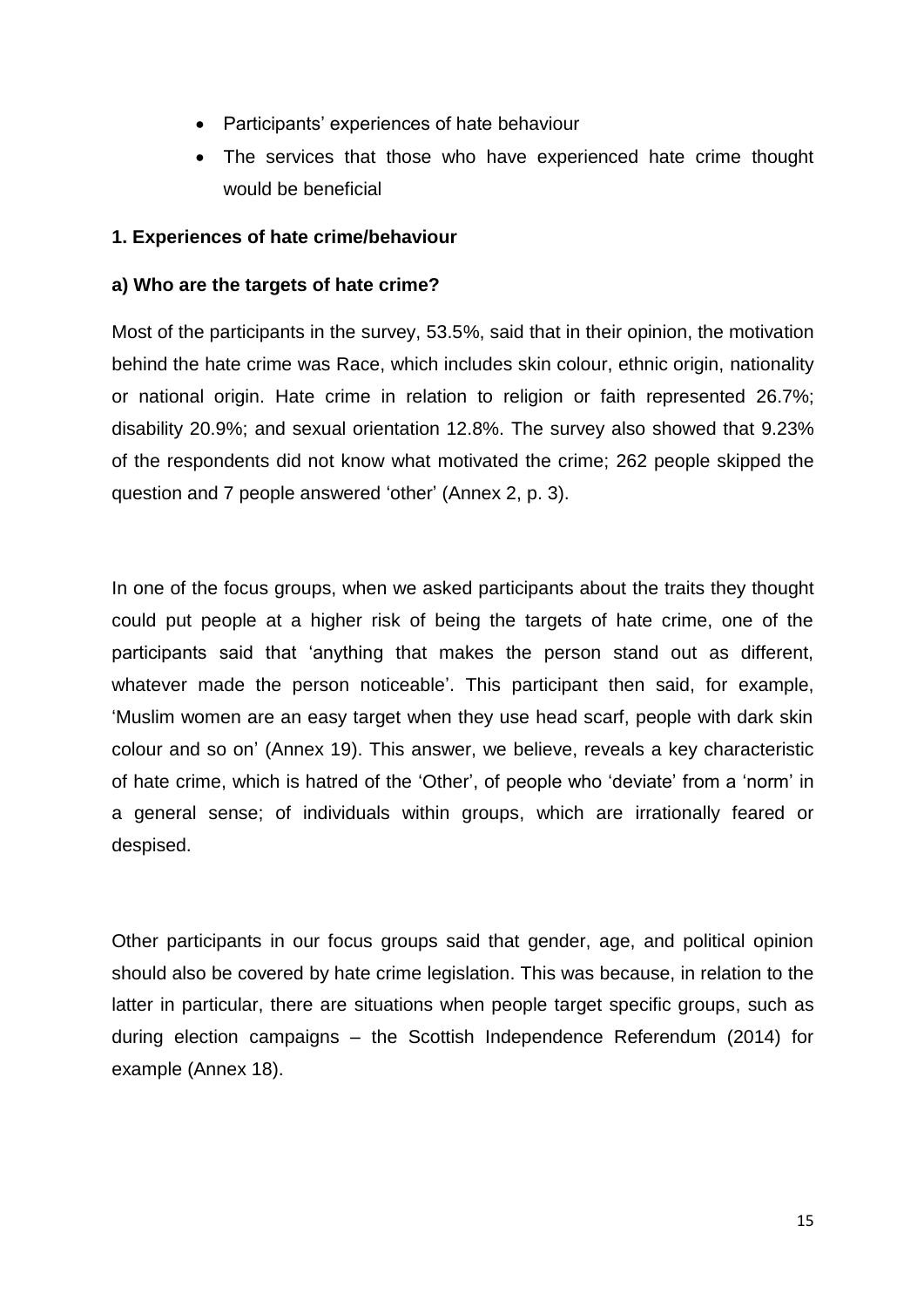Interestingly again, 9.23% of the survey respondents were not sure what the motivation behind the hate crime they experienced was. This is not uncommon. The very definition of hate crime is a difficult one to grasp even amongst lawyers. It is indeed problematic to interpret what the motivation of the perpetrator was. There are, however, indicators such as the insults used during a verbal and/or physical attack, or indeed the targeting of sacred places. Nevertheless, on an everyday basis, offensive gestures and manifestations of hostility may not be overtly racist, transphobic or Islamophobic for example. We may have the feeling that we have been targeted because we are 'obviously' migrants. However, this remains difficult to prove once a case reaches the courts. This is indeed one of the reasons why, official definitions of hate crime make emphasis on the element of 'perception'. For example, according to the UK Home Office, hate crime is 'Any incident, which constitutes a criminal offence, which is perceived by the victim or any other person as being motivated by prejudice or hate'. The Lord advocate's Guidelines on Offences Aggravated by Prejudice definition takes a similar approach. For the purposes of investigation 'an incident is aggravated by prejudice if it is *perceived to be aggravated by prejudice by the victim or any other person'.* What matters then, is, whether or not the person or anyone else perceives the motivation of the crime to be (racism, Islamophobia, homophobia, etc). This, however, is useful at the point of reporting but of limited significance afterwards because the element of prejudice will require further investigation by the police and indeed witnesses might be necessary in order to confirm what was said and/or done.

#### **b) Most common forms of hate crime experienced**

 $\overline{\phantom{a}}$ 

The experiences of hate behaviour reported by the respondents included, almost invariably, the existence of verbal abuse, followed sometimes by physical attack or harm to property (See Annex 2, p. 4, Q4. Please describe the incident or incidents). Moreover, verbal abuse is one very clear example of hate crime because of the words and insults uttered are unequivocal expressions of prejudice.<sup>11</sup>

 $11$  Prejudice can be understood as a scale or ladder which can start with insults, followed by avoidance, discrimination, physical attack and escalate to murder. A scale of this sort was first suggested in 1954 by Gordon Allport in his book entitled, *The Nature of Prejudice*, Beacon Press.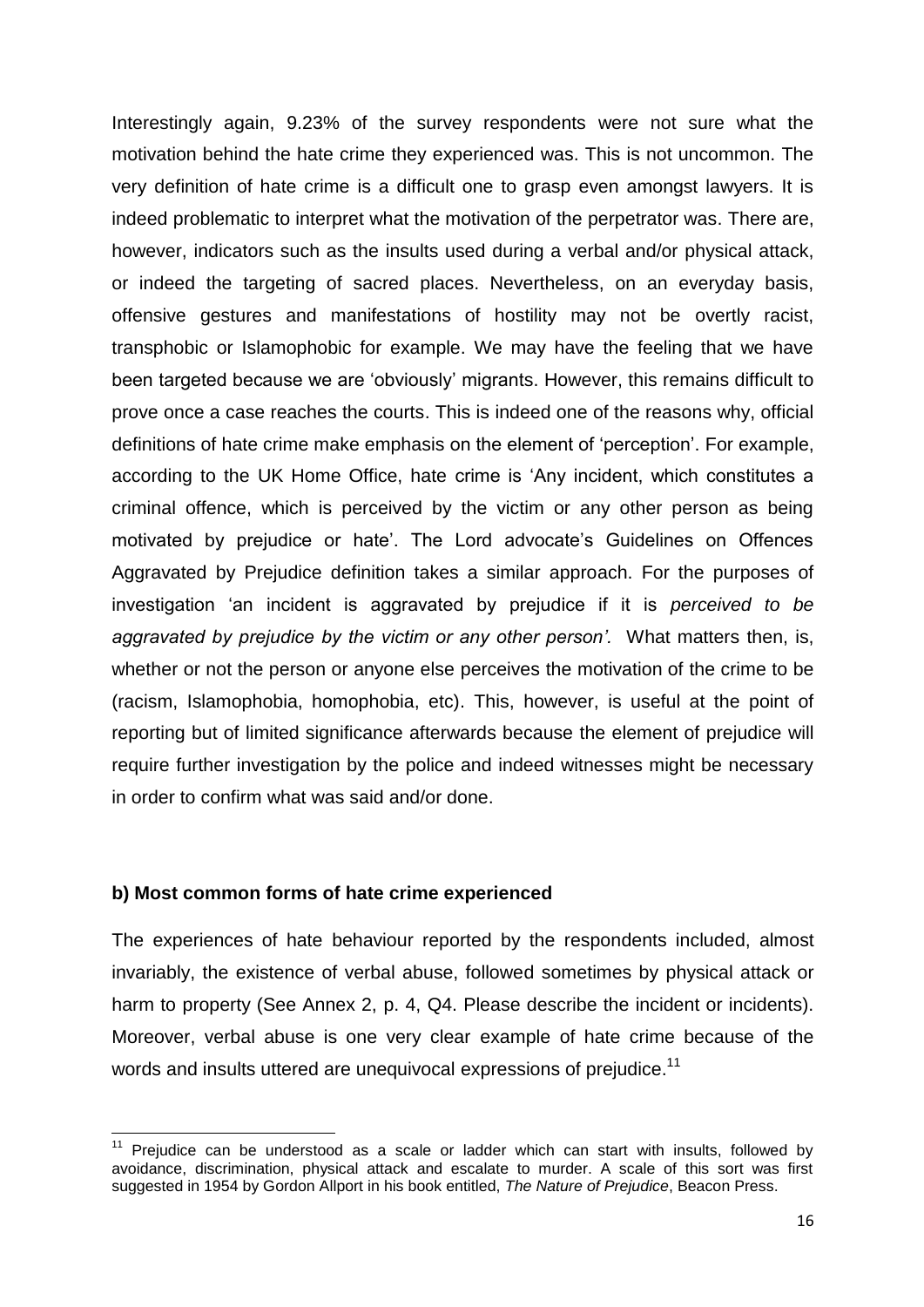Verbal abuse is a discreet harm, the effects of which may last a lifetime and, as such, should be taken very seriously given the psychosomatic nature of the effects.<sup>12</sup> That said, in the experience of our respondents, it becomes apparent that verbal abuse is often the beginning of other attacks, both physical and to property. Crucially, the forms of verbal abuse described by our respondents to the survey, Q4, on no few occasions brought as a consequence restrictions to very basic freedoms such as the freedom of movement of the targets of hate crime. For example, people no longer felt free to leave their homes, walk down the street, go to work, pick up their children from nursery or drive their cars (these experiences are included in Annex 2, p. 9, Q7. Please describe the impact that the incident had on you).

In one of the focus groups conducted by WSREC (Annex 18), it was argued that something may be a crime in one country but it may not in another country. Therefore, for migrants, it may be even harder to report because insults and/or verbal abuse may not constitute offences in their home countries. However, even within the UK, hate crime is not known or fully understood by the wider public and many experiences may simply go unreported.

Given the emphasis on verbal abuse as a very common feature in most cases of hate crime, it is striking that the 'police report form' (Annex 20) only asks whether anyone was injured; and whether or not any loss or damage to property resulted from the incident. These two questions do not offer the possibility of establishing the effects of verbal abuse on its targets. Verbal abuse is an assault on people's feelings, self and social-esteem and, therefore, the form should allow the possibility of reporting some form of psychological harm such as emotional distress, anxiety and/or fear as consequence of hate crime. In this regard, we would recommend that

**<sup>.</sup>**  $12$  The physical and psychological consequences of hate crime have been explored by, for example, Iganski, P (2016). 'The psychological impact of hate crime', in E. Dunbar (ed), The Psychology of hate crimes as domestic terrorism: US and Global Issues*, (*vol. 2), Santa Barbara, CA: Paegar; and Herek, G. M., Gillis, J. R., & Cogan, J . C. (1999). 'Psychological sequelae of hate crime victimisation among lesbian, gay, and bisexual adults', *Journal of Consulting and Clinical Psychology,* 67, 945-951; and Bisson, J. I., & Shepherd, J. P. (1995), 'Psychological reactions of victims of violent crimes', *British Journal of Psychiatry,* 167, 718-720.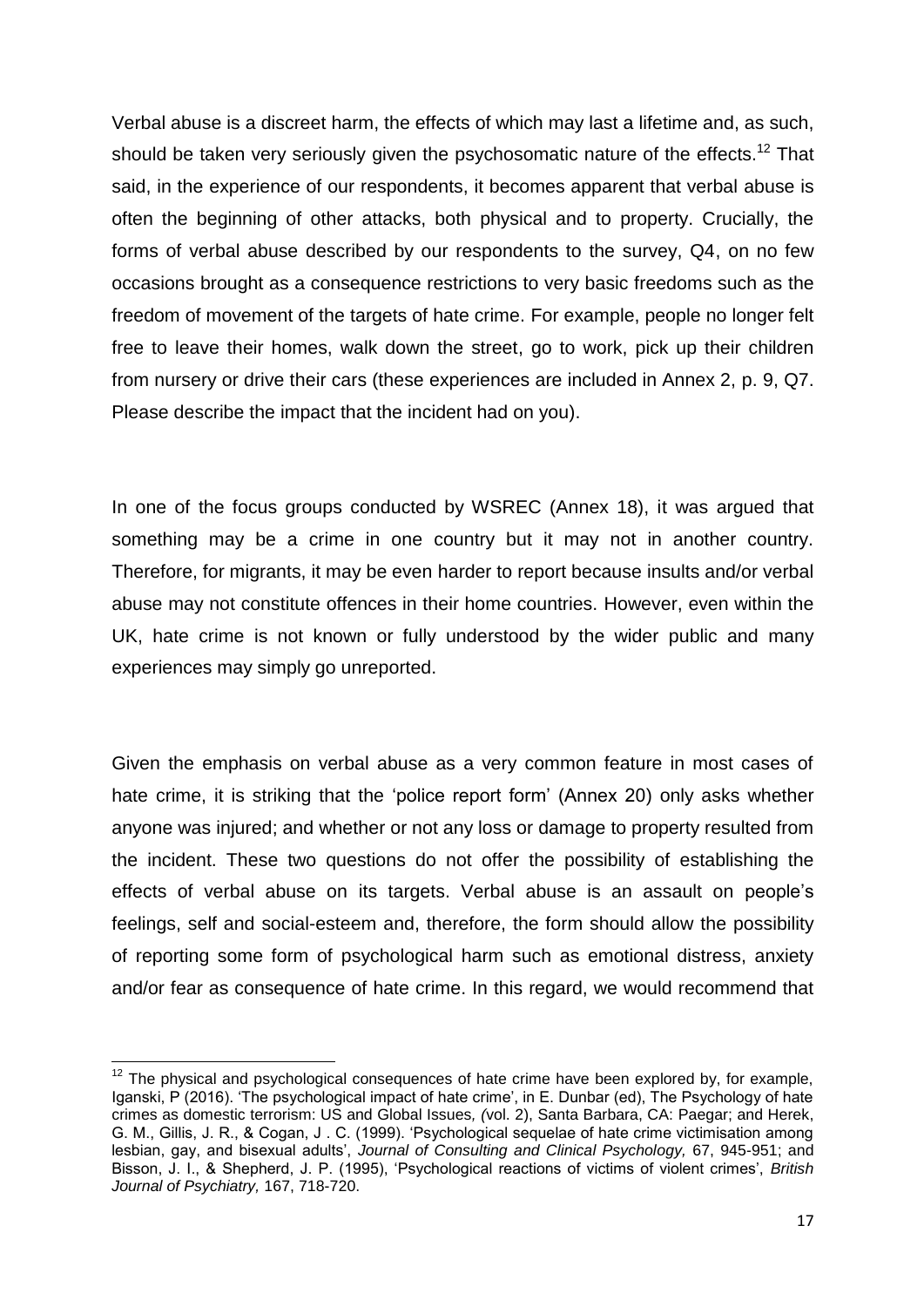the police report form should expressly include the possibility of reporting verbal abuse, alongside physical injury/attack and damage to property.

## **c) Reporting**

Seventy nine of the respondents answered the question as to whether they had reported the incident they had experienced to the police; 269 people skipped the question, and of those who did answer, 37 said that they had reported the incident to the police (Annex 2, p. 7).

The respondents were also asked whether they had reported the incident to another organisation, 80 people answered this question, 268 skipped the question and 35 reported the incident to another organisation, including: charities, schools where the incidents took place, local government departments, Housing Associations, their employers, HR department, Victim Support, GREC, ELREC, WSREC, CSREC, Nil by mouth, LGBT Health and Wellbeing Edinburgh, Falkirk Council Social Work Department, CORE, Stirling Council Employability and Citizens Advice, Show Racism the Red Card, Glasgow City Council, Unison, Tell Mama, Falkirk Council, Scottish Council of Jewish Communities (SCoJEC), Community Security Trust, and Trec. One survey respondent said that they had also approached an MP, MSP and local councillors and had even tried to reach the most senior police officer (Annex 2, p. 8).

It seems that people still mostly reporting directly to the police and that there is some confusion around who to contact. Indeed, as gathered from the interventions within some of our focus groups, many participants did not know much about Third Party Reporting Centres. This issue confirms the need for more awareness sessions for the wider public. In fact, participants in the focus groups were more likely to report a hate crime once they knew of the existence and rationale behind Third Party Reporting Centres (See, for example, Annexes 17, 18, and 19).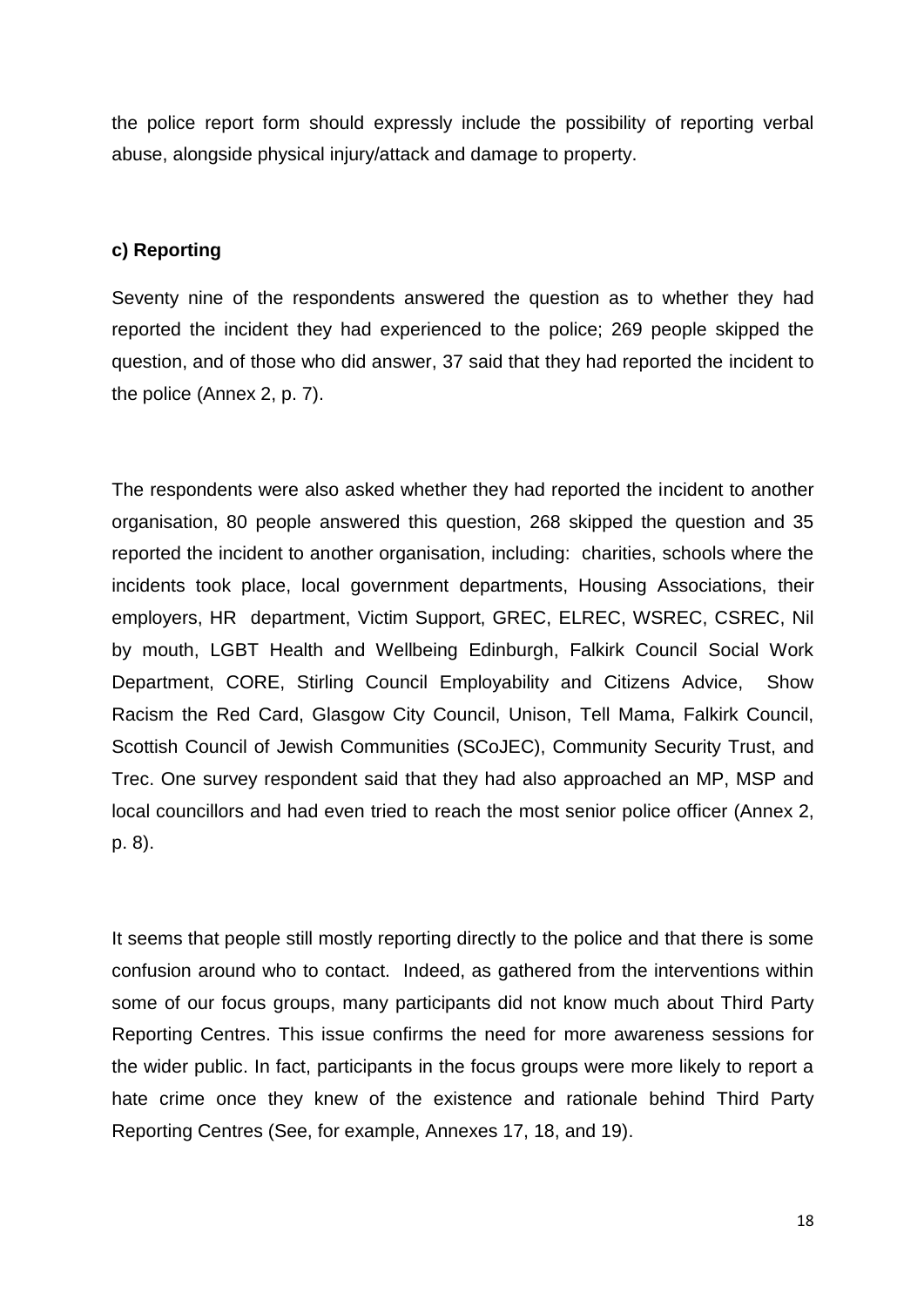#### **d) The experience of victims with the police**

The majority of our respondents have had negative experiences with the police. In fact, one focus group participant (Annex 18) showed clear disappointment and no hope whatsoever about the possibility of change. In this participant's view, the police have a particular ideology and some form of training, which makes them unable to sympathise with the victims.

People often said that they feared that the police wouldn't believe them and that this made them feel worse than they already did after having experienced hate behaviour. One of the respondents to our survey made various clear points about the relationship between the police and those who experience hate crime. According to this respondent,

'I was not only personally experiencing some of the hate crime and sexual harassment but also, as one of the organisers trying to deal with the impact of the hate incidents and sexual harassment on a residential event of over 350 people [a Conference for bi people, their friends, partners, and others with a supportive interest in bisexuality]. We held the event to make a safe 'bi bubble' to get away from discrimination, harassment and hate crime. That space and safety was being repeatedly violated. Some individual officers were very kind. But I had to do on the spot training because they were as stunned as we were that we were being targeted so often and that so many aggravating factors were all involved. We had to explain what biphobia and transphobia are and why they had to use those terms and not homophobia. We had to explain why we were also getting so many disability and race related hate incidents as well. The repeated questioning about 'why are they picking on you' questions from different shifts made me feel like the police thought we were somehow at fault or doing something wrong to attract so much hate. Like by being in such a big gathering of bisexual people we were asking for trouble. This implied biphobia on their part, or at the very least ignorance about our hate crime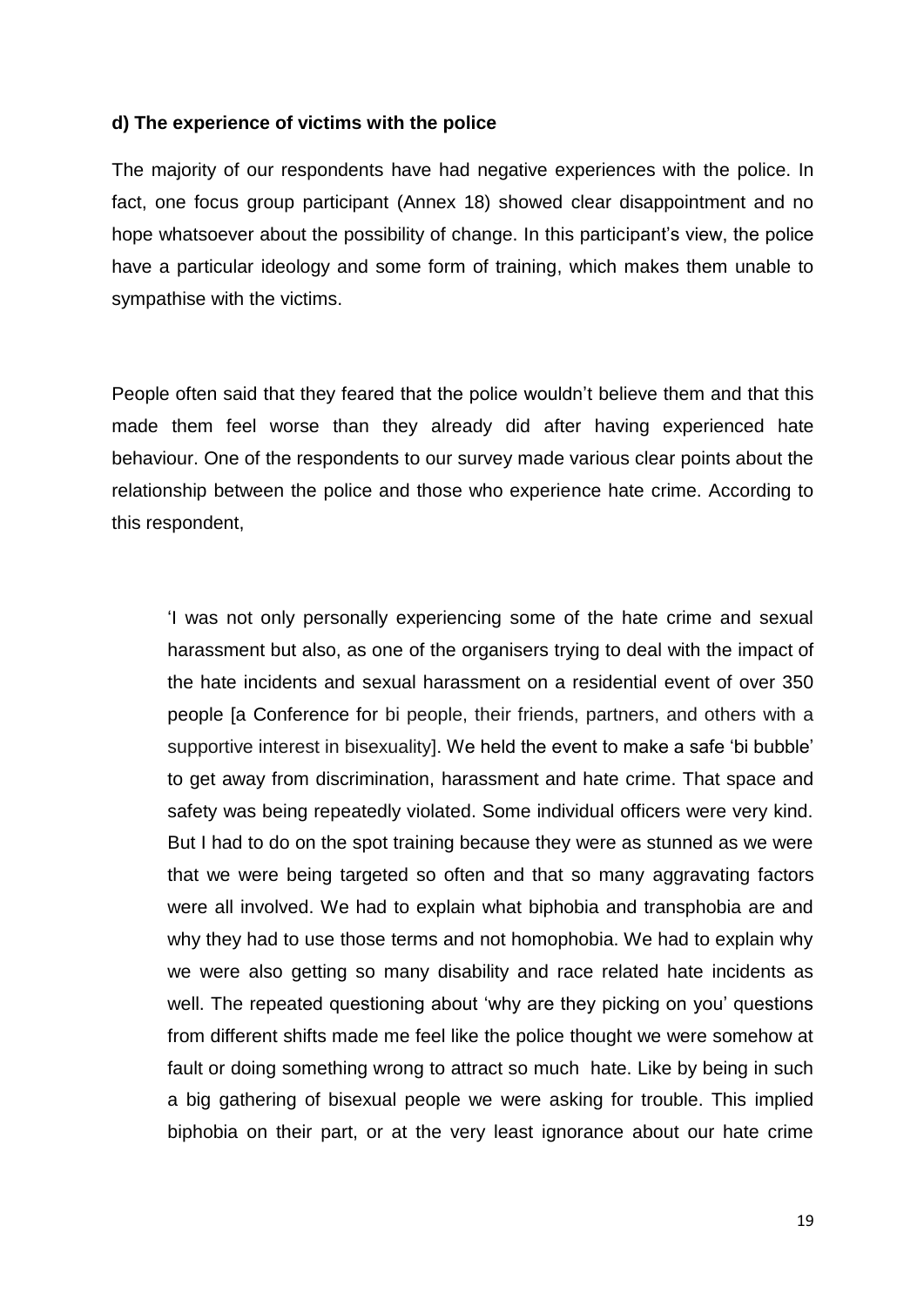issues and how we (intersectional bisexual people) are at a particularly high risk of hate crime and sexual harassment' (Annex 2, p. 9).

A clear picture of intersectional hate crime is also provided in one of the interviews conducted by ELREC, see Annex 4.

This case then, reveals that the police can add to the burden of hate crime and further victimise those who have experienced hate behaviour. Lack of training is therefore evident and there is a pressing need for constant and up to date education for police officers. Moreover, the need for a multi-agency approach in dealing with hate crime becomes apparent. If police officers do not understand the issues at stake around the various protected characteristics, they should at the very least consult with those who have specialised knowledge as opposed to simply questioning the victim expecting clarifications from them. The need for police to take a multi-agency approach was also pointed out in one of the focus groups conducted by WSREC, Annex 17.

## **2. Support services**

#### **a) The harm caused by hate crime**

This section offers an analysis of the main types of harm reported by the participants in our survey, interviews and focus groups. The purpose here is to summarise the findings. However, all responses to the survey, interviews and focus groups can be found in the relevant annexes, which provide a complete sense of the effect of hate crime on people's (individuals and their families) physical and psychological integrity, property, relations, life expectations and freedom of movement. The headings that follow are themes that were identified after the review of the survey qualitative data, interviews and focus groups reports. These themes were particularly salient; however, the narrative of the experiences of hate crime reveals that, in reality, there is a combination of various interrelated harms as a result of hate crime. This is to say that, people who have been the targets of hate crime do not only experience a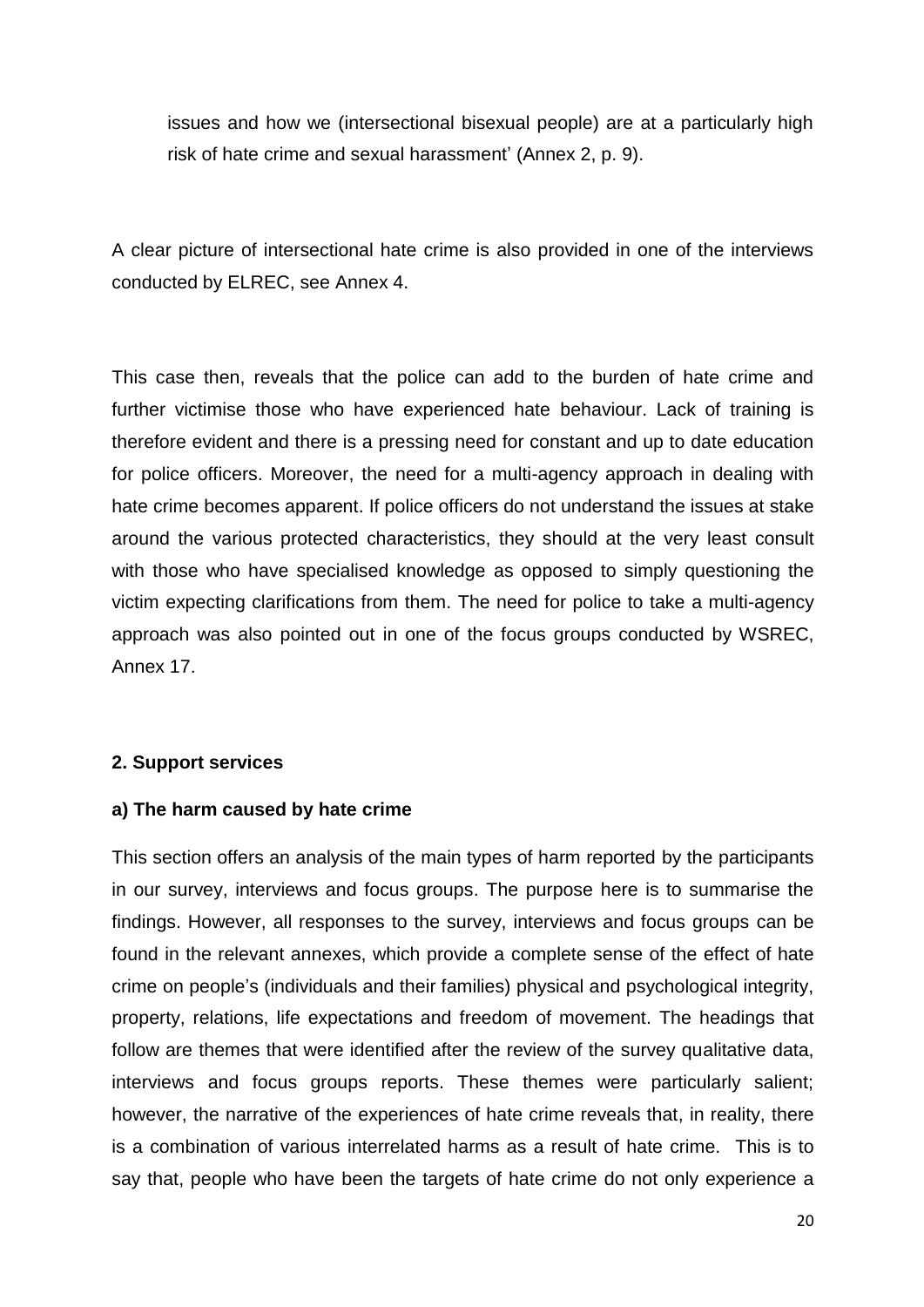specific type of harm but a combination of many (to their mind, their person and their property). Labelling discrete harms however, can help us to identify the services that are needed in order to bring redress (a clear example of a series of discreet but interconnected harms affecting the victims of hate crime can be found in ELREC's focus group included as Annex13).

Hate crime can be said to be a form of crime that 'hurts more'. This means that, while any crime causes distress, being targeted due to an aspect of our identity, inflicts more distress and anxiety. Objects, for example, can be replaced. However, knowing or feeling that the crime was committed because of who we are can have long lasting effects. Hate crime also has a collective impact. This means that while the perpetrator may have, for example, physically attacked one single Muslim woman, and pulled off her headscarf, they did so because she is Muslim. Therefore, any other Muslim woman may feel under threat and scared, thinking she might be next.

#### *Harm to physical and mental health*

Respondents reported detriment to their mental health through, for example, negative changes in their mood, living in fear of going out or even moving between rooms within their own homes. Loss of confidence was one of the most common effects alongside fear of both being alone and of going out and about (Annex 2, Q7, p. 9). Hate crime in this way, represents a detriment to the overall freedom of individuals - hate crime makes the victims feel insecure.

Hate crime may push victims to be constantly vigilant, which is in itself a harm to their mental health and may be conducive to anxiety, depression and other serious mental health problems. Moreover, being constantly vigilant and fearful also brings detriment to the whole body – hate crime could thus be seen as a potential national health issue. For example, after verbal abuse from colleagues at work over a sustained period of time, a respondent was medically suspended [sic] due to ill health (Annex 2, Q4, p. 4 and Q7, p. 9, para. 2).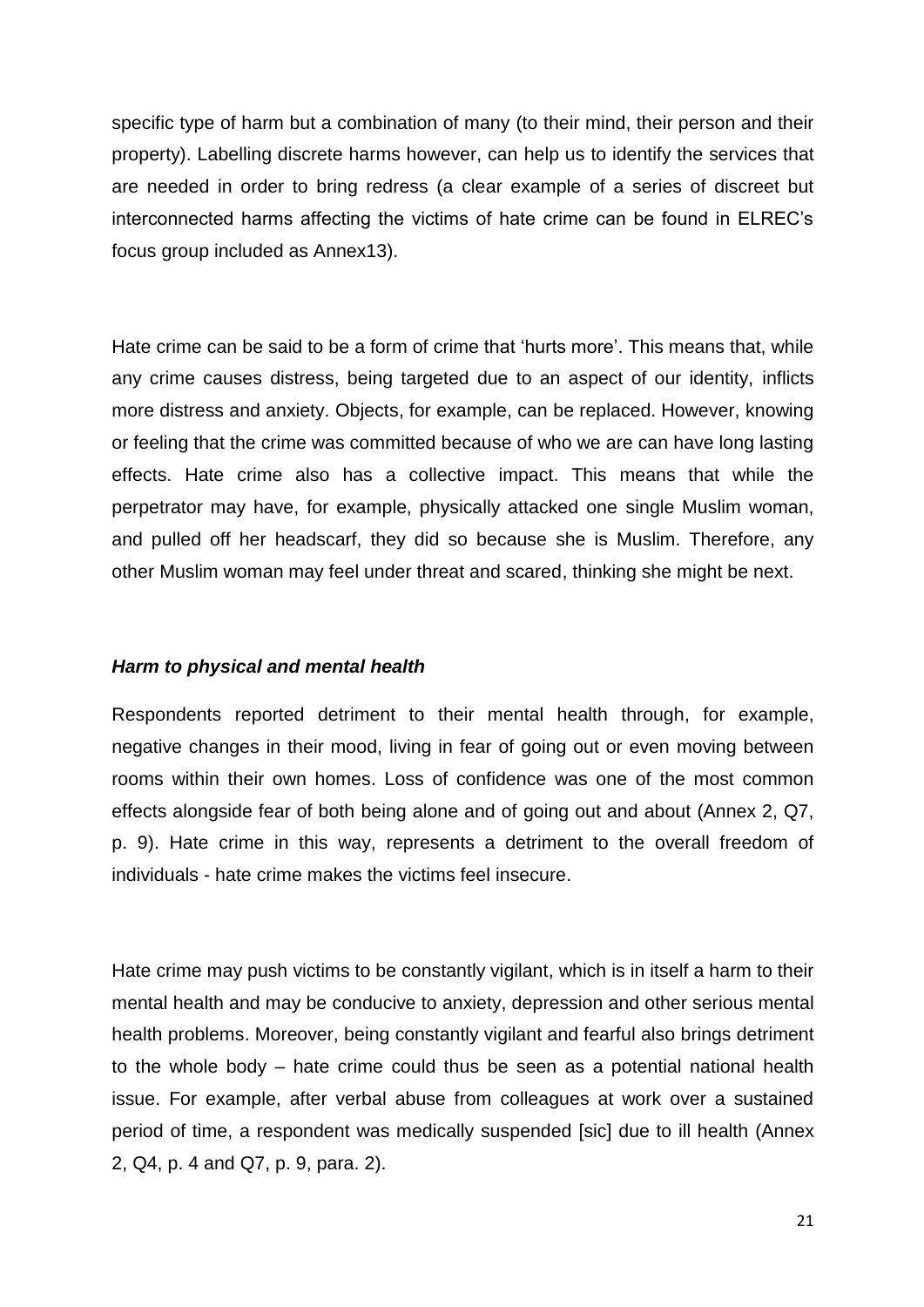The effects of hate crime may also have life or death consequences. Respondents to the survey have confirmed that hate crime is so hurtful that people may self-harm and even consider taking their own lives. This, for example, was the case of a family who said that they were being told to 'go home' after the 'Brexit' referendum on 23/06/2016. Their daughters 'were beaten up at school' and 'called Nazis' (Annex 2, Q4, p. 4, para. 4). This respondent then said that, as a consequence, their 'two daughters became suicidal and [began] self harming'. Their family 'nearly broke down, as none of us could cope anymore, and we felt unwanted, hated, outsiders…' (Annex 2, Q7, p. 9, para. 4).

#### *Restrictions to the targets' freedom of movement*

Many of the respondents to the survey reported various ways in which hate crime had a negative impact in their freedom to move and go to places, including using public transport. When driving too, people reported being scared of using certain roads. For example, a respondent said:

'The experience affected me in a way that I never wanted to go and collect my children after this experience. I was so scared of the idea of using the same road again. Each time I had to collect my children up from nursery, I would use a taxi or ask a friend to collect them for me' (Annex 2, Q7, p. 10, para. 21).

Hate crime, then, appears to have a clear effect on people's freedom of movement and transit. Another respondent, for example, said that after the attack, their children 'could not go outside alone' and were 'scared to play outside' (Annex 2, Q7, p. 9, para. 3). Other participants have pointed out examples that go even further; for example, one respondent indicated that her freedom of movement was restricted even within her own house. The participant said '[I] had no confidence, lived upstairs in my house, was only downstairs to cook. Constantly scared of getting window smashed' (Annex 2, Q7, p.9, para. 7).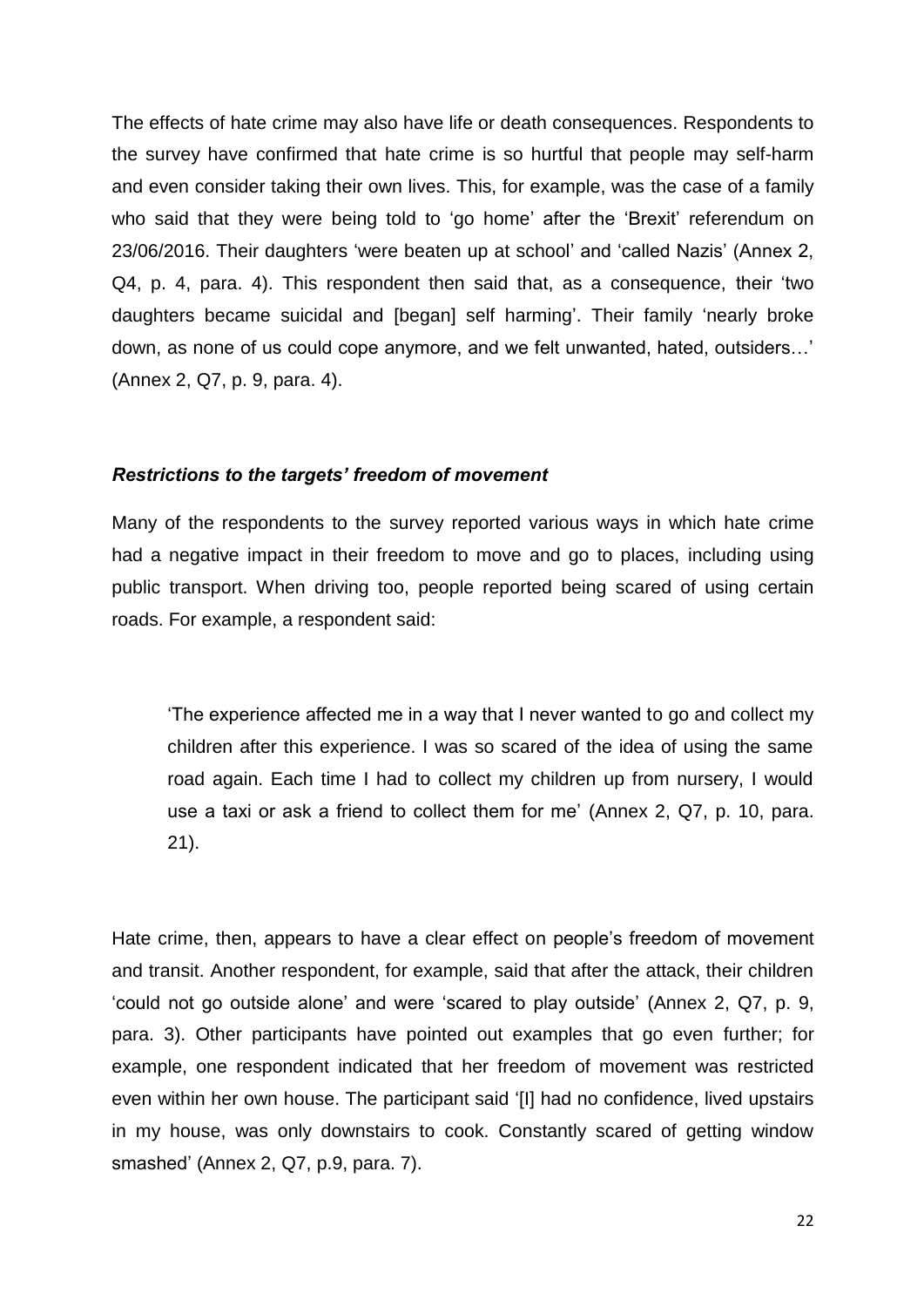Hate crime may also have an impact on where people can or cannot live, which is, again, a clear detriment to an individual's freedom. A respondent to the survey said that he had to move house as a result of hate crime. It is well known that moving house is a traumatic experience in itself but it also has a series of financial costs; it takes time and requires energy. It also affects the whole family, which may have to re-arrange their lives. All of these 'consequences' as a result of the prejudice and malice of the perpetrators of hate crime. The respondent said:

'I had to move house even though I moved to be closer to family and friends who I relied on for support' (Annex 2, Q7, p. 11, para. 56). This was as a consequence of 'Mostly verbal [abuse, we] had a letter through the post box telling us to f-off back home, continuous harassment, intimidation. They have trashed our garden twice when drunk. They block my driveway. Damage to my car. Comments made to [me] or about me while sitting outside. They point and laugh at me when they see me at shops etc. I did get a text message asking if I was ready to move' (Annex 2, Q4, para. 57).

Another clear example of restrictions to the freedom of movement of people and a limitation to the places where people can or cannot live because they are known not to be 'foreigner-friendly' can be seen in one of the focus groups organised by ELREC (see Annex 14). See also the interview conducted by GREC (Annex 9). The person interviewed reported being verbally abused by her neighbours with expressions such as 'You f\*\*\*\* migrant! Go back to Poland' (see Annex 9).

Isolation as a result of hate crime is another common consequence given the impossibility of going out and about. It can also imply that people are 'othered' and even permitted to use different doors in order to avoid the aggressors as opposed to hateful behaviours being challenged. For example, a person interviewed by GREC (Annex 8) reported that: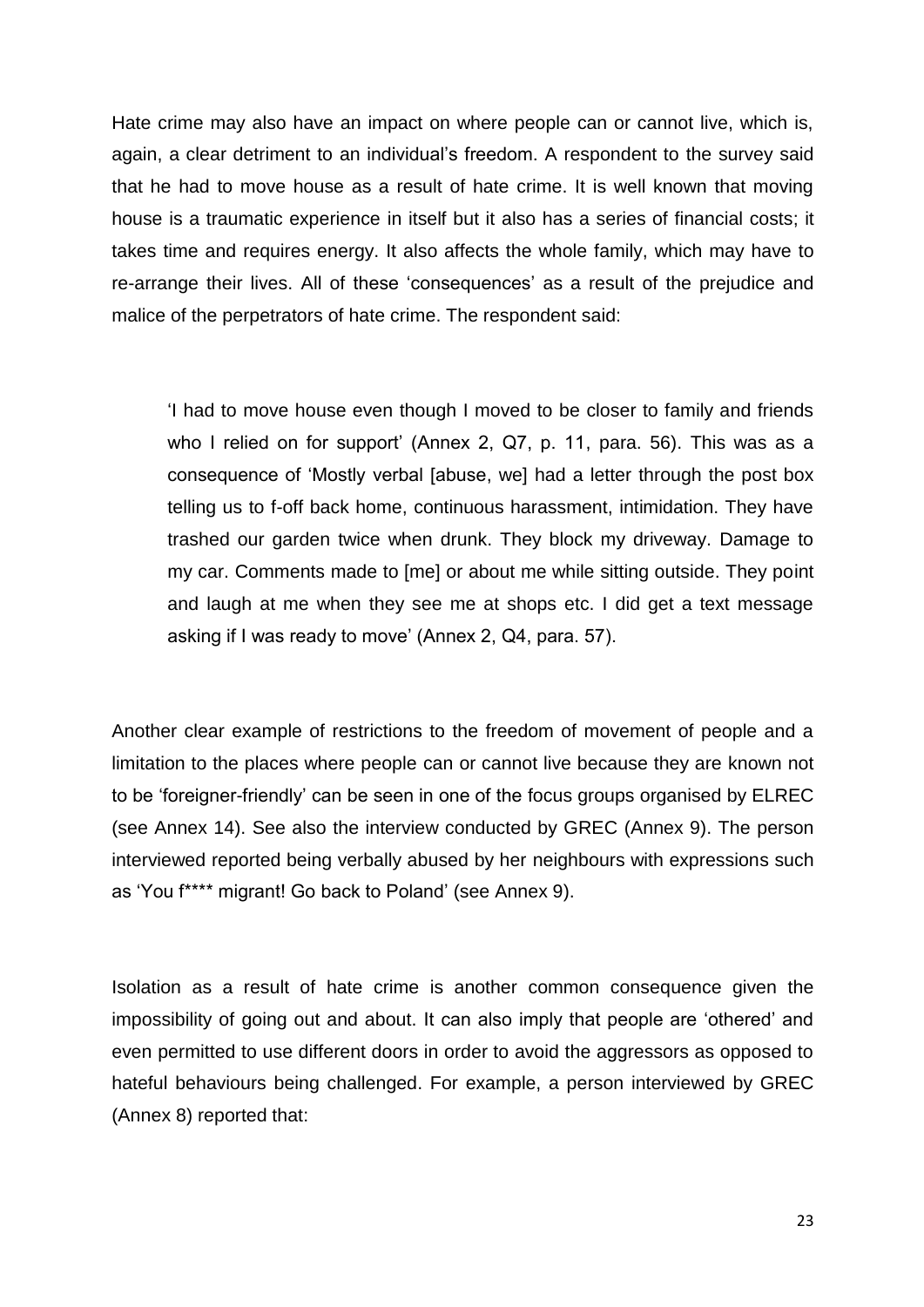'Her daughter was attacked and beaten [because of her ethnicity]. The headmaster offered her daughter to use back door after classes for her safety'.

Isolation also happens because other people may not want to be associated with or close to people who have been the targets of hate crime. A respondent, for example, mentioned that none of their childrens' friends wants to come to play with their children because of fear of a man who harasses the children. The respondent said:

'We both very much disturb with this situation and my kids were harassed [racist abuse] could not go outside alone and scared to play outside. He always sitting outside in his car and harassed my kids. None of my kids friends want come to play with my kids because of him. I am hypersensitive patient and after these incident my BP could not control. My GP were applying all combination on me. All time we feel what we did wrong. I left my job in which I did night shift to stay with family in night' (Annex 2, Q7, p. 9, para. 3)'.

This case, then, not only reveals another dimension of hate crime, which is isolation but also what we stated at the outset, that hate crime brings as a consequence a series of interconnected harms to people's and families minds, bodies and property.

## *Employment and financial detriments*

As noted earlier, moving house is a financial cost associated with hate crime. There are, however, many other examples of ways in which hate crime affects people economically. Many respondents to the survey, as indeed in the focus groups, reported problems at work which had as a consequence, a detriment in their performance and, indeed, in some cases they had to give up their jobs altogether. Moreover, when people experienced hate behaviour within the workplace, reporting was an added burden given that the act of speaking out itself could leave to them losing their jobs. See in this regard one of the interviews conducted by GREC, the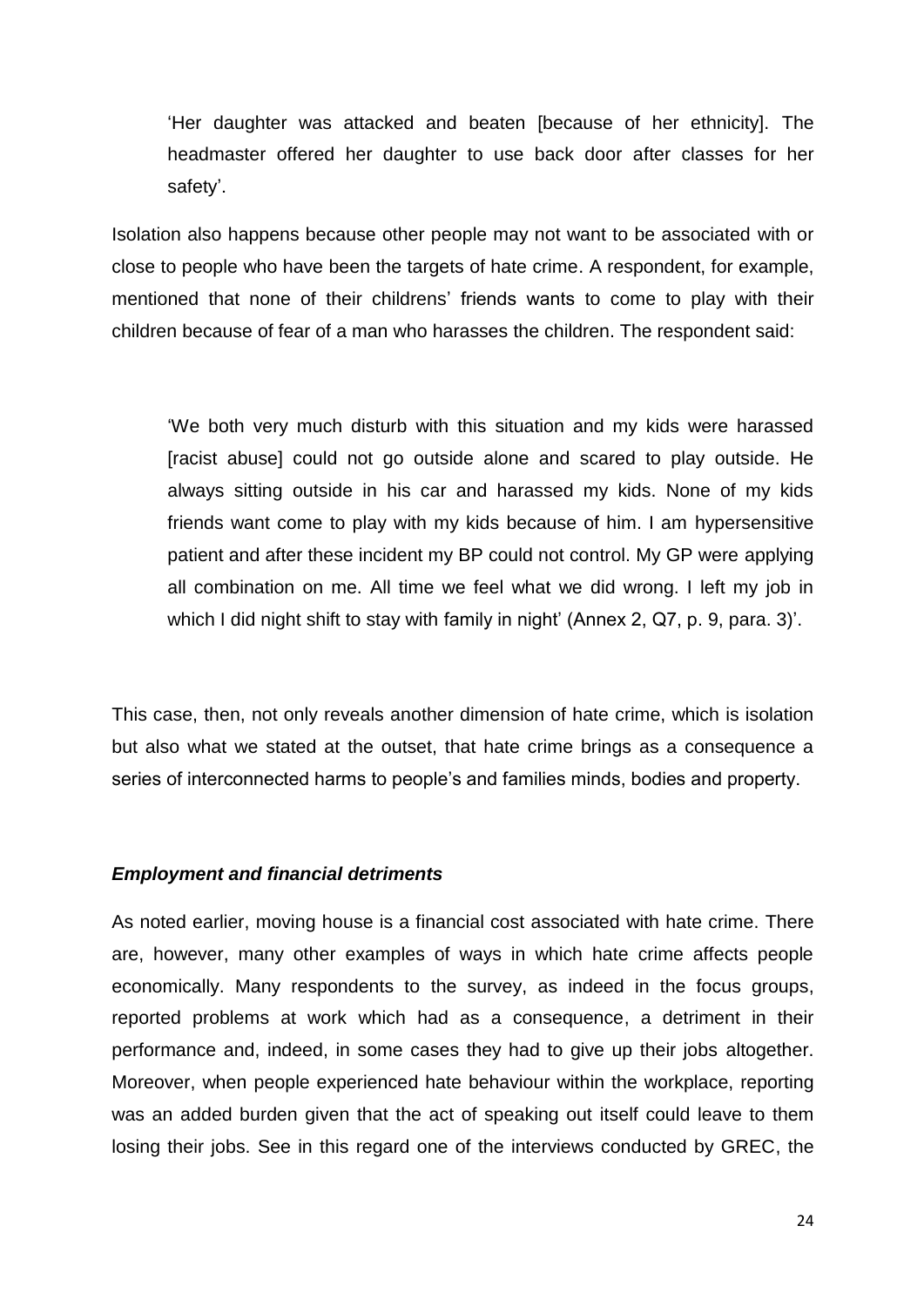person interviewed was told that if she was not happy she could 'leave anytime as there are plenty of people who would like to work there' (Annex 6).

On another level, a respondent to the survey mentioned a financial detriment because they had to pay for a solicitor. This is an added cost that victims of hate crime may need to cover when a case reaches court. A respondent to the survey said 'My family life is destroyed, I lost 7 figure sum and had to hire a solicitor and paid lots lots in fees. I won in the Court of Session case but police is still the same, they are with the other peoples for help…' (Annex 2, Q7, p. 9, para. 6).

As explored above, hate crime has an impact on freedom of movement and it can be anticipated that changing routes in order to arrive at places by avoiding 'dangerous areas' can also have a financial detriment.

## *Hate crime has long lasting effects*

From the answers given by our respondents, we gathered that the effects of hate crime can last a long time. An incident may take place on a given date and at a certain time; however, the fear, the state of constant vigilance and the loss of confidence can have more permanent effects. The following are examples taken from Annex 2, Q7, pp. 9-11:

'I'm scared all the times' (para. 22; however the feeling of being scared at all times can be seen in many more answers to this question);

'The experience affected me in a way that I never wanted to go and collect my children after this experience' (para. 21);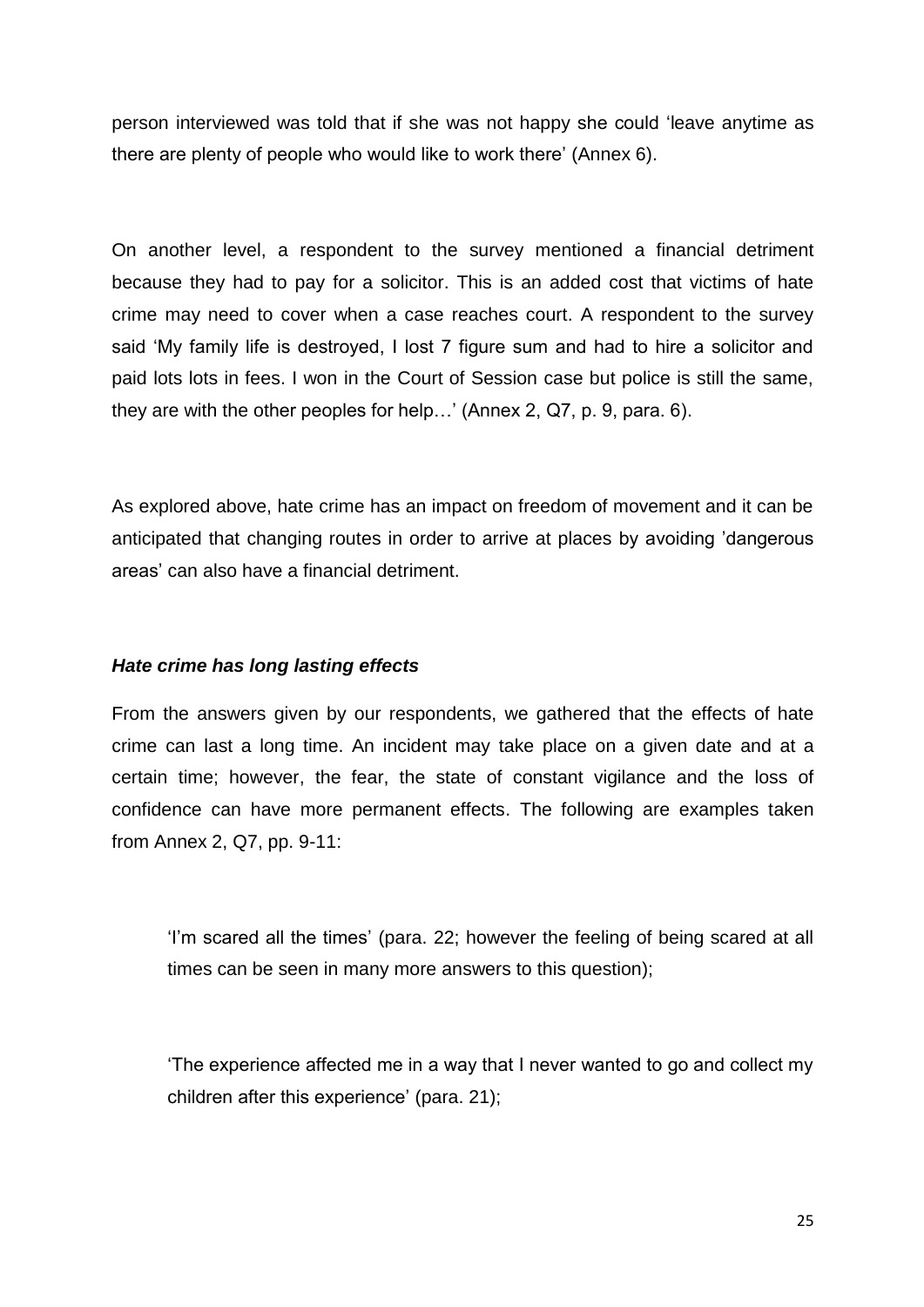'I was so scared of the idea of using the same road again' (para. 21);

'I feel I should not be here however I contribute to society and pay my means. I have never received a handout from the government so I feel down that people can say things to me and get away with it' (para. 25);

'Both myself and my son were physically shaken. My confidence plummeted, and I did not leave the house for a full week after the incident. I'm still terrified of parking in a disabled bay, in fear of meeting the man again' (para. 26);

'My grand-daughter was traumatised and has been really frightened to go out since then. I feel lost at seeing this. I am trying to console her but I know that this incident will leave a big mark on how she sees people around her' (para. 27);

'It makes me feel that Scotland and Glasgow in particular isn't a place where I can be myself. I am constantly vigilant on the street, as is my partner. We just quietly, without even talking about it, modify our behaviour. If we are somewhere unfamiliar in Glasgow, or if it's at night and there are groups of drunk men on the street, or on the subway or the train, we stop holding hands, we tense up. It becomes part of everyday life. It impacts on my sense of safety, it makes me feel like I can't just be myself in public spaces, it knocks my confidence. It worsens my depression and anxiety' (para. 12);

'It made me never want to speak again in case people noticed I was different' (para. 37);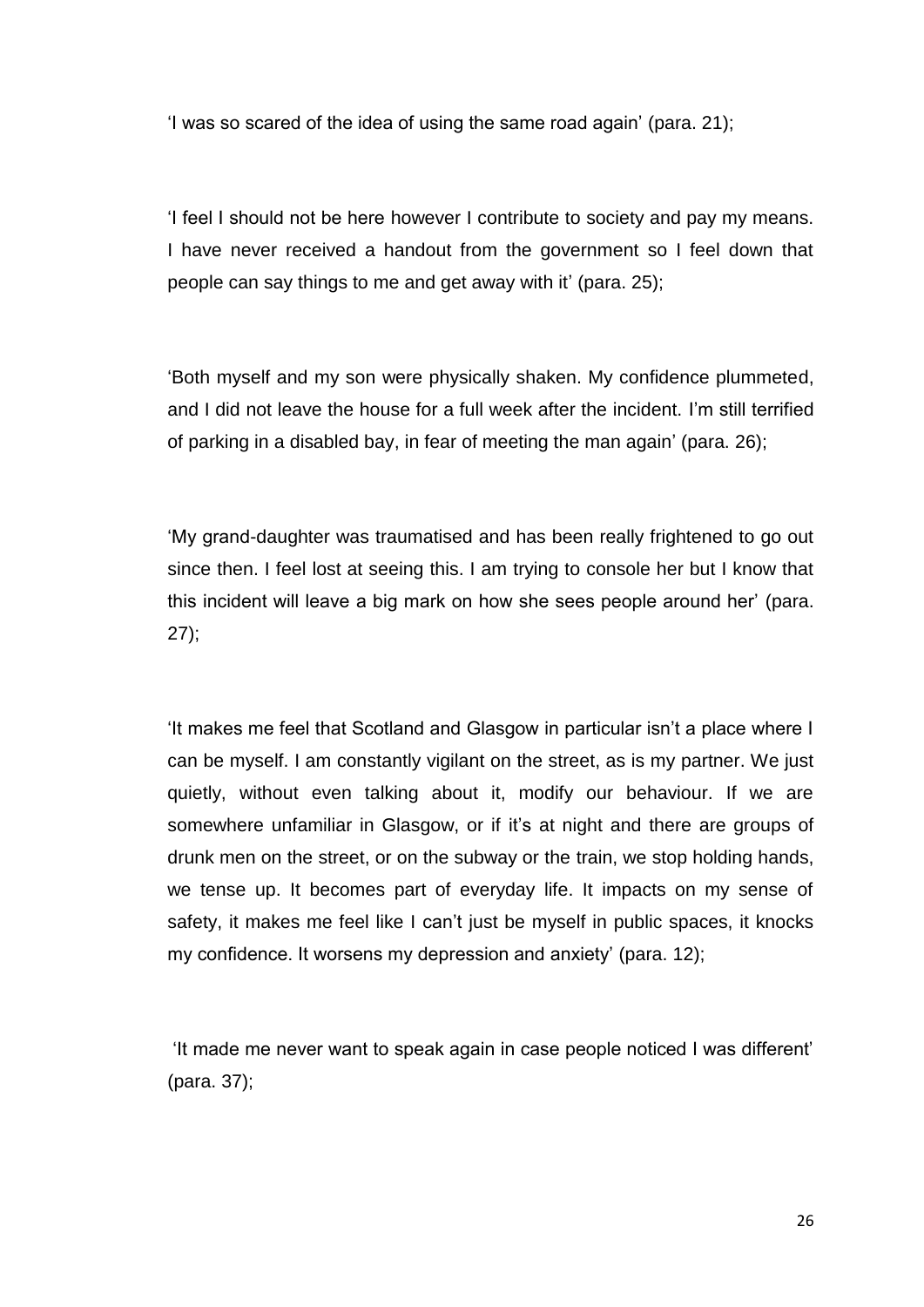'Affected my confidence, ability to feel safe within my neighbourhood, afraid for my child, didn't want to socialise, had to really remind myself that not all white people share those views'(para. 41);

'I was unable to work for 4 years, as I could not leave the house' (para. 47);

'Made me want to avoid public transport' (para. 48);

'I stopped collecting my own prescription and became dependant on others. My son was left shaken and upset with a lot of questions I struggled to find answers to. I lost all my confidence and started to think maybe he had a point. I stopped leaving the house for a while and became isolated and stopped taking care of my health needs' (para. 57);

'I was left shaken and felt unwelcome in this country' (para. 61);

Hate crime can also push people to hide who they are: 'It certainly made me hesitant to wear clothing that identified me with my faith when outdoors' (para. 30);

'We have stopped holding hands and being affectionate in public' (para. 12).

Following these experiences, it can be suggested that if hate crime has long lasting effects, support services may also need to be offered on a long term basis and/or with a view to assist the person in an holistic manner and, possibly, for a long period of time. This is the case of support services such as counselling, medical services and advocacy. Moreover, as is increasingly common in local authority provisions, there should be a planned multi-agency support system, for example between, social work, education, health, law centres, police and housing associations.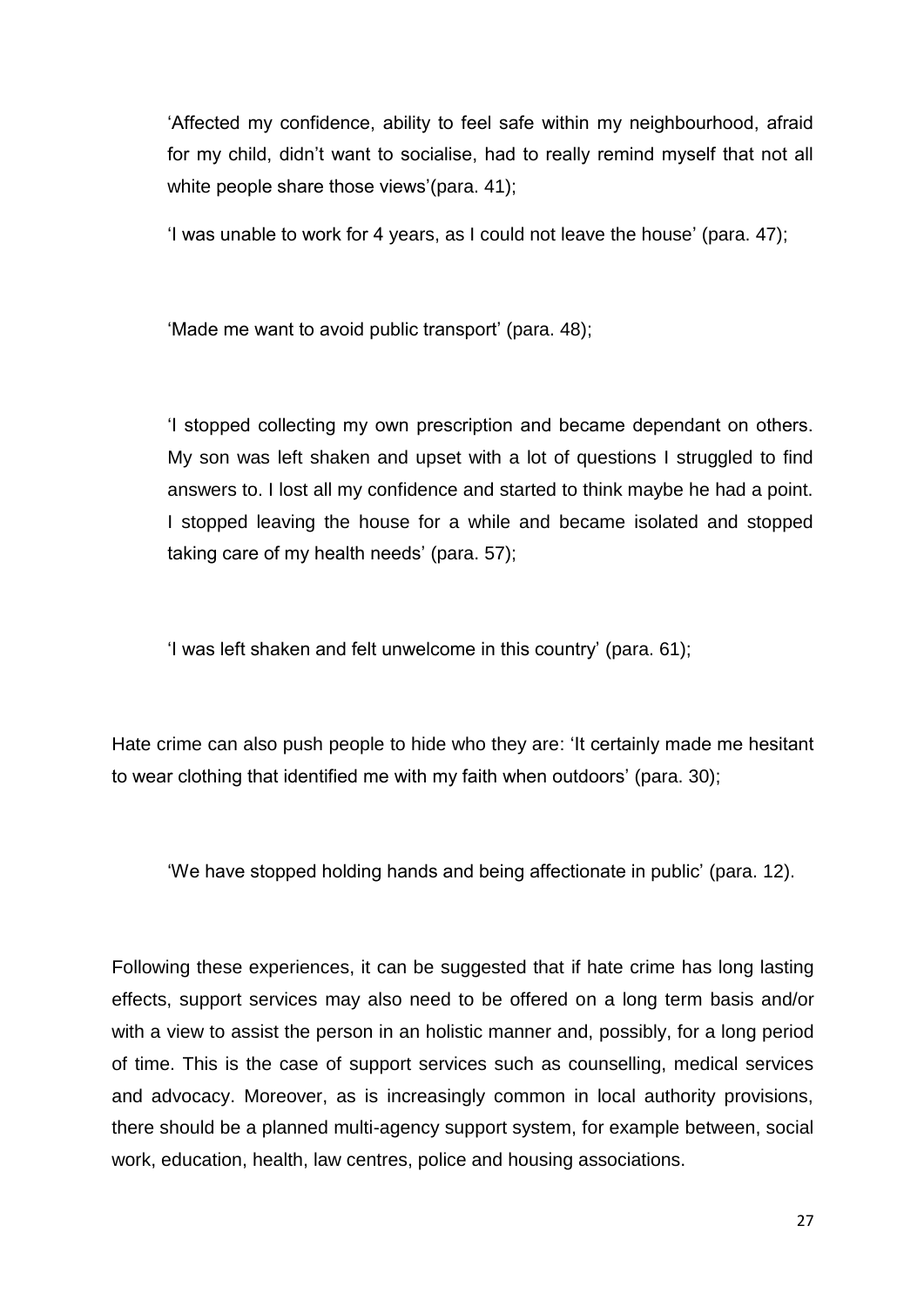## *Hate crime has an impact on society as a whole; it inflicts a 'social harm'*

As reported by some of our respondents, when 'things go wrong', people can lose trust in the police, in institutions and in society as a whole. This is another harm associated to hate crime - its potential to break communities and social relations.

Some respondents reported that they had learned to live with the ill-treatment associated with hate crime and, therefore, did not allow incidents to affect them. For example, a respondent said: 'as a 40 year old gay man I have experienced prejudice since school. I don't allow this to affect me' (Annex 2, Q.7, p. 9, para. 14). Although some people may develop strategies to cope at personal level, the injustice is still there and the harm is clear because people have internalised this oppression and prejudice as a permanent part of their lives. Another respondent said: 'unfortunately we're used to it, but its still unsettling' (Annex 2, Q.7, p. 11, para. 66).

Examples of the ways in which hate crime affects society as a whole are as follows:

'[Hate crime] affected my confidence, ability to feel safe within my neighbourhood, afraid for my child, [I] didn't want to socialise, had to really remind myself that not all white people share those views'(Annex 2, Q7., p. 10, para. 41);

'Because of the incident, I feel scared always to interact with people from white background. I don't move freely in certain part of the city and locally. I always feel down with the bad memory' (Annex 2, Q7., p. 11, para. 73);

'It [the incident] made me want to leave the UK' (Annex 2, Q7., p. 11, para. 71).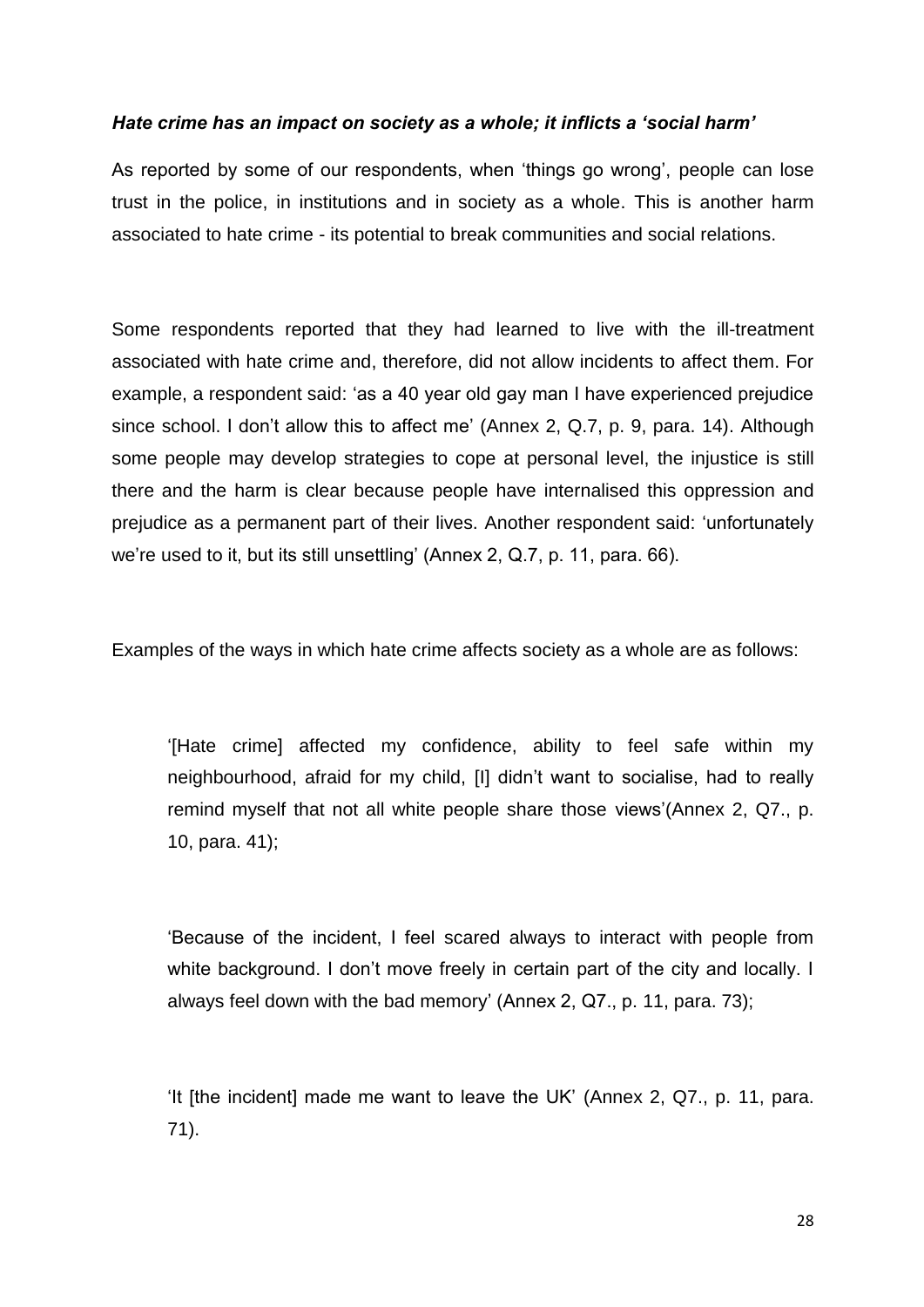A whole country, then, can be said to lose, when its population is viewed with fear, suspicion and resentment. Moreover, it is possible to anticipate that people who may otherwise make valuable contributions to society and to the country will prefer to leave and will do so if they have the opportunity.

Some of our respondents, while expressing the impact of hate crime in their lives, also told us what helped them to cope. Two strong means of coping that emerged were: the support of a community; and of self-help groups where people can discuss their experiences and realise that they are not to blame and that what happened was wrong and illegal. For example, a respondent said 'we look out for each other, we are a family and community sticks together' (Annex 2, Q.7, p. 10, para. 39).

#### **b) The support that those who have experienced hate crime have received**

Survey question number 8 asked whether respondents had received support or advice from any organisation. 79 people answered the question; 63 said no and only 16 said yes. Interestingly 269 skipped the question. The support they received came from organisations such as: Unison, ELREC, GREC, CSREC, Stirling Council Employability, LGBT youth Scotland, Victim Support, Show Racism the Red Card, Citizens Advice, Falkirk's mental Health Association (FDAMH), Police, Community Security Trust and Scottish Council of Jewish Communities.

Respondents were also asked to what extent the support that they had received was helpful. Fourteen people answered the question out of which only three found the support very helpful. At the other end of the spectrum, two people found the support they received very unhelpful.

The fact that so few people answered these questions does not allow us to identify significant themes or trends but, it could be said that, lack of response conveys a message in itself. It would seem that people did not feel they had something to say in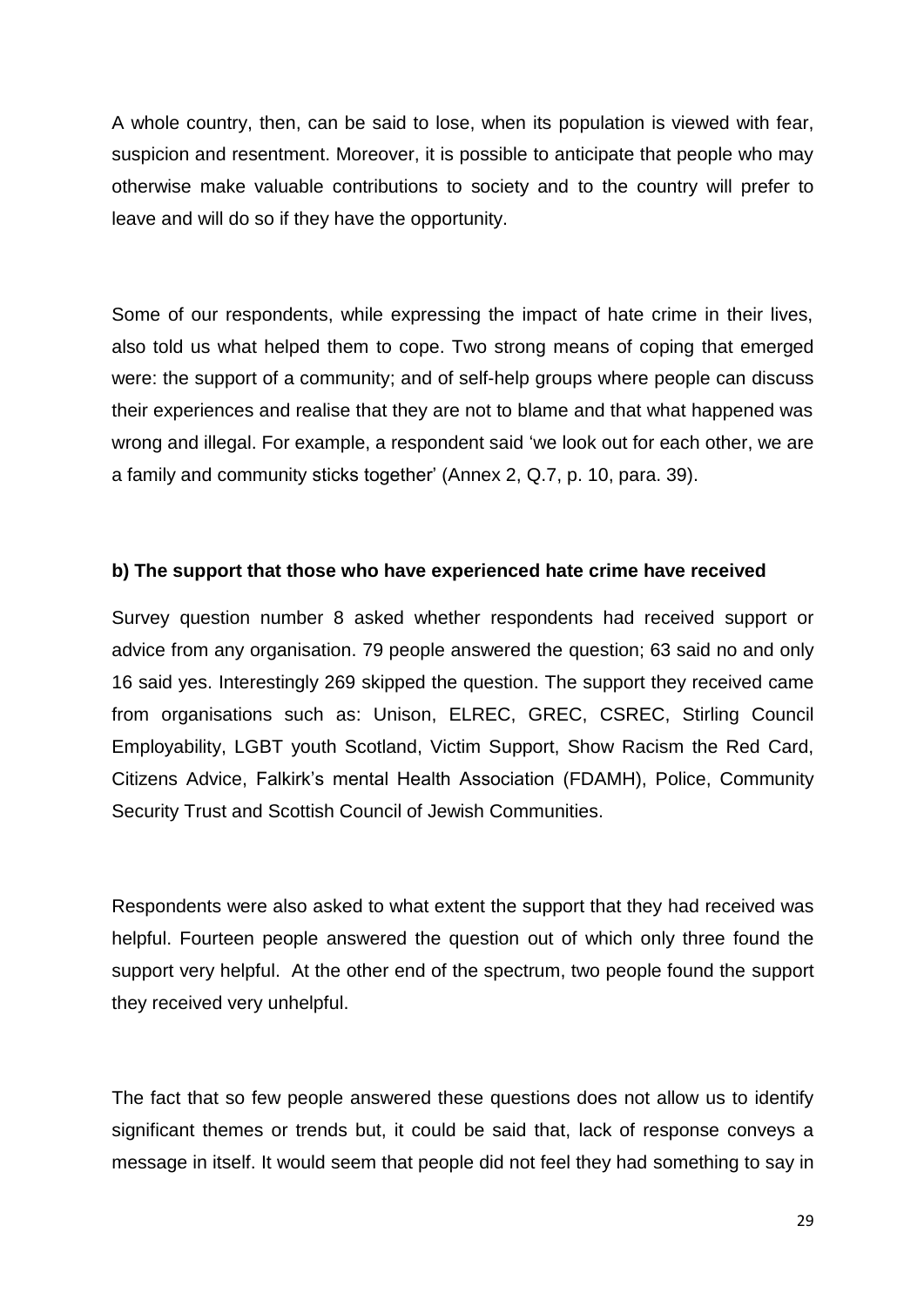relation to services and it also reveals that there aren't that many services available for victims of hate behaviour; or if there are, people do not seem to know about them. These are plausible conclusions considering that all other questions are answered in comparatively larger numbers.

Respondents were also asked to describe the support that was provided by the organisations (Survey Q.10). Only sixteen people answered the question. From the answers that we obtained, it becomes apparent that there is a need for a clear structure for the support that victims need. Some respondents found some support in the shape of counselling, 'advice on how I want to deal with the issue'; 'find a different place to live', given information on 'how report hate crimes and the types of hate'; 'listening ear', 'provided a personal alarm'. In some, reassurance, advice, and, in some cases, counselling and practical support such as finding a different place to live and help with telephone calls.

As we noted from the different forms of harm experienced by our respondents, a series of services should be in place but they are not. Organisations that assist those who have experienced hate behaviour are doing what they can with the resources that they have at a given time. However, this is not reassuring for people and neither is there evidence about the existence of a coherent system of support in place.

It is possible to suggest, then, that in order to know the sort of services that those who have experienced hate crime need, it is necessary to first understand the harm experienced and whether the mind, the property or the physical integrity of an individual has been affected so that corresponding support services are in place. Moreover, as we know from the experiences of our respondents, hate behaviour creates a series of interrelated harms, which extend beyond the individual onto their families, community and society.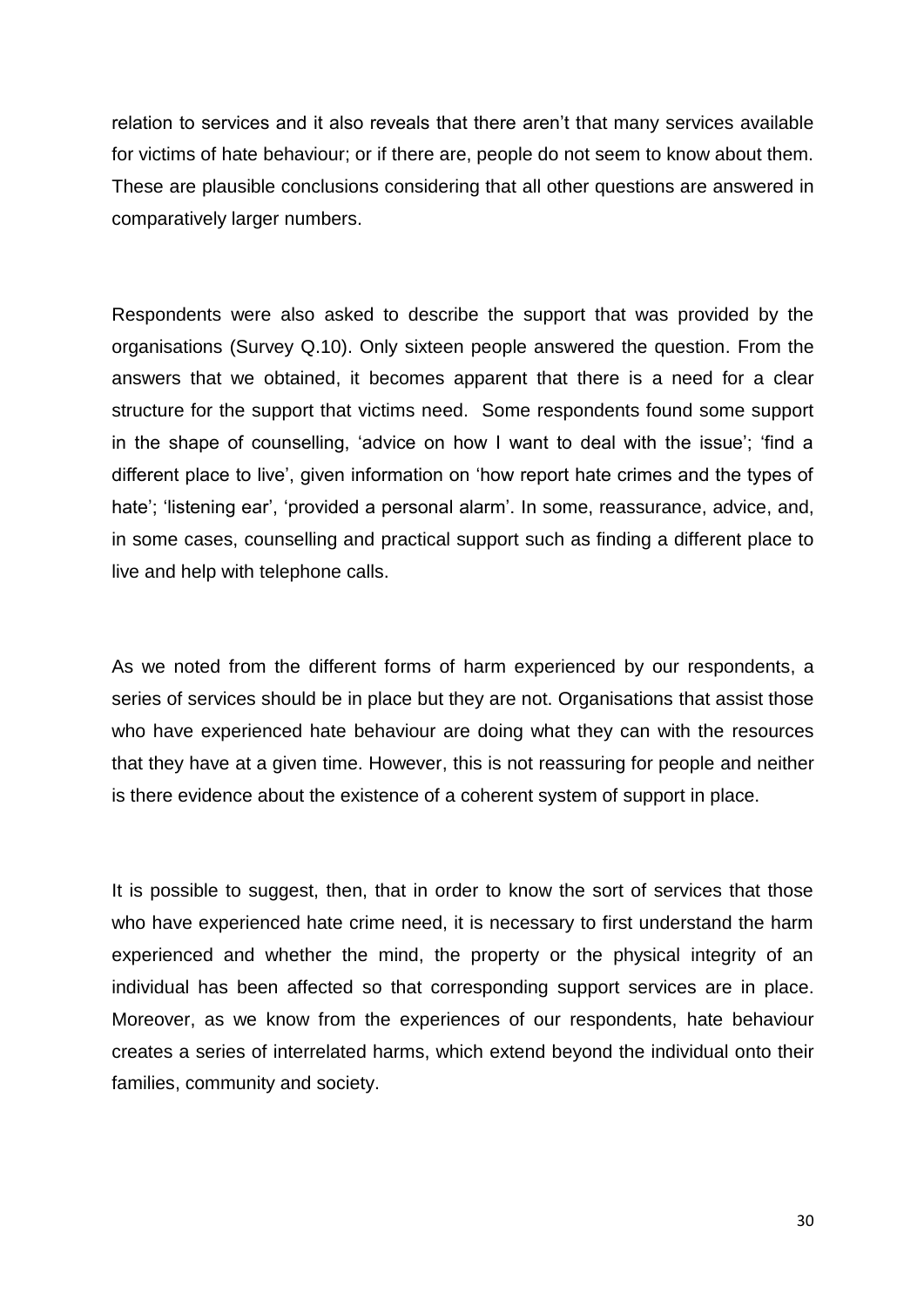# **c) The support and the changes that those who have experienced hate crime require**

Respondents to the survey were asked to look back at the incident(s) and to the impact it had had on them (and those around them) and then to describe the kind of support that would have been most helpful at the time (Annex 2, p. 15). More people answered this question than the previous one - Q.10. Please describe the support that was provided by the organisation (answered by 16 people). Sixty seven people had something they wanted to say about services. Not surprisingly, given the lack of services available, many more people answered this question (67) compared to the previous one about the kind of support actually received (16).

This question is crucial to our study. First, as mentioned earlier, people are asked to help fight hate crime; to help police officers to see where hate crime is happening; where they can focus their resources and so on. However, people are also told that they will receive some support as victims but this support is often hit or miss; and if at all, people seem to be receiving it randomly.

Secondly, at the core of our study are the opinions and feelings of those who have been the targets of hate behaviour. We believe that any actions taken for the redress of the harm caused by hate crime needs to follow the views and needs of the people who have experienced hate behaviour.

Thirdly, we also recognise that the harm of hate crime is little understood, or there are mixed understandings at an institutional level, in schools, housing/places of dwelling, the workplace, the NHS and indeed by the police. Therefore, we understand that it is not always easy to specifically point to services that may help redress these harms. Nevertheless, from the responses of our participants, we have gathered that the following, are some of the most pressing support services and changes that those who have experienced hate crime/behaviour require.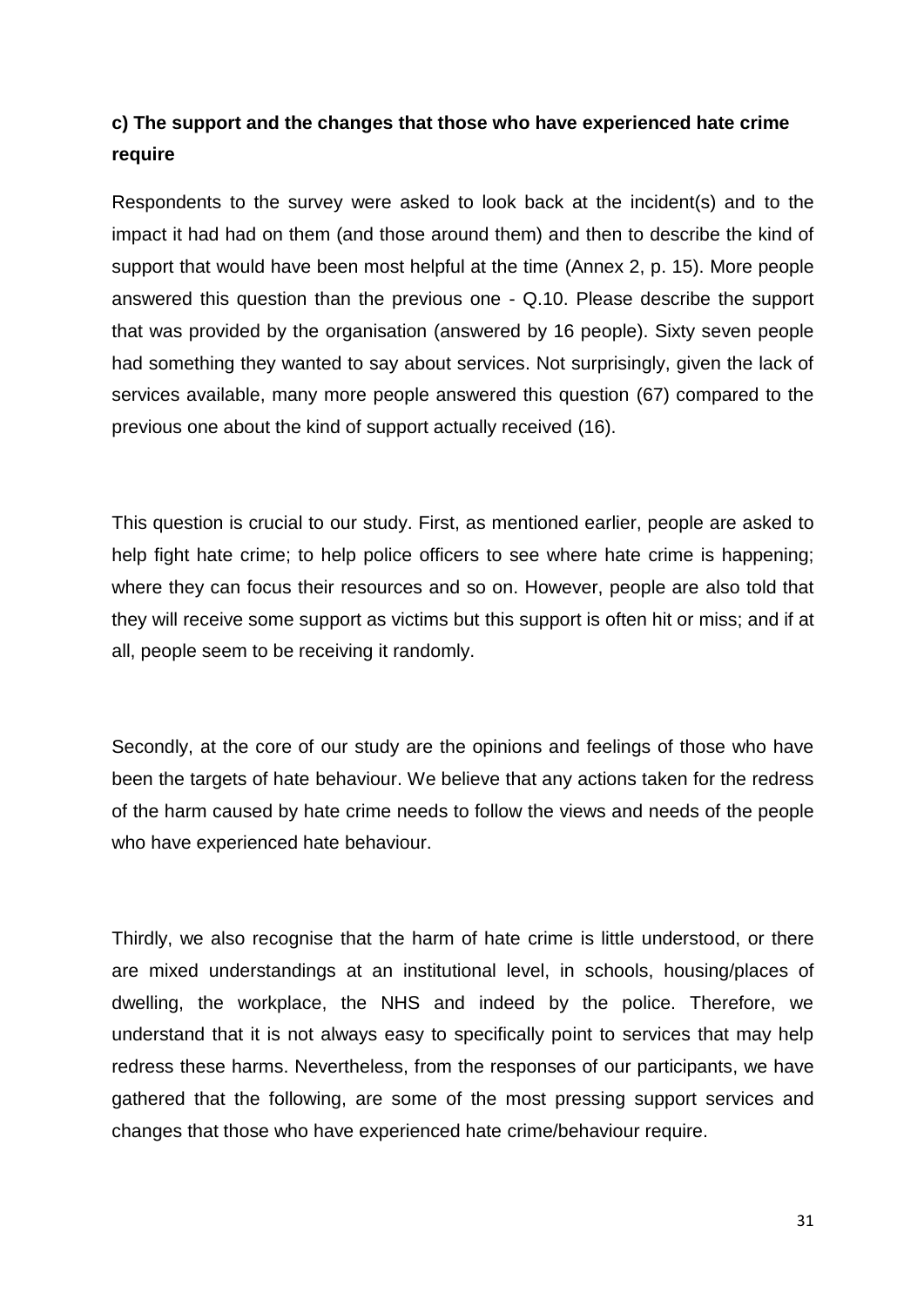#### *Awareness of existing support*

In the view of one of our respondents, people may be in shock after an attack and may not even imagine the kind of support they need at the time an incident occurs. Providing information about the support services available should be the responsibility of public authorities. Another respondent quite simply suggested that people need 'More awareness of what support exists' (Annex 2, p. 16, para. 34). Another respondent said: 'The effect of the incident was such that I don't think any kind of support could have made me feel better' (Annex 2, p. 17, para. 58).

The lack of awareness about what the victims of hate crime may need and indeed the lack of support services available can, to some extent, be improved by strengthening a multi-agency approach as already suggested. This approach is needed in so far as the police may not necessarily be appropriately equipped to understand the issues around different protected characteristics and, therefore, should seek the support from agencies with more understanding, sensitivity and expertise around hate behaviour (one of the interviews conducted by GREC, for example, addressed the issue of lack of understanding of anti-Semitism, see Annex 7). However, as we noted earlier, from our shared intelligence we know that, in any case, support services do not specifically exist.

#### *Incidents not to happen again*

Many of our respondents appeared rather selfless in the sense that they did not seek, exclusively or mostly, individual redress but, instead, they seemed to be concerned about the future and would prefer incidents not to happen again. This is clear, for example, when people respond by suggesting that it would help if police officers had training. A respondent said 'Everything would have been so much easier if the police had training on biphobic hate crime and how multiple aggravating factors combine. I really missed having an LGBT liaison officer available' (Annex 2, p. 15, para. 1). Another respondent simply said 'I want to know that such incidents will not repeat' (Annex 2, p. 16, para. 54).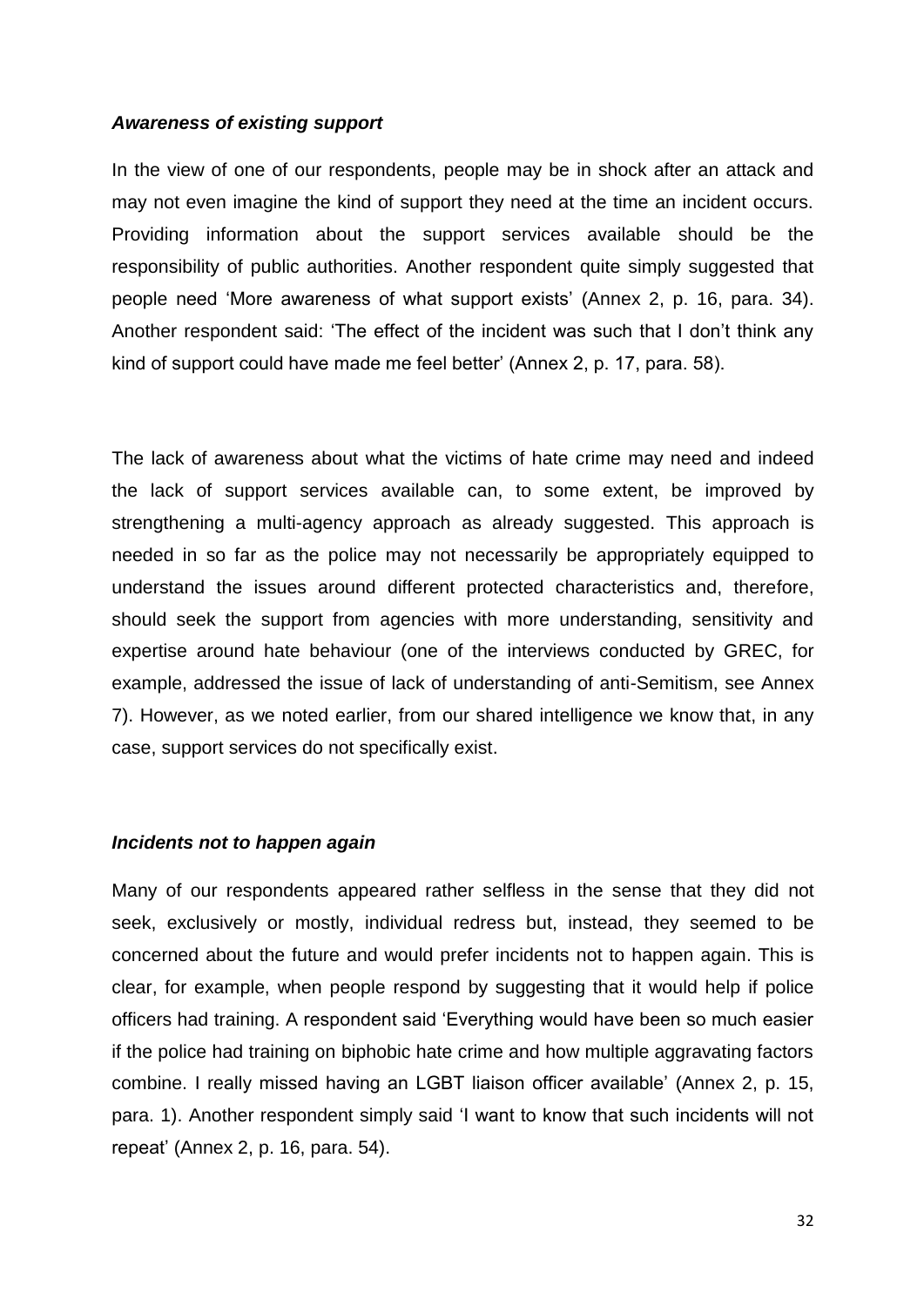# *An institutional approach to tackling hate crime (e.g. in workplace, in education establishments and in the NHS)*

Various respondents made reference to the need for an institutional approach in responding to and assisting those who have experienced hate behaviour. Institutions such as schools, housing, the workplace and the NHS should be knowledgeable about hate crime and be ready to report and understand the victims' perspective). For example a respondent said 'management needed to take the incidents seriously but because I'm male and the perpetrators are female it was classed as office banter' (Annex 2, p. 15, para. 2). Another respondent said: 'I would like my employer to be legally obligated to report hate crime to the police and a victim support organisation to be informed and get in touch with me afterwards' (Annex 2, p. 15 , para. 26). Participants in one of the focus groups convened by WSREC reported a number of incidents where the NHS staff made discriminatory, racist and abusive comments in relation to: the likelihood of Asian women having lots of children, Muslim people being responsible for the terrorist attacks in London (this was a comment made by a nurse to a new mother in the maternity ward), and speaking as if the person from a minority ethnic background were not present or were a child (see Annex 19).

#### *More awareness and education about hate crime*

More future planning, awareness promotion and education about the existence of hate crime was suggested by some respondents. One of them said it would help: 'Knowing it was a crime – knowing that it would have been taken seriously by the police. (I didn't trust that police officer would not be homophobic, that they would take my experience seriously)'. The same person said 'More education of what hate crime is (I don't even think those men thought they were committing crimes) -Greater awareness of diversity and respect in school and other public spaces' (Annex 2, p. 15, para. 11).

Another person said that it would have helped 'Knowing what to do or where to go if such incidents occur again. Clear simple information should be visible at bus stops' (Annex 2, p. 15, para. 20). Another respondent said that, it would have helped 'At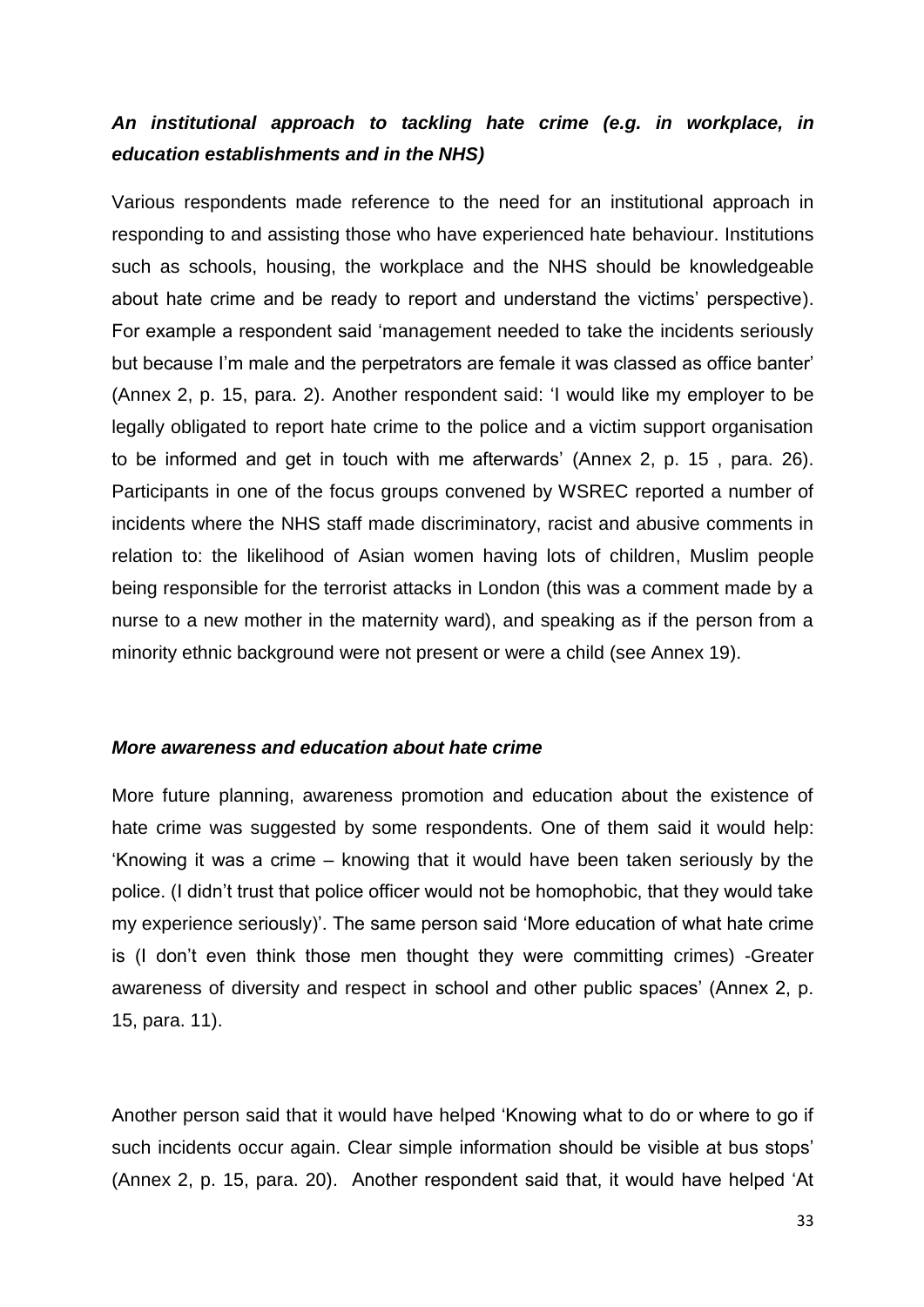least to have known I could report such things and they would be taken seriously. I simply did not know I could report' (Annex 2, p. 17, para. 60). Similarly, others have said, it would help 'Knowing how to report a hate crime' (Annex 2, p. 16 para. 53). From the respondents' answers we gather, then, that awareness can also empower people. This is to say that if people knew that what happened to them was wrong and illegal, they would feel less 'abandoned' by society. For example, a respondent put their experience this way:

'At the time I wished an onlooker would intervene. This man didn't know me, my son or my circumstances I felt reporting it would be fruitless and cause extra stress but with hindsight no one should ever feel like I did - I for a while started to think he [the perpetrator] was "right"' (Annex 2, p. 16, para. 51).

A respondent felt education about hate crime should start from school 'to have lessons in school about hate crime and what to do if you're a victim' (Annex 2, p. 16, para. 30).

Awareness and education in the view of the respondents and the participants in the focus groups should also be for employers and business owners. For example, a respondent said 'business owners (e.g. fast food) could be more educated in this matter [hate crime] and help to provide CCTV records, also an emergency hate crime number should be in place to speed up the involvement of the police' (Annex 2, p. 16, para. 29).

Awareness is also necessary about the various identity traits protected against hate crime. A respondent put it this way:

'There seems to be little focus on awareness of discrimination against people with disabilities in comparison to some other hate crimes –possibly because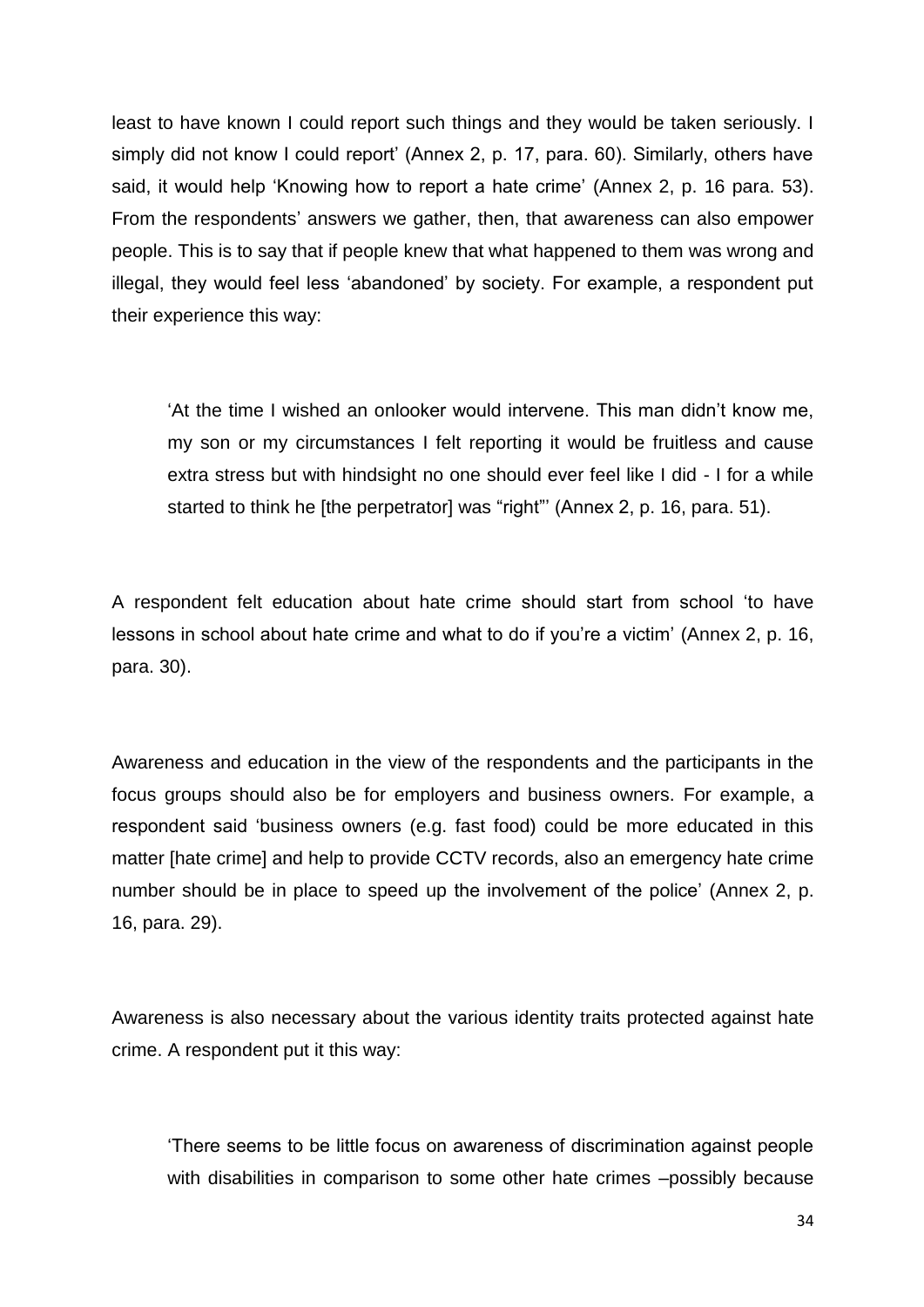under-reporting or the inability of the person to report any hate crimes perhaps gives the impression that it is not a significant issue. More public awareness campaigns to create understanding of autism and learning disability, as well as highlighting that discrimination against those with such conditions is unacceptable, would be helpful' (Annex 2, p. 16, para. 41).

It is also important to notice that not many participants in the focus group knew about the existence of Third Party Reporting Centres, what they are and why they exist. Nevertheless, the need for this type of support (third party intervening/mediating) was pointed out. For example, a respondent said, it would have helped to have 'someone calling the police. Even if someone from the general public came to speak to us, that would have been quite nice' (Annex 2, p. 17 para. 63).

## *Changes in social and politicians' attitudes and language*

Respondents believe that it would help if prejudiced people revised their attitudes. A respondent said it would help if 'politicians stop playing games and stirring up hatred in order to win votes [this] would give confidence that this type of abuse is not supported by them and therefore would end' (Annex 2, p. 15, para. 17). Another respondent put it this way:

'[the incident] was caused by ongoing anti-immigration policies and statements by politicians being repeated and not challenged sufficiently in the media. At the time, nothing was going to stop me feeling unwelcome in this country (where I was born). However, there needs to be more done to challenge the dominant RACIST [sic] narrative that immigration is bad' (Annex 2, p. 16 para. 47).

Participants in the focus groups and respondents to the survey have also mentioned the role that bystanders could play; both challenging the perpetrators and/or assisting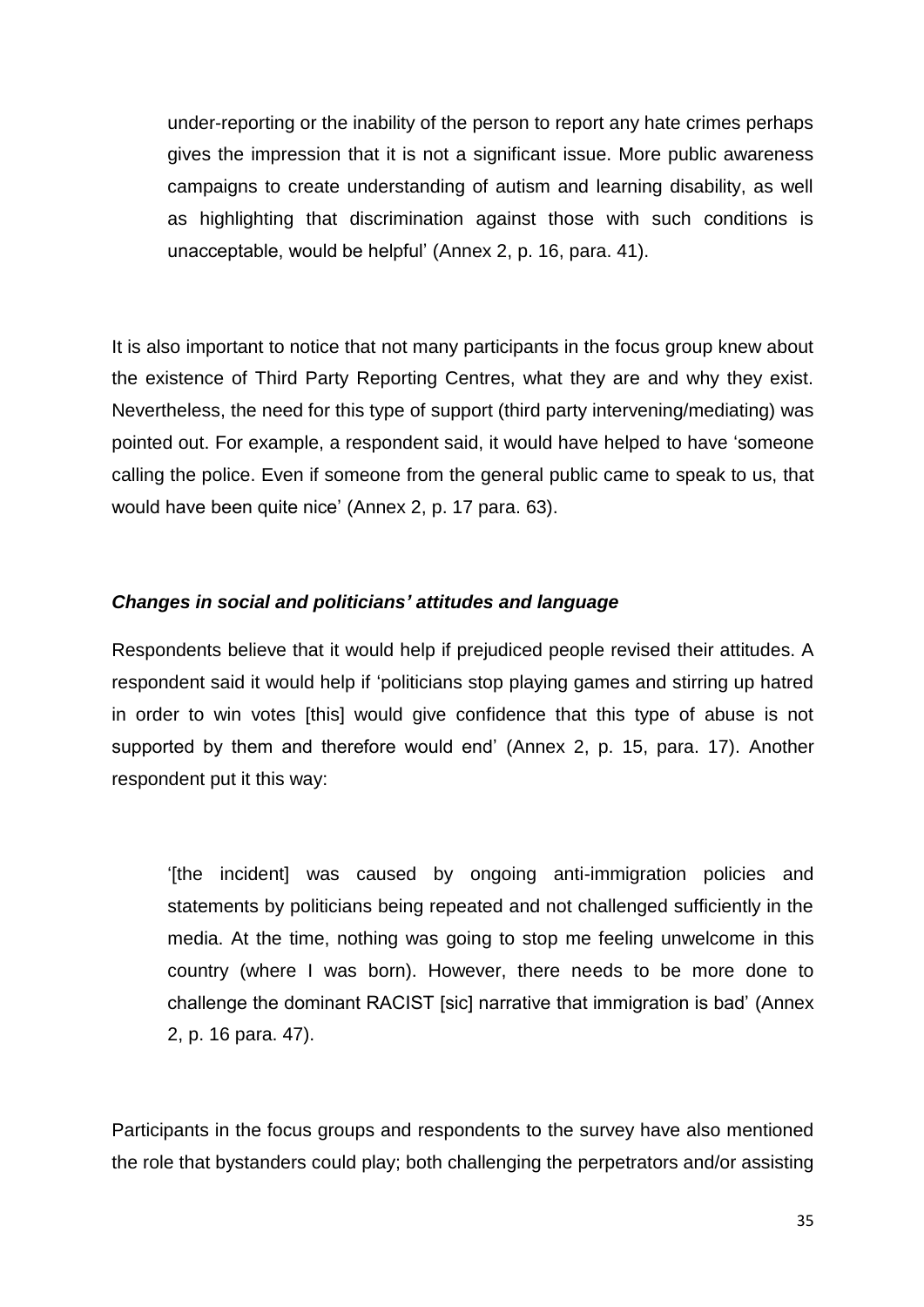the victim. They also pointed out the feelings of isolation that occur when nobody does anything when someone is being attacked. They said this makes the victim feel that bystanders agree with the perpetrator. A respondent simply put it this way: 'At the time I wished an onlooker would intervene' (Annex 2, p. 16, para. 51). See also Annex 3, an interview undertaken by ELREC, where the potential role of bystanders is pointed out: 'It would have helped P1[sic] if someone reacted to the assaulter, took a video, wrote down some details, guided and invited her to report the incident'. Participants in one of the WSREC's focus groups pointed out the need for 'bystanders intervention in order to: a) stop a hate crime/incident; b) comfort the person who has experienced the crime/incident; c) take notes of the details such as time, date, and things that were said and anything that may help in reporting the incident' (see Annex 18).<sup>13</sup>

## *Improvements in the Police*

**.** 

Respondents expressed dissatisfaction about the way in which the police deal with hate crime generally. Respondents said that they wanted to be updated about the course of investigations after they have reported hate crime and incidents. This is indeed a right people have and a right that should be respected. Respondents said: It would have helped 'if the officer I originally reported the incident to called me back with an update when he said he was going to' (Annex 2, p. 15, para. 23). Other respondents would like 'police to be more sympathetic to my faith group' (Annex 2, p.16, para. 27). Another respondent felt it would have helped if 'the Police [had] taken action quickly and officers were friendly and professional' (Annex 2, p. 16, para. 45). Similarly, another respondent quite simply said 'More and better support from the Police!!!!' (Annex 2, p. 15, para. 4).

Besides these specific instances (more in Annex 2, pp. 15-17), where people identified what the police should be doing better, there is, however, also a great deal

 $13$  The issue of bystanders witnessing hate crime and intervening is nevertheless fraught with difficulties; for example, around moral and safety considerations. However, it is an issue that many people who have experienced hate crime have identified and which requires in depth consideration. There has been research carried out in relation to bystander intervention in the context of sexual and domestic behaviour and this may serve as a baseline for research about bystander intervention in the context of hate crime. See for example, Fenton, R. A., Mott, H. L., McCartan, K., and Rumney, P. N. S (2016), *A review of evidence for bystander intervention to prevent sexual and domestic behaviour in universities,* London, Public Health England.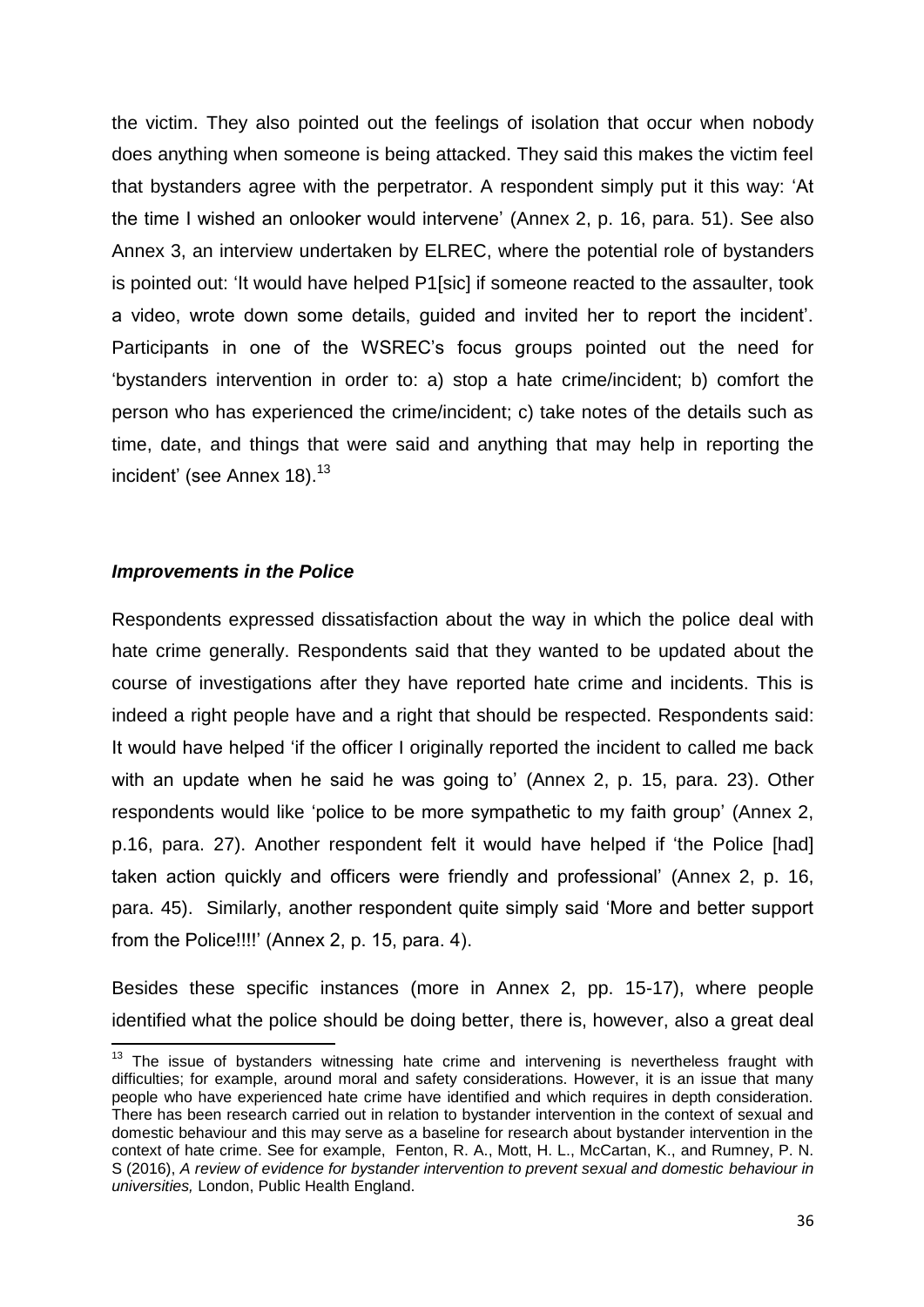of cynicism and a total lack of hope about the possibility of the police changing for the better. One of the participants in the focus groups was clear in that she saw no possibility of change because in her view 'police were trained not to have empathy' and she thought that victim support happened too late (Annex 18). A respondent to the survey was sarcastic when asked what would have helped, the respondent said it would have helped if 'these people [the perpetrators of hate crime were] given other places to live or [if] we could afford to put our flat up for sale after living here for 15 years and spending savings of £18000.00 on a loft conversion!! Would have been helpful to win the lottery' (Annex 2, p.15, para. 18). This person pointed out a constant, which is that crime often also represents a financial detriment if one has to move and to the injustice in having to move when it is others who perpetrate the crime. However it is often the case that it is the victims who have to make changes.

Although exceptional, there are some positive experiences with the police. See for example, one of the interviews conducted by CSREC in relation to an incident of hate within an online edition of a newspaper (Annex 12):

'I had a very positively surprising experience of reporting hate crime. It was very easy to do through Police Scotland's website, and then was followed up immediately by Police Scotland. I had expected that my complaint may have been dismissed as being frivolous or that I might not have been taken as seriously as I might have expected it to. However, contrary to my expectations, it was treated extremely seriously and I was left with a wholly positive impression of the hate crime reporting process'.

#### *Help with mental health*

It is intriguing that although hate crime almost invariably involves verbal abuse, there are no clear provisions to redress the harm that such psychological attack creates for an individuals' mental health. Respondents to our focus groups, interviews and the survey made the case, in a variety of ways, for the need to address this issue. For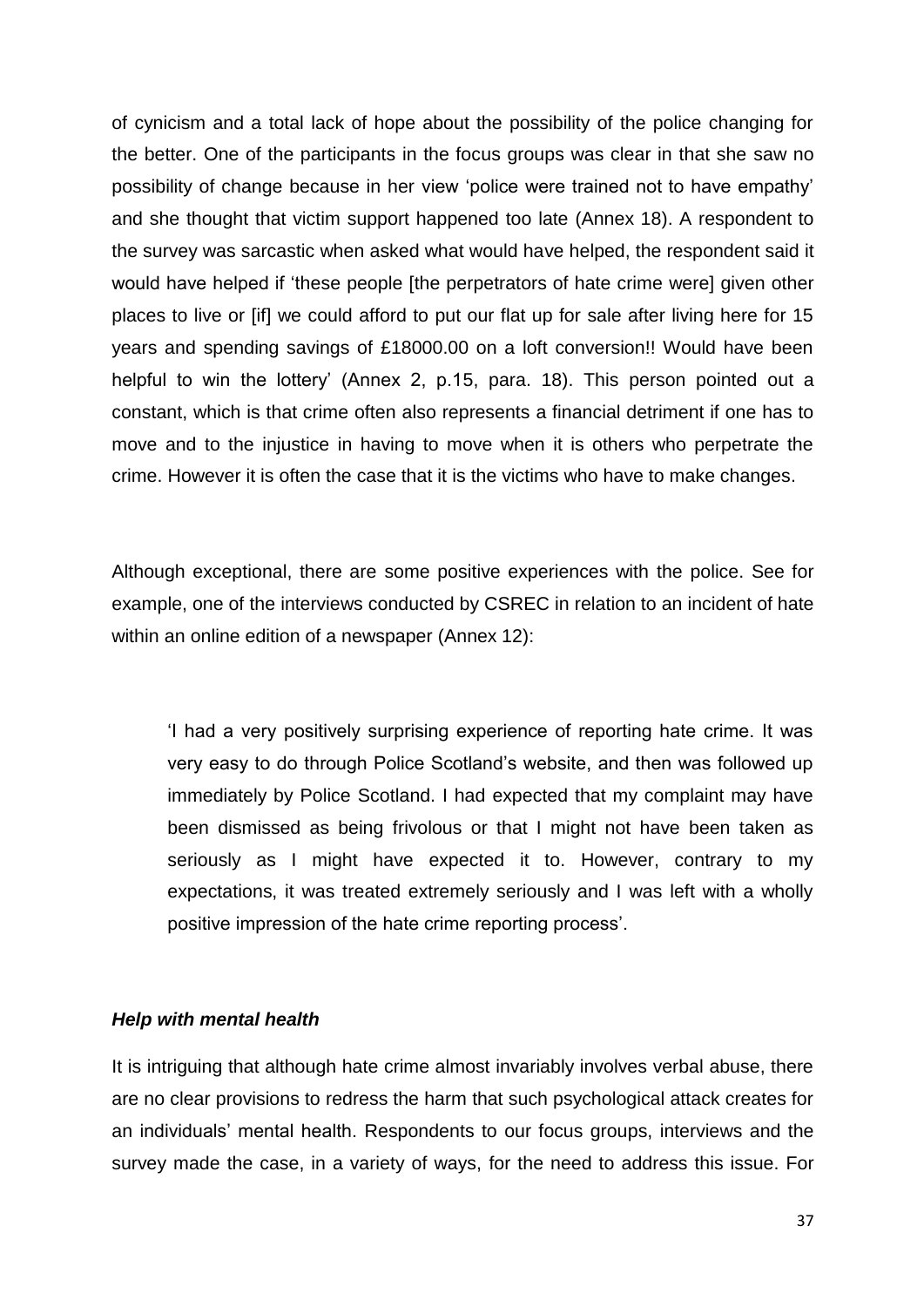example, respondents have said: 'I think not only taking a note of the incident however providing me with some counselling and rebuilding my confidence [would help]' (Annex 2, p. 15, para. 10); 'Moral support, any support, workplace protection' (Annex 2, p. 16, para. 38). This latter view makes clear the case that psychological help cannot wait for an investigation to be completed. The state in which hate crime leaves its targets requires speedy attention. For example, counselling (which is a very common service that victims have said they require) should be somehow immediate. People who report soon after the crime has been committed, may be shaken and in need of immediate attention. It is appreciated that the police may not be the most appropriate institution to offer counselling, which further reveals the need for a multi-agency approach. As one of the respondents put it: 'public places should have a list of organisations and support agencies at hand' (Annex 2, p. 15, para. 20). Another respondent said it would have helped to have 'someone to talk to. Someone who called me a few weeks after to see how I was getting on' (Annex 2, p. 16, para. 43). Respondents suggested support groups and group counselling which seems appropriate given that hate crime is a 'group harm' in so far as it targets people given their possession of a particular identity trait. A respondent put it this way: it would have helped 'to be able to speak with a support group and have some counselling' (Annex 2, p. 17, para. 55). See also the focus group conducted by CSREC, Annex 16. Another respondent said 'It would be good to speak with a support group who would have made me feel part of Scottish society' (Annex 2. p. 17, para. 65). Another respondent mentioned the need for a specialised helpline which crucially, in the view of the respondent, should be 'well publicised' (Annex 2. p. 17, para 56.). In the same way that people feel isolated and 'twice harmed' when bystanders do not intervene, there is, from our respondents, information about the healing effects of support from communities and society generally. Being afraid of everyone can dramatically change when strangers offer support, they counterbalance the state of permanent vigilance that those who experience hate crime often live with. A respondent put it this way: 'Kind words and offers of help from other members of the public are invaluable, even if in practical terms they can do very little' (Annex 2, p. 16, para. 41).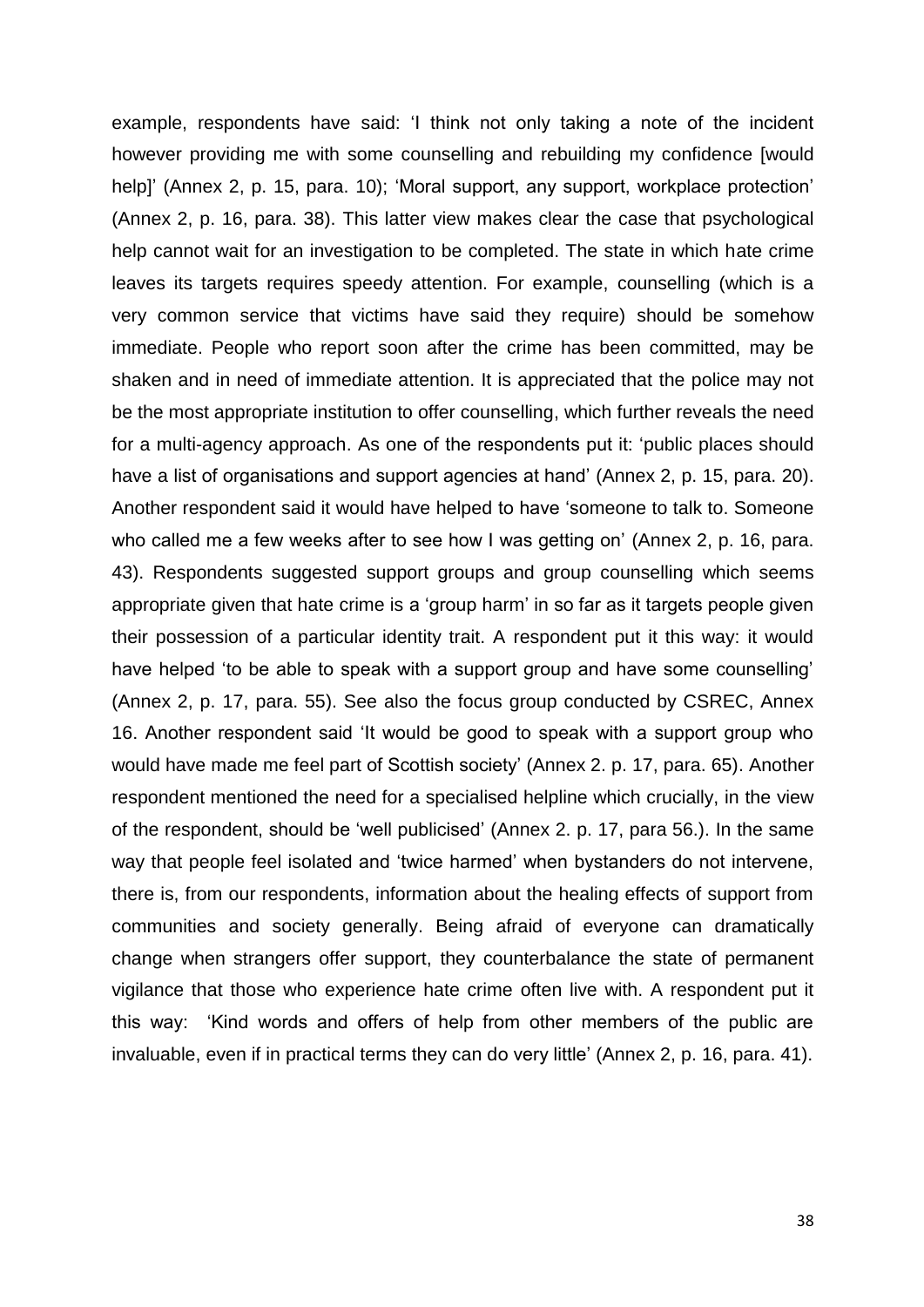#### *Continuous support and advocacy*

From our survey responses, focus groups and interviews, we gather that support is a continuum that starts with education and awareness at all levels, schools and public authorities included. Then, it moves to support in the event of being a victim of hate crime; this is needed through counselling or an empathetic ear. It is also necessary to have well trained police officers who know how to respond and have clear policy guidelines and protocols on how to deal with hate crime. Respondents have been specific in that it would be beneficial to have: 'a named person who I could trust and rely [on] throughout' (Annex 2, p. 16, para. 50). Support for Victim's is needed throughout a case; more so is this the case in the event of a case reaching the courts. A respondent said it would help to have 'support nearer the time of [a] court case in explaining and helping prepare for that experience would have been useful. If offered then, and possibly post court de-brief, could have been useful (Court experience of having to repeat in full, in front of defendant with her family glaring from public benches was actually worse than the incident)' (Annex 2, p. 16, para. 37) . Legal support was also mentioned. A participant suggested that what those who have experienced hate crime need is: 'advice, counselling and advocacy' (Annex 2, p. 17, para. 66).

#### *Interpreters and reporting forms available in different languages*

We gather from our interviews (see in particular GREC, Annex 5) that third sector organisations have a significant role to play in order to assist people whose first language is not English. Moreover, the police should have the hate crime reporting form translated into different languages so that victims are able to fill in the form by themselves if they so wish. As one of the people interviewed put it 'victims can express themselves better because only victims know how they really felt' (GREC interview, Annex 5). Regarding the need for interpreters see also an interview conducted by GREC, Annex 10; and the focus group also by GREC, Annex 15.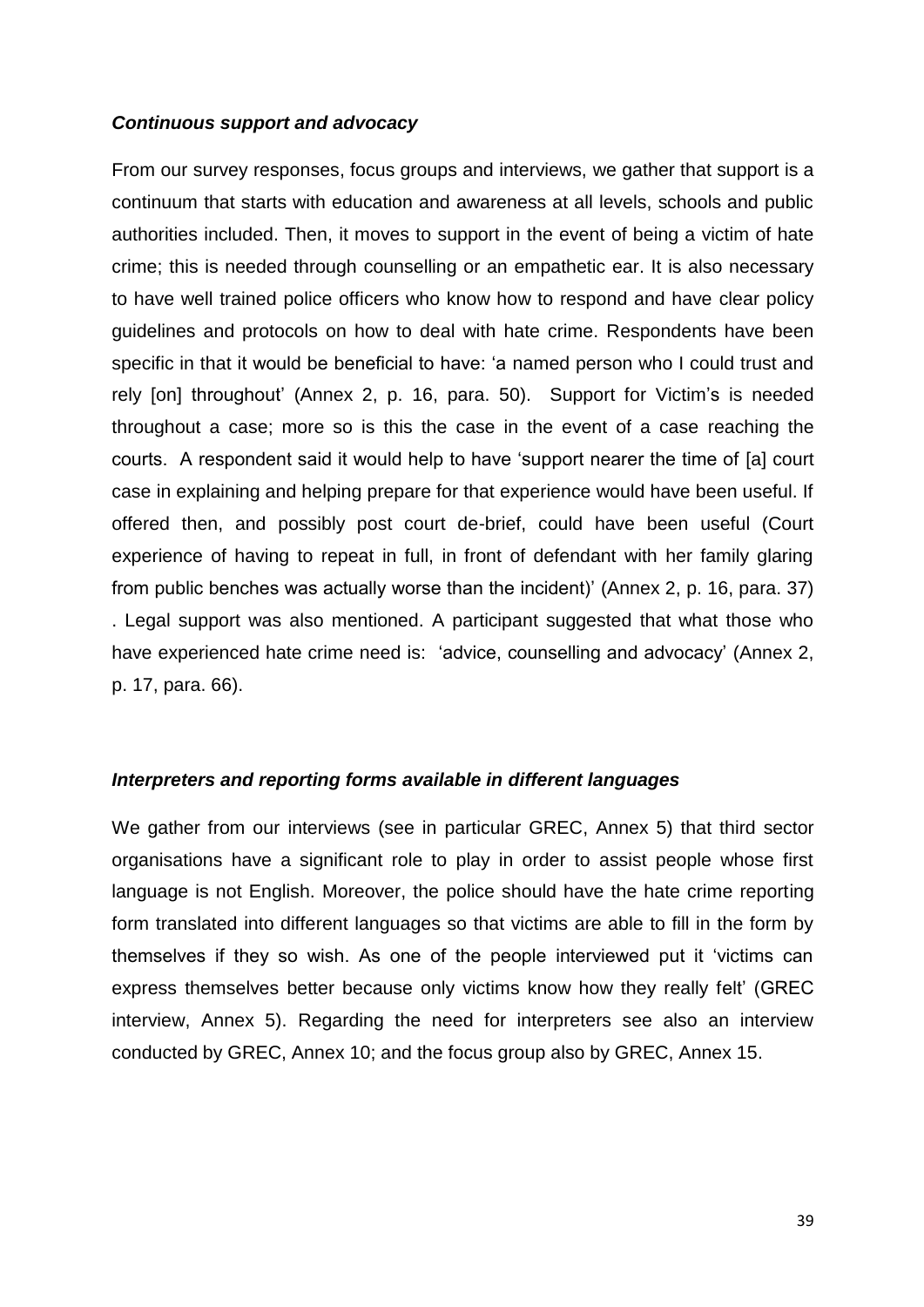# **IV. Conclusions**

The current trend in work against hate crime expects a great deal from those who have experienced hate behaviour and gives comparatively little in return. Victims are asked to report and come forward because, in the words of the literature produced by Community Safety Glasgow and Police Scotland, 'All reports help build a picture of Hate Crime in your community and in Glasgow. They tell us if there's a problem in a particular neighbourhood or if a community is being targeted, then we can tackle the problem'; and reporting can 'help raise awareness of the issue and lead to a change in attitudes'.<sup>14</sup> The information literature on hate crime also states that if you are a victim, 'you can receive support and advice to make you safer'. However, there is no clear evidence of the existence of such appropriate support and advice: this is the crucial issue that we have addressed in this report.

Given the lack of awareness about hate crime in general, and the lack of knowledge about its effects by both authorities and the public at large, it cannot be expected that a clear understanding of the services needed is exhaustive and complete.

Hate and crime are strong words which make it even more daunting for people to identify hate crimes and to report them. Probably, speaking about specific offences such as harassment, verbal abuse and/or speaking about physical or psychological attacks motivated by prejudice would make it clearer for the wider public. Similarly, it seems clearer for many people to speak of specific forms of prejudice such as racism, Islamophobia, homophobia and so on. People seem to be more familiar with these descriptions of prejudice and, indeed, they are more likely to identify a hate crime with these words and ideas in mind.

Reporting to the police and indeed to Third Party Reporting Centres is somehow the last step of a ladder of many rungs. It seems unlikely that people will report more to the police unless a) they are aware of the existence of a problem; b) they trust the authorities; and c) there is certainty that they will receive the support they need.

**<sup>.</sup>** <sup>14</sup> Hate Crime leaflet – June (2015), available at: [http://www.hatecrimescotland.org/wp/wp](http://www.hatecrimescotland.org/wp/wp-content/uploads/2015/07/Hate-Crime-leaflet-English-June-2015.pdf)[content/uploads/2015/07/Hate-Crime-leaflet-English-June-2015.pdf](http://www.hatecrimescotland.org/wp/wp-content/uploads/2015/07/Hate-Crime-leaflet-English-June-2015.pdf) (accessed 25.01.17).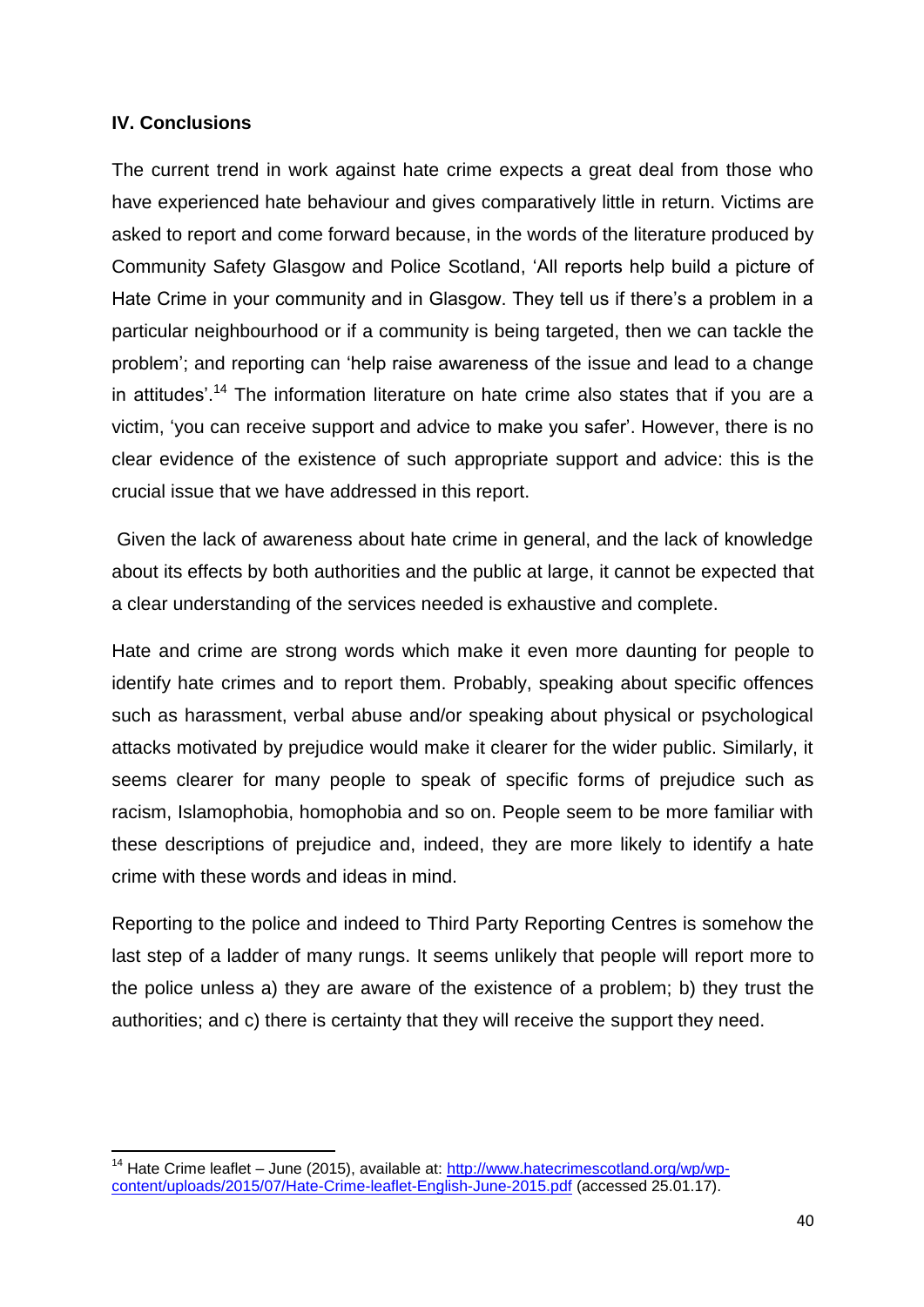## **V. Recommendations**

## **Recommendations in relation to support services**

- Support services need to be specific to the needs of those who have experienced hate crime on different grounds (race, religion, sexual orientation, transgender identity, disability) because different grounds represent different challenges.
- Support services need to address and redress the harm/combination of harms that hate crime inflicts: physical, psychological and/or financial and to property.
- Those affected by hate behaviour often need urgent support to deal with the immediate consequences (e.g. medical including psychological and counselling treatment and support, repairs to damaged property, financial assistance, refuge away from the site of the attack and possibly temporary housing).
- Hate crime can be said to be a national health issue for the negative effects it produces for people's minds and bodies. Therefore, psychological and medical services (at an institutional and staff level) should be knowledgeable and ready to support those who have experienced hate behaviour.
- Support should follow a multi-agency approach. The police and indeed some Third Party Reporting Centres may not have the knowledge and expertise to assist people who have experienced hate crime based on a particular ground (e.g. transgender identity or disability). They should therefore have information about and from those who do have expertise. Moreover, a multi-agency approach also means that in order to tackle hate crime and assist the victims, it is also necessary to be in touch and work together with, for example, social services, housing associations, Victim Support, money claims (criminal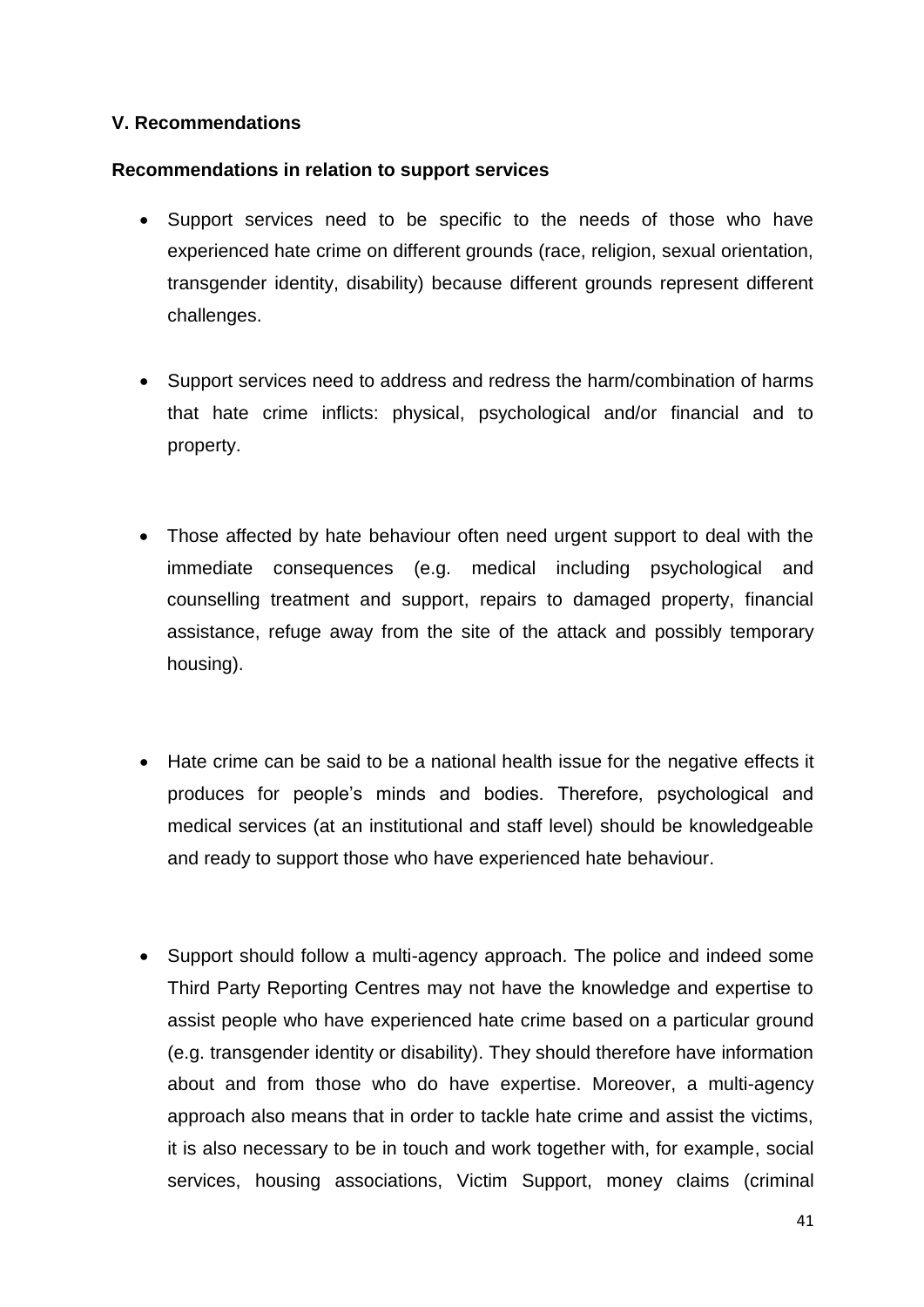injuries compensations) and all the different agencies that can provide help specifically addressed to the harm that the individuals and their families have experienced.

- Public sector authorities generally; schools and employers need to be knowledgeable about hate crime. They should be able to: a) record incidents occurring inside their premises; and b) support employees and service users. Moreover, they should have a more 'humble' approach and seek help when they do not have the knowledge to deal with incidents of hate and prejudice.
- Hate crime can be said to inflict 'group harm' and, therefore, the possibility of group healing should be considered through counselling; for example for people who have experienced hate behaviour based on their religion or sexual orientation. Moreover, self-help groups can also be helpful, not only to share experiences and heal as a group but also to identify needs and specific support services.
- Support should be a continuum which may start, for example, with a listening ear, followed by help with correspondence and dealing with the police, providing information about the court system and so on. This is to say that support services are not always and desirably not only a one off piece of advice.
- Third sector organisations, such as the RECs are in a good position to assist those who have experienced hate behaviour; particularly when they have staff that speak different languages and understand the way in which hate crime affects its victims. Their participation in tackling hate crime is also paramount in providing awareness sessions in which to explain in a clear and simple way what hate crime is and what can be done about it.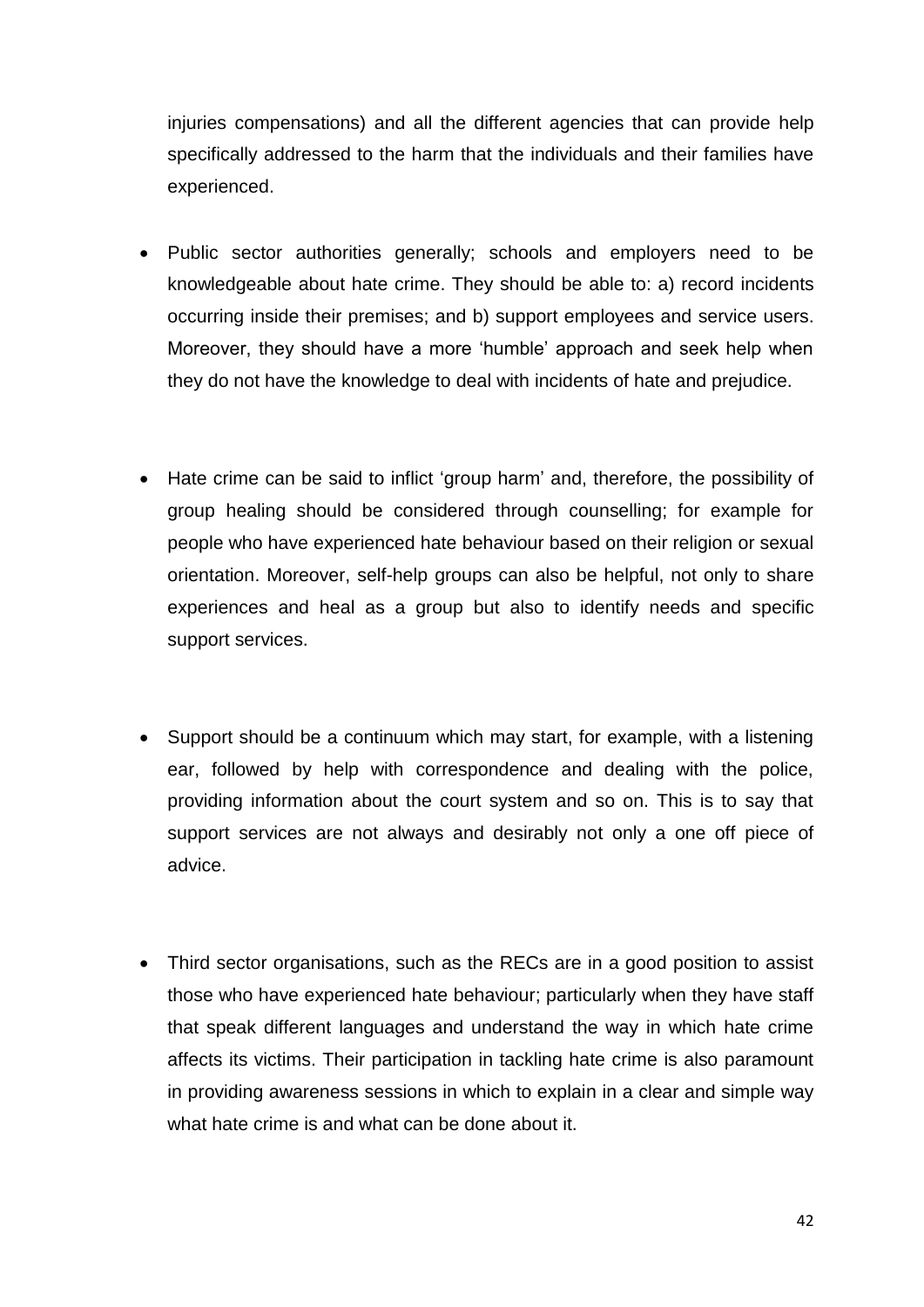- Whatever support is in place needs to be well publicised.
- It would be beneficial to have a well-promoted national helpline and an electronic help service for victims of hate crime.

## **Other general recommendations**

- The hate crime reporting form should be available in many languages, at least in those spoken by large numbers of people in the Scotland.
- The police report form should expressly include the possibility of reporting verbal abuse, alongside physical injury/attack and damage to property.
- Gathering evidence that will help prosecute hate crime is paramount. Awareness sessions need to include some advice in this regard and make clear, with examples, what constitutes evidence of the element of prejudice in hate crimes. Moreover, the wider public need to be aware of the important role that bystanders and witnesses can play in order to a) reassure the victim; b) if safe to do so, stop/challenge the perpetrator; c) take notes which will help reporting the incident (and indeed they can, as witnesses, report the incident); and d) in the event of prosecution, act as witness.
- The structural causes of hate crime have to be addressed. This means addressing not only faults in legislation but crucially in education. Moreover, if prejudice and hostility remain widely spread by politicians and mainstream media, it is expected that large parts of the population may feel that they have a blank cheque to psychologically and physically attack vulnerable groups. In the context of refugees, for example, it is important to educate and be vigilant about their new lives in the communities to which they are sent. Anti-racist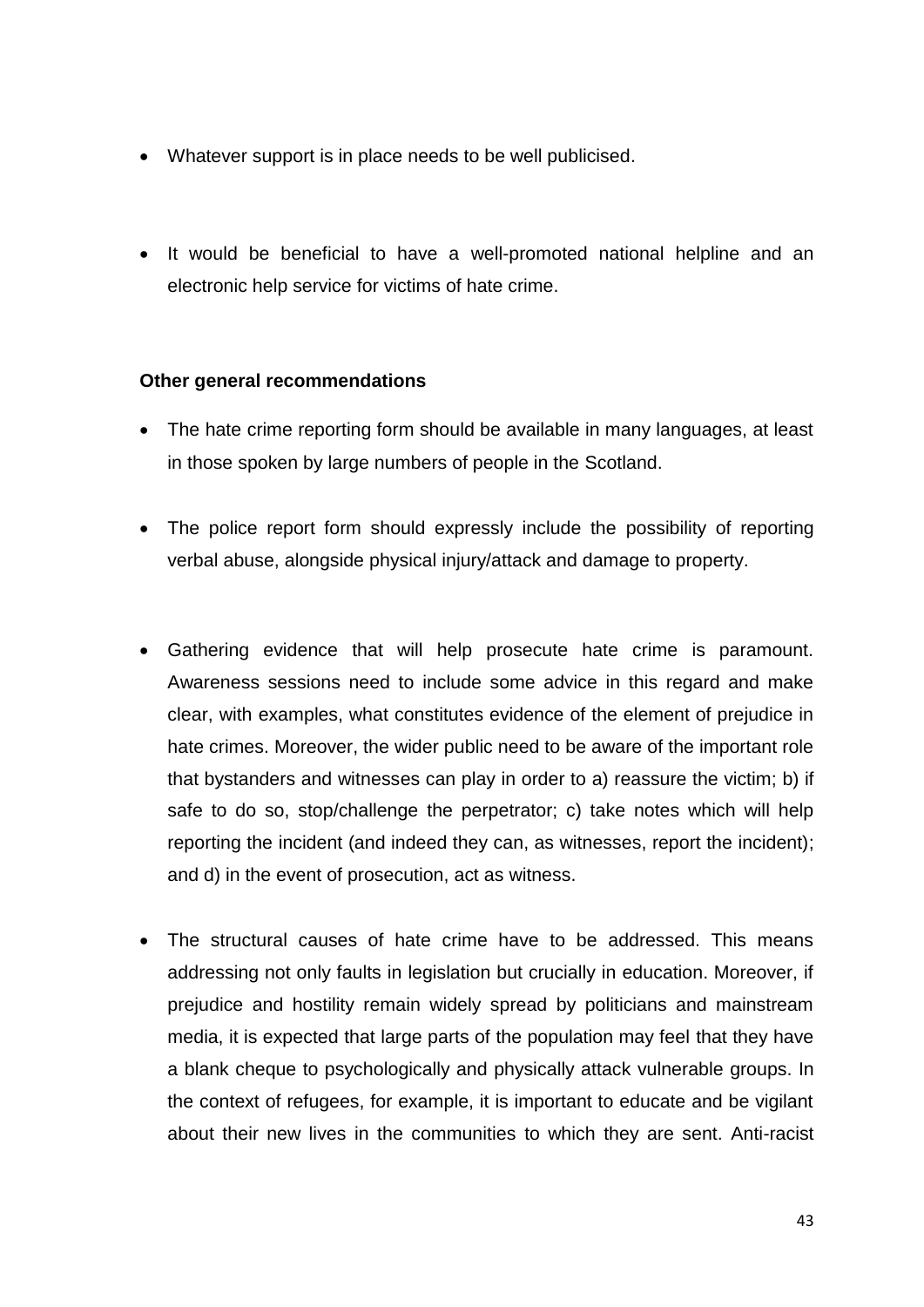education for the communities where new migrants arrive is a crucial part of a safe and successful 'integration'.

- The police need on-going training, not only sporadic sessions for some members within the force. The police need to have clear protocols and guidelines specific to hate crime which are made available to the public. Moreover, the wider public needs to know that they can complain against the police and how to do so.
- Victims have to be believed. Many people have felt they have been treated as if they were liars. This is particularly problematic in relation to hate crime given the difficulties in proving prejudice and in finding witnesses. Victims should always be believed at the point of reporting.
- Public transport is a common environment where hate crime and incidents occur. Therefore, drivers need to be knowledgeable and well equipped to deal with these instances. Public transport should carry the message that verbal abuse and prejudiced behaviour are offences that can and should be reported.
- Politicians and public figures should be challenged by people in similar positions of power when they are disseminating and fuelling hate and prejudice.
- Tackling hate crime needs to take a multilayered approach which includes, reporting, prosecuting, supporting victims; and parallel strategies such as: for example, documenting instances of prejudice on platforms where those who have experienced hate crime feel comfortable (online, community groups, through art, storytelling, etc). Documenting these instances of hate behaviour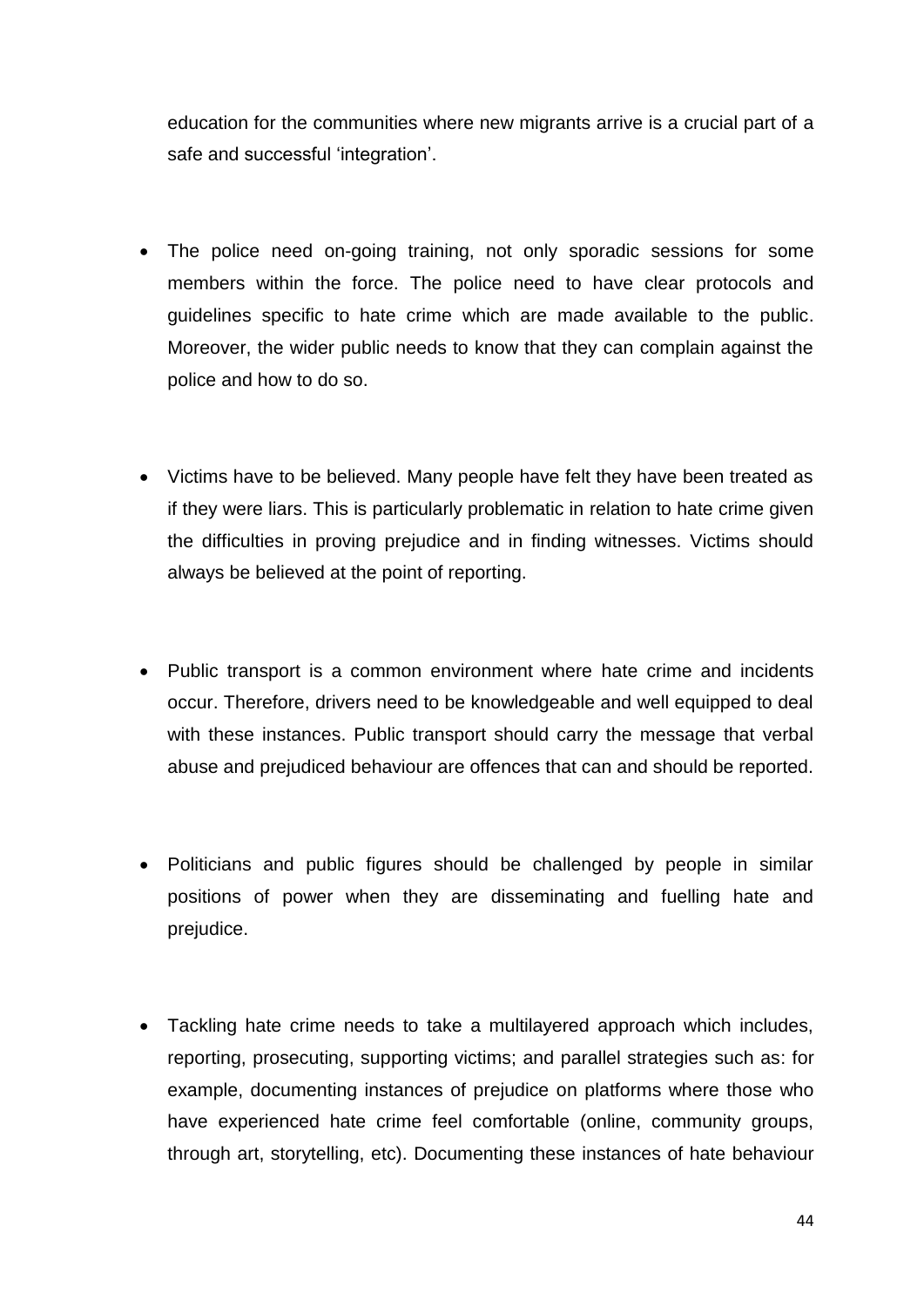(that may never be reported to the police) can then help build a picture of the type of crimes that are being committed thereby unveiling hidden instances of prejudice and help authorities and the police determine where to focus their resources.

## Survey

Ultimately gathering data for a study in this complex, sensitive and often controversial area relies on those willing to participate and share what are often deeply personal, hurtful and often confidential experiences. We are therefore grateful to all of those people who put their trust in us, and shared their experiences. We believe that the question that gave title to our survey, Why me?, not only makes reference to the injustice of being targeted because of an aspect of their identity that they do not and should not need to control but, also, to the unease and unfairness of having to play a major role in the solution to a problem that they did not create.

## Contacts:

- 1. SAREC Tel: c/o WSREC 0141 337 6626 Email: [info@sarec.org.uk](mailto:info@sarec.org.uk) Website: sareconline.wordpress.com
- 2. Edinburgh and Lothian REC Tel: 0131 556 0441 Email: [admin@elrec.org.uk](mailto:admin@elrec.org.uk) Website: elrec.co.uk
- 3. Central Scotland REC Tel: 01324 610950 Email: [csrec@aol.com/](mailto:csrec@aol.com/) Website:csrec.aol.com
- 4. Grampian REC Tel: 01224 595505 Email [info@grec.co.uk](mailto:info@grec.co.uk) Website: grec.co.uk
- 5. West of Scotland REC Tel: 0141 337 6626 Email: [admin@wsrec.co.uk](mailto:admin@wsrec.co.uk) Website: wsrec.co.uk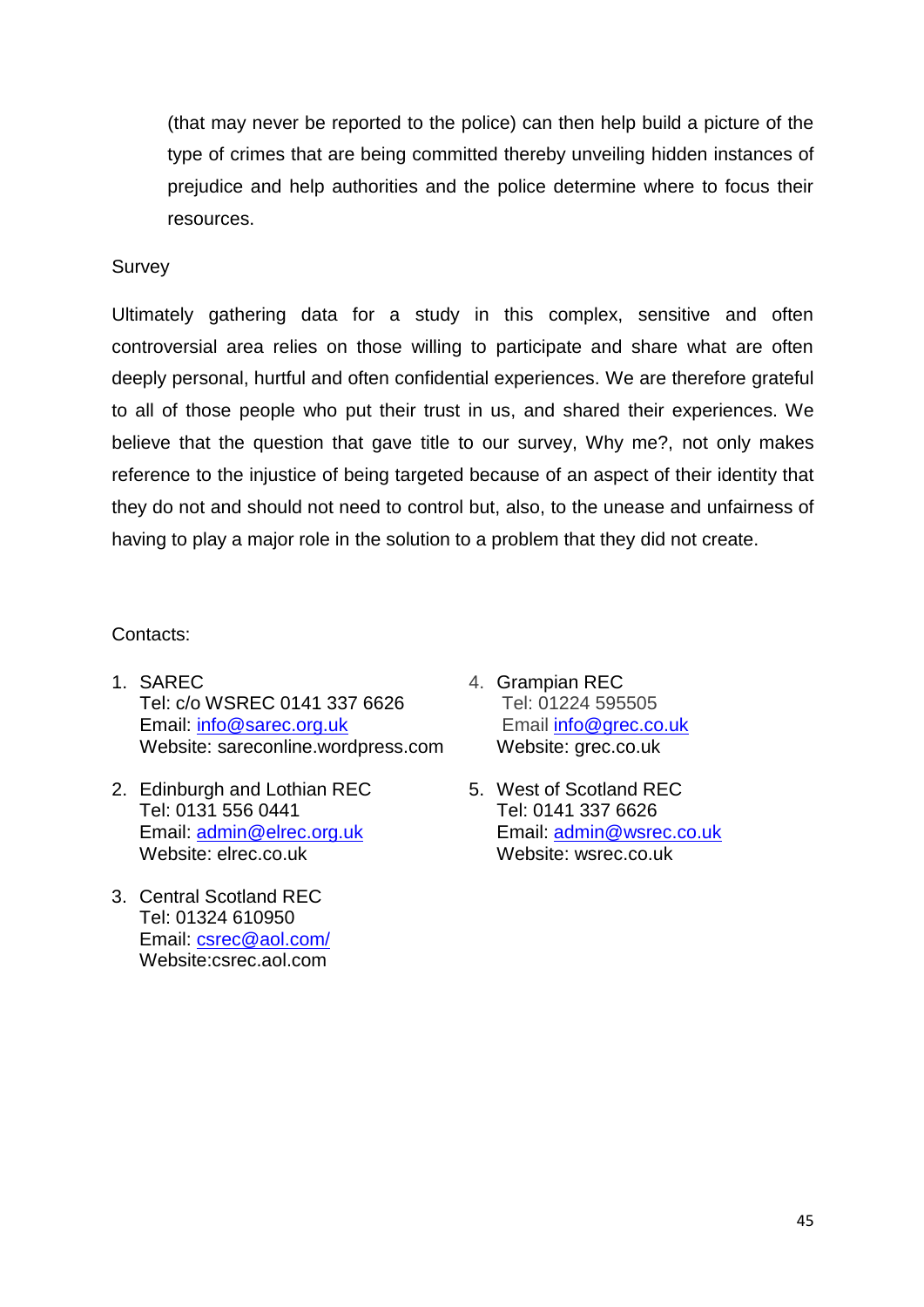## **VI. References**

Allport, G. (1954), *The Nature of Prejudice*, Beacon Press.

[Berry, M.,](http://orca.cf.ac.uk/view/cardiffauthors/A464167V.html) [Garcia-Blanco, I.](http://orca.cf.ac.uk/view/cardiffauthors/A130303A.html), and [Moore, K.](http://orca.cf.ac.uk/view/cardiffauthors/A061736N.html) (2016). *Press coverage of the refugee and migrant crisis in the EU: a content analysis of five European countries.* [Project Report]. Geneva: United Nations High Commissioner for Refugees. Available at: <http://www.unhcr.org/56bb369c9.html> (accessed 12.01.17)

Bisson, J. I., & Shepherd, J. P. (1995), 'Psychological reactions of victims of violent crimes', *British Journal of Psychiatry,* 167, 718-720.

Bryman, A. (2016), *Social Research Methods*, 5<sup>th</sup> ed., OUP, p. 505.

Calder, B. J. (1977), 'Focus groups and the nature of marketing research', *Journal of Marketing Research,* 14, 353-364.

ECRI Report on the United Kingdom (fifth monitoring cycle), ECRI (2016) 38, 4<sup>th</sup> October 2016.

ECRI, Press Release, 'Anti-racism experts highlight increasing hate speech and racist behaviour in the UK,  $4<sup>th</sup>$  October 2016.

Fenton, R. A., Mott, H. L., McCartan, K., and Rumney, P. N. S (2016), *A review of evidence for bystander intervention to prevent sexual and domestic behaviour in universities,* London, Public Health England.

Hate Crime leaflet – June (2015), available at: [http://www.hatecrimescotland.org/wp/wp-content/uploads/2015/07/Hate-Crime](http://www.hatecrimescotland.org/wp/wp-content/uploads/2015/07/Hate-Crime-leaflet-English-June-2015.pdf)[leaflet-English-June-2015.pdf](http://www.hatecrimescotland.org/wp/wp-content/uploads/2015/07/Hate-Crime-leaflet-English-June-2015.pdf) (accessed 25.01.17).

Herek, G. M., Gillis, J. R., & Cogan, J . C. (1999). 'Psychological sequelae of hate crime victimisation among lesbian, gay, and bisexual adults', *Journal of Consulting and Clinical Psychiology,* 67, 945-951.

Iganski, P. (2016). 'The psychological impact of hate crime', in E. Dunbar (ed), The Psychology of hate crimes as domestic terrorism: US and Global Issues*, (*vol. 2), Santa Bartbara, CA, Paegar.

Stop Hate Crime, Learning together training pack, available at [http://arcuk.org.uk/safetynet/files/2012/08/Hate-Crime-Learning-Together-Training-](http://arcuk.org.uk/safetynet/files/2012/08/Hate-Crime-Learning-Together-Training-Pack.pdf)[Pack.pdf](http://arcuk.org.uk/safetynet/files/2012/08/Hate-Crime-Learning-Together-Training-Pack.pdf) (accessed 14.09.16).